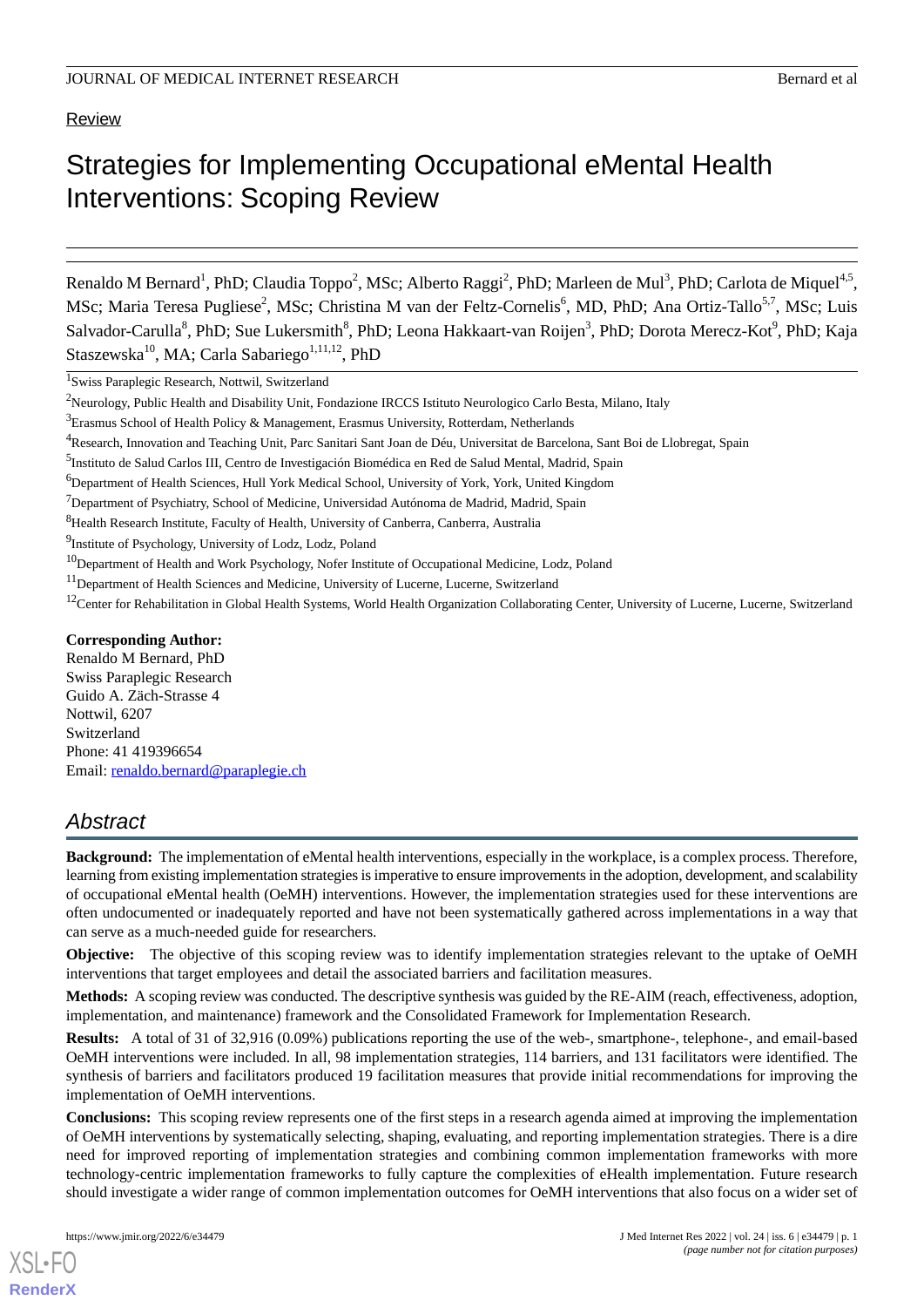common mental health problems in the workplace. This scoping review's findings can be critically leveraged by discerning decision-makers to improve the reach, effectiveness, adoption, implementation, and maintenance of OeMH interventions.

*(J Med Internet Res 2022;24(6):e34479)* doi:  $10.2196/34479$ 

#### **KEYWORDS**

implementation; mobile health; mHealth; mental health; eMental health; occupational health; barriers; facilitators; scoping review; mobile phone

# *Introduction*

#### **Background**

Mental health problems experienced by the working population are a global public health issue. Worldwide, more than 210 million people, representing 70% of those affected by common mental health disorders (eg, anxiety and mood disorders) are employed [\[1\]](#page-19-0). Several risk factors, including working conditions, workplace culture, and the nature of work, have been linked to occupational mental health [\[2](#page-19-1)-[4\]](#page-19-2). Public health emergencies, such as the COVID-19 pandemic, are linked to specific stressors, including the threat of infection, social distancing measures, stigma, and job insecurity, which considerably increase the prevalence of mental health problems in the working population [[5\]](#page-19-3).

Occupational eMental health (OeMH) interventions significantly improve mental health in work settings [\[6](#page-19-4)]. OeMH interventions use information and communication technology, including internet- and web-based services, mobile apps, and wearable technologies, to deliver knowledge and services such as psychoeducation, workplace health promotion, psychological and medical treatment, and return to work assistance to employees [\[7](#page-19-5),[8\]](#page-19-6). OeMH interventions have the potential to be more available, accessible, and scalable than traditional interventions [\[9](#page-19-7),[10\]](#page-19-8), especially in public health emergencies, leading to physical-distancing policies to contain the spread of threatening conditions such as COVID-19.

However, implementing OeMH interventions is a complex process characterized by unique challenges involving adherence to new and crude regulatory frameworks, interoperability and compatibility with existing systems and procedures, threats to employees, organizational privacy and security, and associated costs [[11](#page-19-9)]. Newly introduced working arrangements in response to public health emergencies, such as the COVID-19 pandemic, could also compound existing implementation challenges and persist after the pandemic ends. Carefully developing and planning implementation strategies, which can be defined as a method or technique used to enhance the adoption, execution plan, and sustainability of an intervention [[12\]](#page-19-10), is therefore essential to guarantee the sustainable uptake of OeMH interventions by employers and employees.

Nonetheless, it is difficult to establish a best practice for the implementation of OeMH interventions. Implementation strategies are often inadequately documented and seldom evaluated and published [\[12](#page-19-10),[13\]](#page-20-0), especially in comparison with studies on the effectiveness of interventions. Even when reported, implementation strategies have been discussed within a general context, and researchers have called for more tailored

 $XS$  $\cdot$ FC **[RenderX](http://www.renderx.com/)**

implementation strategies that focus on specific contexts [[14\]](#page-20-1), for instance health care [\[15](#page-20-2)]. Context encompasses the environment, broad setting, and circumstances (eg, systems and structures) in which an intervention is implemented and its associated characteristics [[16\]](#page-20-3). It is a key component of several widely adopted implementation frameworks, as evident in the Consolidated Framework for Implementation Research (CFIR) [[17\]](#page-20-4). Currently, those implementing new OeMH interventions are likely insufficiently informed about the procedure, strengths, and weaknesses of poorly documented implementation strategies, or uninformed about many potentially useful facilitators in this context. Furthermore, replicating positive results from similar implementations or overcoming barriers encountered in similar contexts would be challenging to achieve [[18,](#page-20-5)[19\]](#page-20-6).

#### **Objectives**

Therefore, a compilation of possible implementation strategies for OeMH interventions is critical to fostering improvements in their uptake and can serve as a reference for identifying and overcoming likely barriers and informing the future development of best practices. The objective of this scoping review was to identify implementation strategies relevant to the uptake of OeMH interventions that target employees and detail the associated barriers and facilitation measures. This scoping review would achieve these objectives by mapping the existing literature on the implementation of OeMH interventions and identifying gaps for future research. This work was conducted under the EMPOWER (European Platform to Promote Well-being and Health in the Workplace) project, funded by the European Commission, which investigates the impact of an eMental health platform aimed at preventing common mental health problems and reducing psychological distress in the workplace [\[20](#page-20-7)]. It is also one of the series of review papers on different aspects of the knowledge base related to the development of the EMPOWER platform.

# *Methods*

#### **Overview**

A scoping review was conducted to identify implementation strategies relevant to the implementation of OeMH interventions and to describe related barriers and associated facilitation measures. The scoping review is an established method for assessing and mapping the extent of evidence to address and inform practice in a topic area [[21-](#page-20-8)[24](#page-20-9)]. The review proceeded through five stages as developed by Arksey and O'Malley [[23\]](#page-20-10), extended by Levac et al [[22\]](#page-20-11), and further modified by Westphaln et al  $[25]$  $[25]$  to accommodate a team-based approach:  $(1)$ identifying the research question; (2) identifying relevant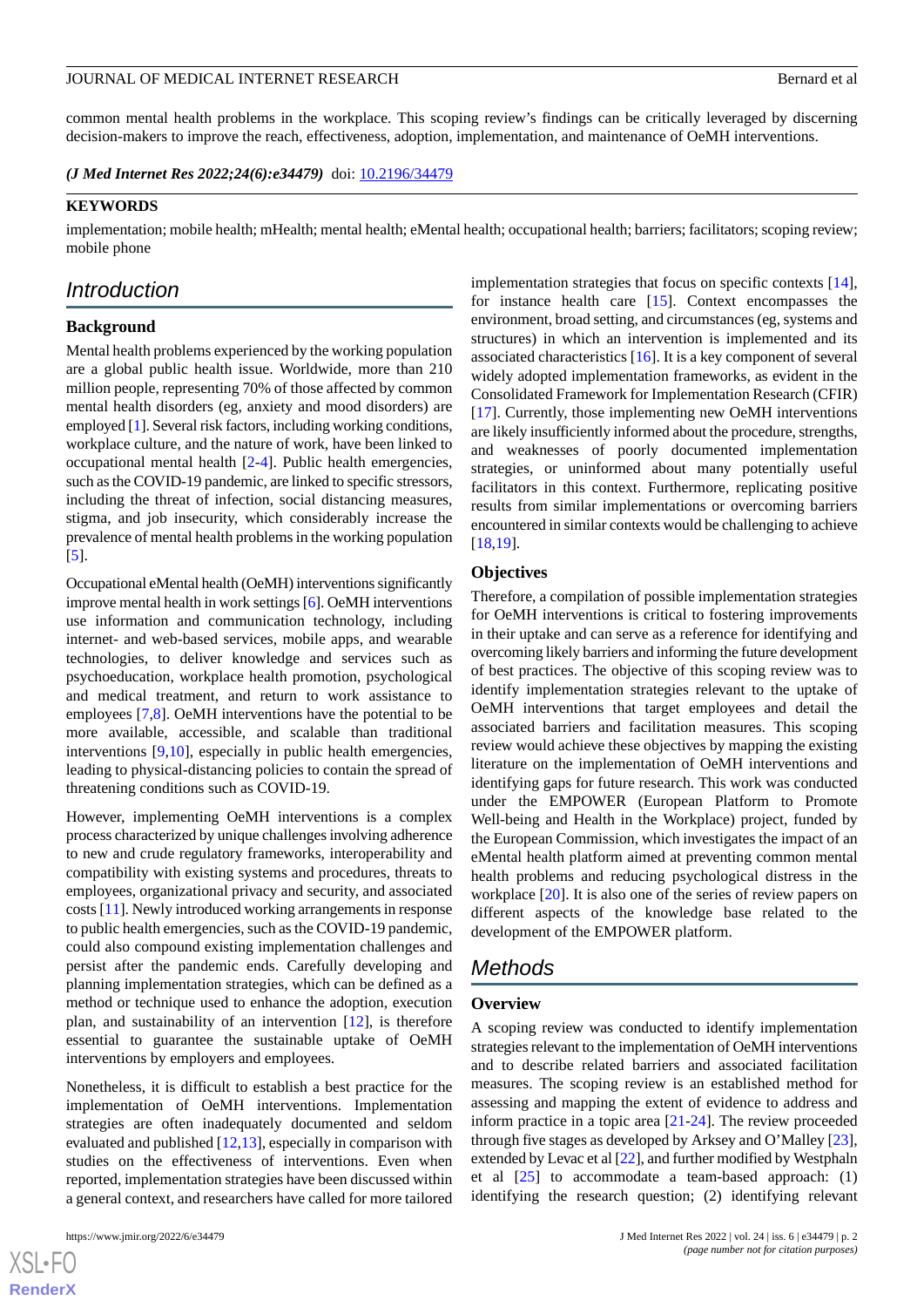#### JOURNAL OF MEDICAL INTERNET RESEARCH BERNAL AND THE SERIES OF A BERNARD BERNARD BERNARD BERNARD BERNARD BERNARD BERNARD BERNARD BERNARD BERNARD BERNARD BERNARD BERNARD BERNARD BERNARD BERNARD BERNARD BERNARD BERNARD BERNAR

studies; (3) selecting studies; (4) charting the data; and (5) collating, summarizing, and reporting the results. Accordingly, this scoping review provides an overview of the existing evidence without a formal assessment of the methodological quality. It is conducted and reported in accordance with the widely adopted PRISMA-ScR (Preferred Reporting Items for Systematic Reviews and Meta-Analyses extension for Scoping Reviews) [[26\]](#page-20-13) to help ensure a high level of methodological rigor and reporting quality.

# **Search Strategy**

Electronic bibliographic databases, including MEDLINE, Scopus, CINAHL Complete, PsycINFO, and Web of Science Core Collection, were searched to find eligible peer-reviewed and gray literature. Search terms were based on concepts related to mental health, digital tools, the workplace, and implementation strategies [\(Multimedia Appendix 1\)](#page-19-11). The MEDLINE search strategy ([Multimedia Appendix 1](#page-19-11)) was adapted for other databases using relevant syntax and keywords in consultation with all coauthors who are also experienced researchers in the area. Hand searching of the reference lists of included articles was also completed for further relevant literature not identified during the search of databases. Members of the EMPOWER Consortium (ie, mental health researchers, clinicians, and experts focusing on well-being in the workplace) were also requested to suggest potentially eligible references via email.

# **Eligibility Criteria**

Publications were eligible for inclusion if they described implementation strategies (ie, according to Proctor et al [[12\]](#page-19-10)) or related barriers or facilitation measures relevant to the uptake of OeMH interventions targeting employees. For example, all other eligibility criteria being met, approaches with the following characteristics would be considered: aim to introduce and encourage continued use of an intervention; prescribe actions in support of the intervention (eg, adaptations, fiscal strategies, and testing); and ensure that interventions can deliver intended benefits to the relevant organization over time, for instance, creating routine organizational policies or best practices. OeMH interventions are broadly defined here as mental health information and services delivered by information and communication technologies to employees [\[7](#page-19-5),[8](#page-19-6)]. This definition is consistent with the definition of eHealth  $[27,28]$  $[27,28]$  $[27,28]$  $[27,28]$ , as well as the broader term digital health [\[27](#page-20-14)]. Studies with employed participants aged ≥18 years, that were written in English. and published between January 2010 and May 2021 were considered. Primary research studies, systematic reviews, books, and gray literature (eg, conference proceedings, theses, government documents, and professional publications) were considered. Gray literature, such as commentaries, letters to editors, and editorials, were excluded.

#### **Eligibility Assessment**

A total of 10 researchers (AO-T, AR, CdM, CT, CMvdFC, DM-K, KS, MdM, MTP, and RMB), including psychologists, health scientists, and health economists, were involved in screening. To ensure consistency across researchers, they attended a web-based training workshop to practice the skills needed to reliably execute screening using the web and an app-based service Rayyan, Qatar Computing Research Institute [[29\]](#page-20-16). A training set of 100 publications was screened by all workshop attendees. Screening decisions (ie, include, maybe, or exclude) were reviewed and discussed to clarify any misunderstandings and identify difficulties using Rayyan QCRI. Instructions not to use the natural language processing–, artificial intelligence (AI)-, and machine learning–based features offered in Rayyan QCRI as well as tips to overcome minor usability shortcomings were given. Screeners were randomly assigned a screening set, and a screener performed a second screening of 20% of titles, abstracts, and full texts, and 100% of the publications that received a *maybe* screening decision. All screenings were conducted independently to reduce the likelihood of reviewer bias [\[30](#page-20-17)] and inconsistencies in screening decisions were resolved in reconciliation meetings.

# **Data Extraction and Synthesis of Results**

In all, 5 researchers (AR, CdM, CT, MdM, and RMB), including psychologists and health scientists, of the 10 (50%) screeners, were involved in data extraction and attended a web-based training workshop focused on developing consistency across researchers by practicing the skills needed to reliably execute data extraction using a web-based data extraction form. The form was reviewed and improved for clarity regarding the questions asked, user friendliness, and efficiency of data entry. For instance, it was clarified that single-component implementation strategies were to be extracted, and any bundling of strategies (ie, multifaceted strategies) in publications to address a goal were to be noted. Each researcher was randomly assigned an equal number of included records, and a researcher reviewed the extracted data for all the included publications.

A descriptive synthesis was performed, where identified implementation strategies, barriers, and facilitators were collated and later summarized. The synthesis was conducted by 3 (CT, MdM, and RMB, ie, psychologists and health scientists) of the 6 (50%) researchers involved in data extraction and guided by the RE-AIM (reach, effectiveness, adoption, implementation, and maintenance) framework [\[31](#page-20-18)[-33](#page-20-19)] and the CFIR [[17\]](#page-20-4) and further informed by the Expert Recommendations for Implementing Change [\[34](#page-20-20)]. RE-AIM and CFIR were chosen as they are widely used frameworks in implementation research (IR) [\[35](#page-21-0)] and were deemed by the authors to be the most comprehensive of the recently reviewed implementation frameworks [\[35](#page-21-0)] and most applicable to our objectives. The RE-AIM was originally developed as a framework for reporting findings regarding health promotion and disease management interventions in various settings. RE-AIM is used here to highlight essential strategy components with respect to its five steps: reach—the number of people who are willing to participate in a given initiative; effectiveness—the impact of an intervention on important outcomes (eg, individualistic and economic); adoption—the number of people or organizations who are willing to initiate and deliver an intervention; implementation—fidelity of delivery for the intervention including adaptations, costs, and consistency of delivery; and maintenance—sustained delivery and effects of an intervention after the associated initiative has ended. The CFIR unifies implementation theories to help build a robust implementation

```
XSJ \cdot FRenderX
```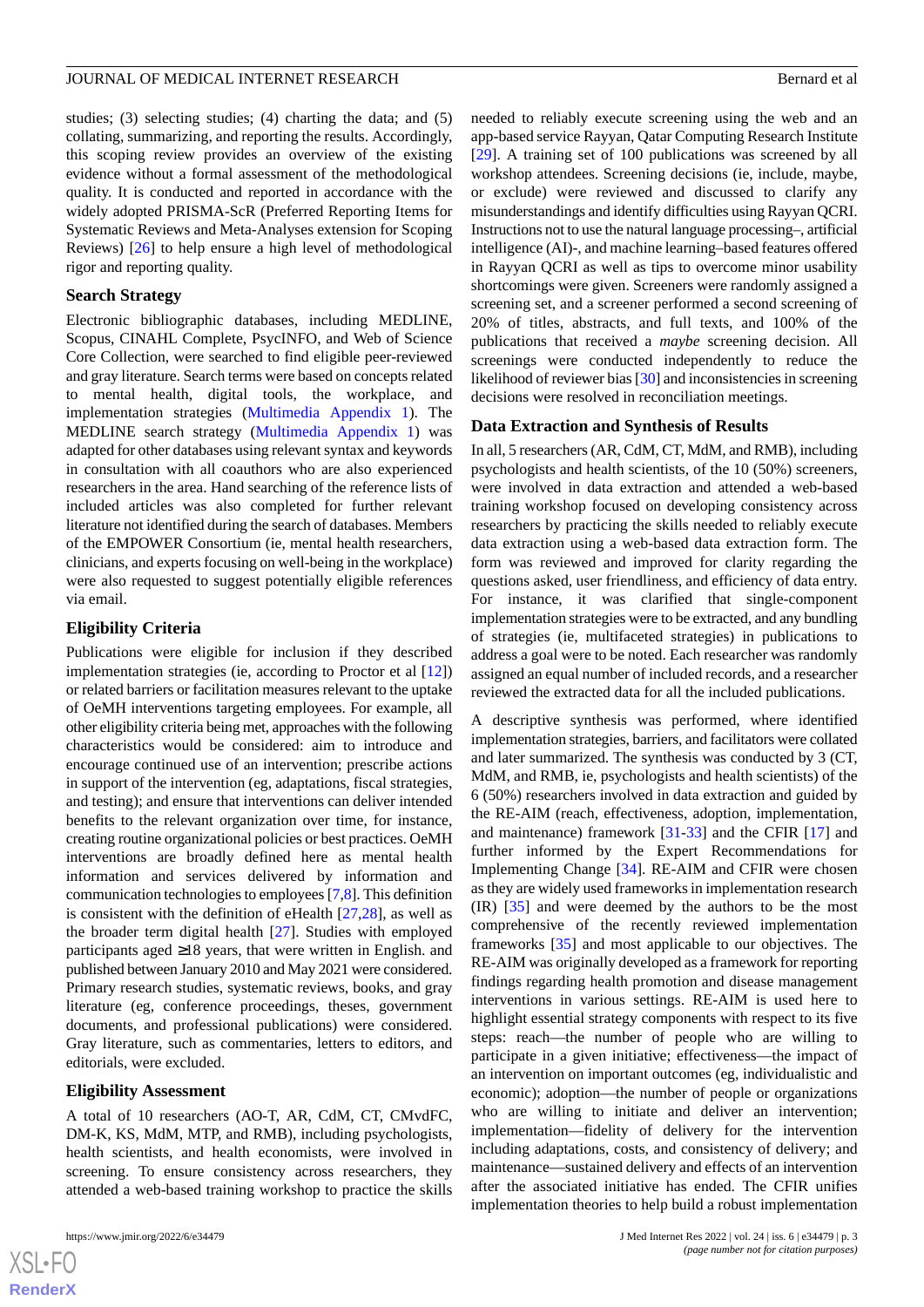knowledge base across a wide range of studies, settings, contexts, and processes. The CFIR was used to provide a comprehensive view of multiple implementation contexts in which factors that might influence intervention implementation and effectiveness could be well detailed. Both frameworks determined the data for extraction: key publication characteristics, strategy definitions, key strategy implementation tasks, implementation processes, barriers and facilitators to strategy implementation, and any other data that holistically captured the complex and multilevel nature of strategy

implementation were considered for data collection. Further synthesis of the identified barriers and facilitators produced recommendations for each relevant CFIR construct to improve the implementation of OeMH interventions.

# *Results*

A total of 31 publications were included in this scoping review ([Table 1\)](#page-4-0). [Figure 1](#page-6-0) details the methodological process followed, and a detailed itemization of the presented findings is provided in [Multimedia Appendices 2](#page-19-12) and [3](#page-19-13).

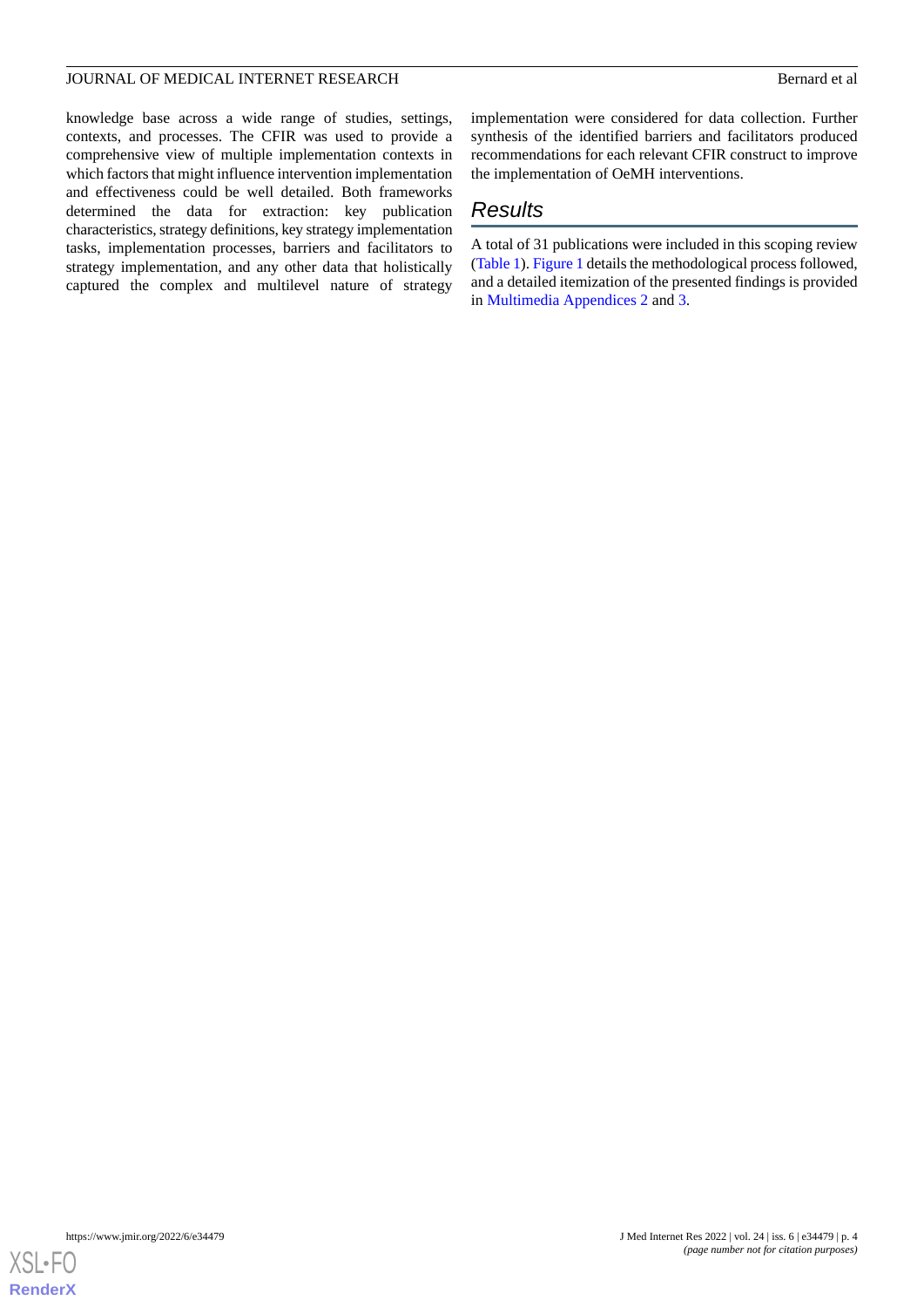# **JOURNAL OF MEDICAL INTERNET RESEARCH** Bernard et al

<span id="page-4-0"></span>**Table 1.** Characteristics of included publications and interventions.

| of publication             | Citation and year Study aim and methods (n)                                                                                                                                                  | Country of implementation, industry,<br>and participating organizations (n)                   | Intervention name, aim, and tar-<br>get conditions                                                                                                                                 | Digital technologies<br>used    |
|----------------------------|----------------------------------------------------------------------------------------------------------------------------------------------------------------------------------------------|-----------------------------------------------------------------------------------------------|------------------------------------------------------------------------------------------------------------------------------------------------------------------------------------|---------------------------------|
| $[36]$ , 2020              | To develop, implement, and<br>evaluate the intervention; survey<br>(503), interviews (19), and focus<br>groups $(32)$                                                                        | United Kingdom; human health and<br>social work activities; 7                                 | Healthier Outcomes at Work So-<br>cial Work Project; improve and<br>manage; workplace stress and<br>mental well-being                                                              | Smartphone app                  |
| $[37]$ , <sup>a</sup> 2020 | To describe the intervention's<br>implementation; protocol-pilot<br>randomized controlled trial (106)                                                                                        | China; human health and social work<br>activities; 1                                          | Step-by-Step F; improve; depres-<br>sive symptoms and anxiety<br>symptoms                                                                                                          | Web-based and<br>smartphone app |
| $[38]$ , <sup>a</sup> 2020 | To describe the evaluation of the<br>intervention's implementation;<br>protocol—focus groups $(N/R^b)$                                                                                       | Germany; agriculture, forestry, and<br>fishing; $N/Ac$                                        | With us in balance; prevent;<br>stress-related disorders, anxiety<br>disorders, mood disorders, sub-<br>stance-related and addictive dis-<br>orders, insomnia, and chronic<br>pain | Web-based and tele-<br>phone    |
| $[39]$ , 2020              | To examine perspectives on the<br>role and legitimacy of the inter-<br>vention; interviews (32) and fo-<br>cus group $(14)$                                                                  | Sweden; N/R; N/A                                                                              | mWorks; support; common<br>mental disorders                                                                                                                                        | Smartphone app                  |
| $[40]$ , <sup>a</sup> 2020 | To conduct preliminary evalua-<br>tion of the intervention; pilot—us-<br>ability study (81)                                                                                                  | Australia; N/S <sup>d</sup> ; N/R                                                             | Anchored app; assess, improve,<br>and monitor; depression, work-<br>place stress, and mental well-be-<br>ing                                                                       | Smartphone app                  |
| $[41]$ , <sup>a</sup> 2020 | To rapidly develop and evaluate<br>the intervention; stakeholder<br>consultation groups (97), peer<br>review panel (10), and interven-<br>tion fidelity and implementation<br>testing $(55)$ | United Kingdom; human health and<br>social work activities; N/R                               | Psychological Well-being in<br>Healthcare Workers: Mitigating<br>the Impacts of COVID-19; sup-<br>port and manage; workplace<br>stress and mental well-being                       | Web-based                       |
| $[42]$ , 2019              | To evaluate the feasibility, out-<br>come, and acceptability of the<br>intervention; proof-of-con-<br>cept—survey (33)                                                                       | United Kingdom; public administra-<br>tion and defense and compulsory so-<br>cial security; 2 | Self-confidence webinar pro-<br>gram; improve; mood disorders<br>and depression                                                                                                    | Web-based                       |
| $[43]$ , 2019              | To evaluate engagement with the<br>intervention; survey (149)                                                                                                                                | United States; public administration<br>and defense and compulsory social<br>security; 20     | Stress Reduction Training for 9-<br>1-1 Telecommunicators; improve<br>and promote; workplace stress                                                                                | Web-based                       |
| $[44]$ , 2019              | To conduct formative evaluation<br>of the intervention; interviews<br>(24)                                                                                                                   | New Zealand; public administration<br>and defense and compulsory social<br>security; N/R      | N/R; improve; stigma and dis-<br>crimination                                                                                                                                       | Web-based                       |
| $[45]$ , 2018              | To evaluate adherence to the in-<br>tervention; randomized con-<br>trolled study $(563)$                                                                                                     | Sweden; education; 21                                                                         | N/R; improve and promote;<br>workplace stress, occupational<br>health, and sleep quality                                                                                           | Web-based                       |
| $[46]$ , 2018              | To evaluate the helpfulness of<br>the intervention; web-based sur-<br>vey $(22)$ and focus groups $(2)$                                                                                      | United States; human health and so-<br>cial work activities; 1                                | Paving the Path to Mindfulness<br>Website; improve; burnout and<br>workplace stress                                                                                                | Web-based                       |
| $[47]$ , 2018              | To evaluate acceptance and barri-<br>ers to the uptake of OeMH <sup>e</sup> inter-<br>ventions; survey (3294)                                                                                | $N/A$ ; $N/A$ ; $N/A$                                                                         | N/A; manage; work-related dis-<br>tress                                                                                                                                            | N/S                             |
| $[48]$ , $^{a}$ 2018       | To evaluate the implementation<br>strategy used; controlled trial<br>(221)                                                                                                                   | The Netherlands; human health and<br>social work activities; 1                                | Stress Prevention@Work; im-<br>prove and prevent; workplace<br>stress                                                                                                              | Web-based                       |
| $[49]$ , <sup>a</sup> 2018 | To evaluate the effectiveness of<br>the implementation strategy<br>used; follow-up controlled trial<br>(252)                                                                                 | The Netherlands; human health and<br>social work activities; 1                                | Stress Prevention@Work<br>(SP@W); assess, improve, and<br>prevent; workplace stress                                                                                                | Web-based                       |
| $[50]$ , <sup>a</sup> 2018 | To identify key correlates of in-<br>tention to use OeMH interven-<br>tions; survey $(1364)$                                                                                                 | China; human health and social work<br>activities; N/A                                        | $N/A$ ; $N/A$ ; mental health condi-<br>tions                                                                                                                                      | Web-based and<br>smartphone app |

[XSL](http://www.w3.org/Style/XSL)•FO **[RenderX](http://www.renderx.com/)**

https://www.jmir.org/2022/6/e34479 J Med Internet Res 2022 | vol. 24 | iss. 6 | e34479 | p. 5 *(page number not for citation purposes)*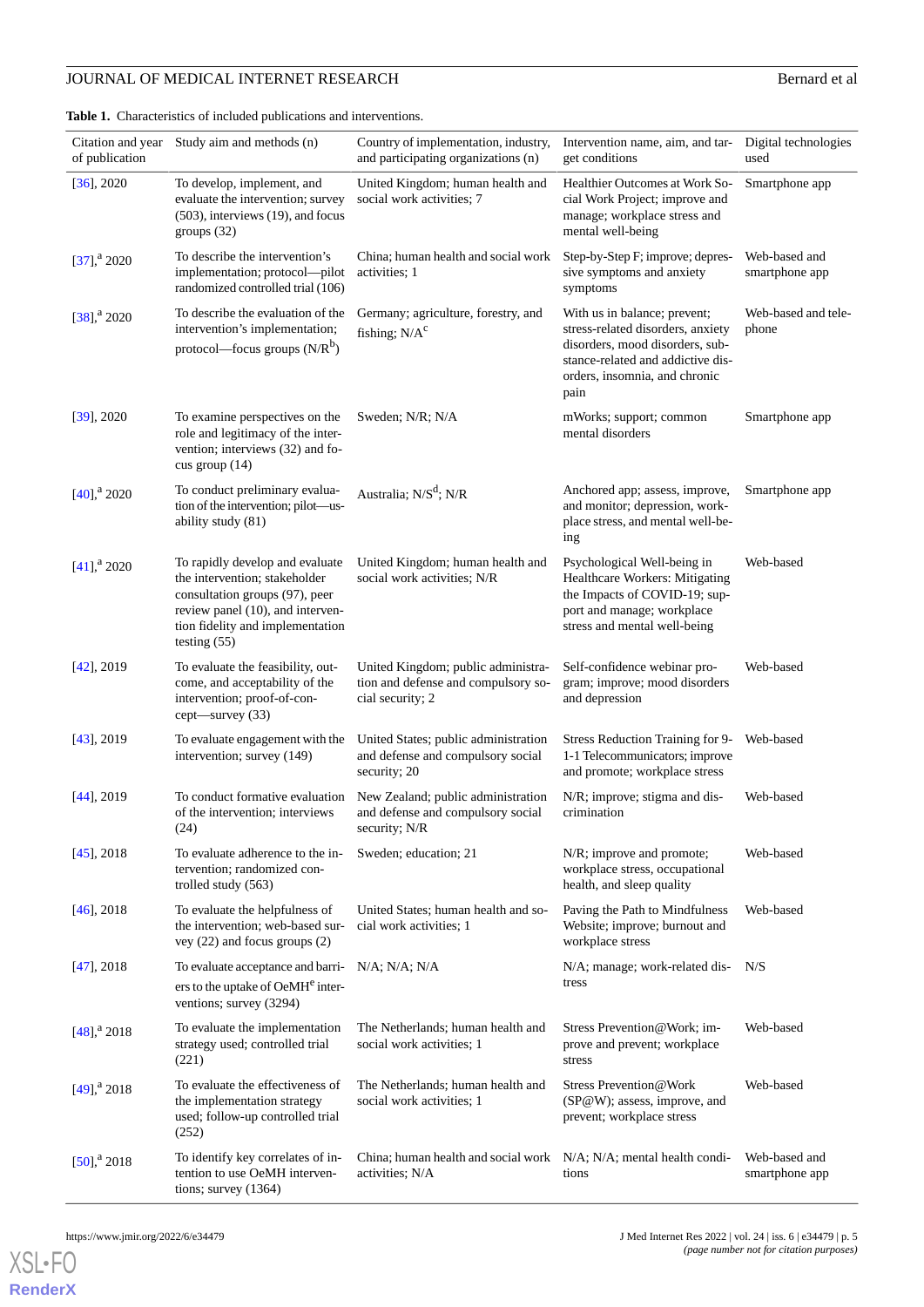# **JOURNAL OF MEDICAL INTERNET RESEARCH** Bernard et al

| Citation and year          | Study aim and methods (n)                                                                                                                                                                                            | Country of implementation, industry,                                                                                                                                        | Intervention name, aim, and tar-                                                                                                         | Digital technologies |
|----------------------------|----------------------------------------------------------------------------------------------------------------------------------------------------------------------------------------------------------------------|-----------------------------------------------------------------------------------------------------------------------------------------------------------------------------|------------------------------------------------------------------------------------------------------------------------------------------|----------------------|
| of publication             |                                                                                                                                                                                                                      | and participating organizations (n)                                                                                                                                         | get conditions                                                                                                                           | used                 |
| $[51]$ , <sup>a</sup> 2018 | To evaluate use of OeMH; log<br>data and survey (1284)                                                                                                                                                               | Sweden; N/R; 6                                                                                                                                                              | N/R; improve, monitor, promote,<br>and support; workplace stress<br>and mental well-being                                                | Web-based            |
| $[52]$ , 2018              | To develop and pilot-test the us-<br>ability, acceptability, feasibility,<br>and preliminary effectiveness of<br>the intervention; prototype test-<br>ing (21) and effectiveness and<br>feasibility pilot study (84) | Australia; agriculture, forestry and<br>fishing, manufacturing, and logistics;<br>3                                                                                         | HeadGear; improve; depressive<br>symptoms                                                                                                | Smartphone app       |
| $[53]$ , <sup>a</sup> 2018 | To identify facilitators and barri-<br>ers to engagement with OeMH<br>interventions; interviews (18)                                                                                                                 | United Kingdom; information and<br>communication, public administration<br>and defense, education, and other<br>service activities; 6                                       | WorkGuru; improve; workplace Web-based<br>stress                                                                                         |                      |
| $[54]$ , <sup>a</sup> 2017 | To conduct process evaluation of The Netherlands; N/R; 2<br>the intervention; survey, log data,<br>interviews, and observations<br>(132)                                                                             |                                                                                                                                                                             | eHealth module embedded in<br>collaborative occupational health<br>care; improve and monitor;<br>mental well-being and return to<br>work | Web-based            |
| $[55]$ , 2017              | To compare engagement<br>with(out) a discussion group; pi-<br>lot—3-arm randomized con-<br>trolled trial (84)                                                                                                        | United Kingdom; information and<br>communication, public administration<br>and defense, compulsory social secu-<br>rity, education, and third sector orga-<br>nization; 6   | WorkGuru; educate, improve,<br>and monitor; workplace stress<br>and nonworkplace stress                                                  | Web-based            |
| $[56]$ , 2016              | To investigate the influence of<br>guidance formats on adherence<br>of the intervention; pooled data<br>from randomized<br>controlled trials (395)                                                                   | Germany; N/R; N/R                                                                                                                                                           | GET.ON Stress; improve and<br>manage; workplace stress                                                                                   | Smartphone app       |
| $[57]$ , 2016              | To investigate men's preferences<br>for OeMH interventions' design<br>features; cross-sectional survey<br>(841)                                                                                                      | Canada; N/A; N/A                                                                                                                                                            | $N/A$ ; $N/A$ ; workplace stress and $N/A$<br>major depression                                                                           |                      |
| $[58]$ , 2016              | To describe the development,<br>implementation, and outcomes<br>of; survey (1333)                                                                                                                                    | United States; human health and so-<br>cial work activities; 1                                                                                                              | Sleep Smart; improve and pro-<br>mote; poor sleep health                                                                                 | Email                |
| $[8]$ , <sup>a</sup> 2016  | To describe approaches to and<br>perspectives on OeMH interven-<br>tions; $N/A (N/A)$                                                                                                                                | N/A; N/S; N/A                                                                                                                                                               | $N/A$ ; $N/A$ ; $N/A$                                                                                                                    | N/S                  |
| $[59]$ , 2016              | To evaluate the potential effec-<br>tiveness of the intervention and<br>the effect of an online facilitated<br>discussion group on engagement;<br>protocol-3-arm randomized<br>controlled trial (90)                 | United Kingdom; N/R; N/A                                                                                                                                                    | WorkGuru; educate, improve,<br>and monitor; Workplace stress<br>and nonworkplace stress                                                  | Web-based            |
| $[60]$ , 2015              | To describe the development the<br>intervention; individual (34) and<br>focus group (18) feedback ses-<br>sions                                                                                                      | United States; public administration<br>and defense, compulsory social secu-<br>rity, and human health and social<br>work activities; N/R                                   | Coming Home and Moving For-<br>ward; improve; stress-related<br>disorders and substance-related<br>and addictive disorders               | Web-based            |
| $[61]$ , 2014              | To investigate users' views on<br>two different technologies for an<br>OeMH intervention; survey<br>within randomized controlled<br>trial $(637)$                                                                    | United Kingdom; transportation and<br>storage, information and communica-<br>tion, and human health and social<br>work activities; 3                                        | Mood GYM; improve; mood<br>disorders                                                                                                     | Web-based            |
| $[62]$ , <sup>a</sup> 2014 | To contrast the role of differing<br>managerial levels during the im-<br>plementation of an OeMH; inter-<br>views $(29)$                                                                                             | Sweden; information and communica-<br>tion; public administration and de-<br>fense; compulsory social security;<br>education; and arts, entertainment,<br>and recreation; 9 | N/R; assess, improve, monitor,<br>and promote; mental well-being                                                                         | Web-based            |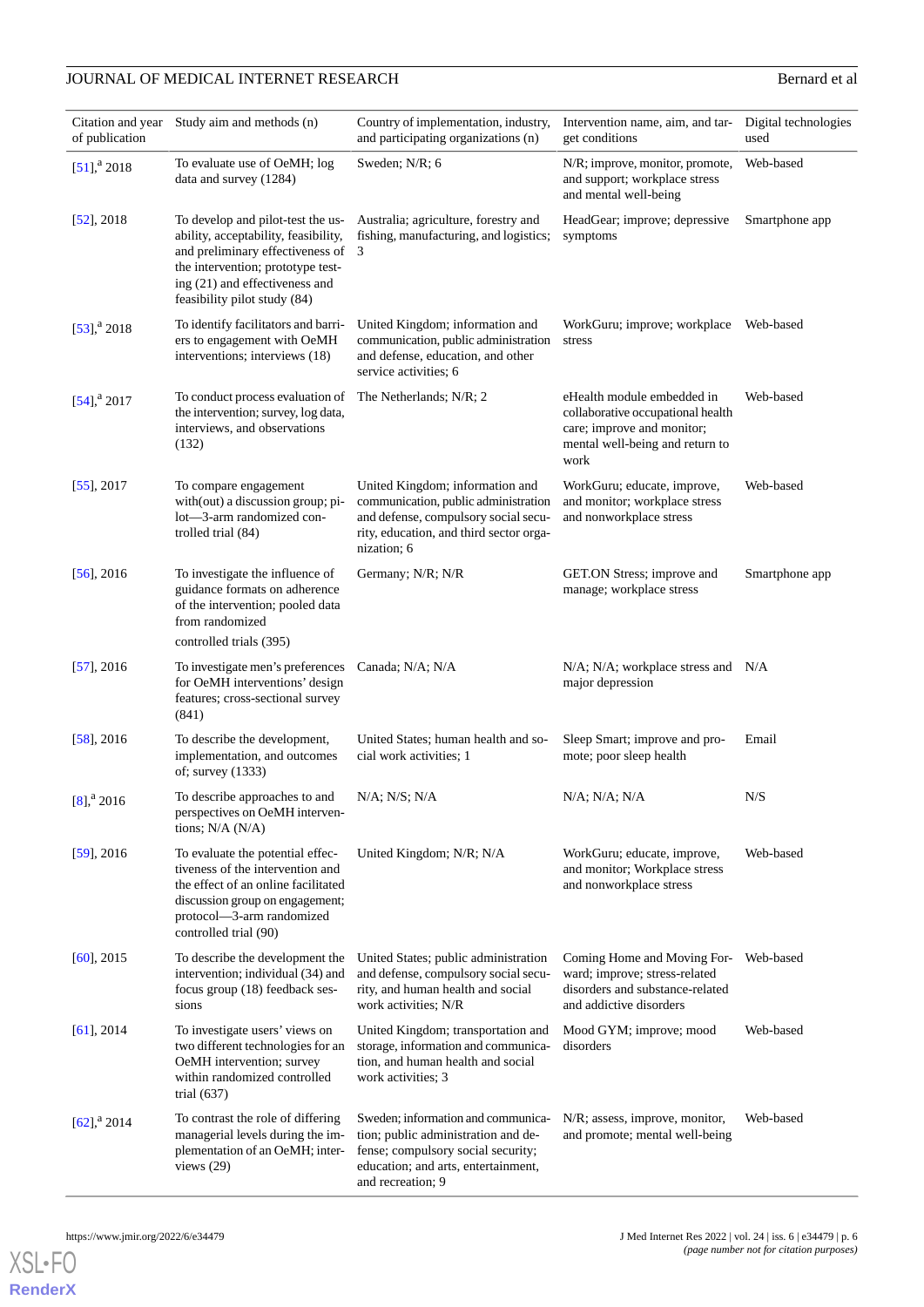| Citation and year<br>of publication | Study aim and methods (n)                                                                                                                                                                                            | Country of implementation, industry,<br>and participating organizations (n)                                                                                                                                | Intervention name, aim, and tar-<br>get conditions              | Digital technologies<br>used |
|-------------------------------------|----------------------------------------------------------------------------------------------------------------------------------------------------------------------------------------------------------------------|------------------------------------------------------------------------------------------------------------------------------------------------------------------------------------------------------------|-----------------------------------------------------------------|------------------------------|
| $[63]$ , <sup>a</sup> 2014          | To assess the feasibility of the<br>intervention and explore barriers<br>and /facilitators for the implemen-<br>tation of the intervention; process<br>evaluation alongside a random-<br>ized controlled trial (116) | The Netherlands; financial and insur-<br>ance activities; professional, scientif-<br>ic, and technical activities; public ad-<br>ministration and defense; compulsory<br>social security; and education; 6 | Happy Work; improve and pre-<br>vent; depressive symptoms       | Web-based                    |
| $[64]$ , <sup>a</sup> 2013          | To describe the development and International; N/R; N/R<br>implementation of the interven-<br>tion; $N/A$ $(N/A)$                                                                                                    |                                                                                                                                                                                                            | HealthWatch; manage, prevent,<br>and promote; mental well-being | Web-based                    |
| $[65]$ , 2010                       | To investigate determinants of<br>high use of the intervention; ran-<br>domized controlled intervention<br>(303)                                                                                                     | Sweden; information and communica-<br>tion and arts, entertainment, and<br>recreation; N/R                                                                                                                 | N/R; assess, monitor, and pro-<br>mote; workplace stress        | Web-based                    |

<sup>a</sup>Focused on implementation.

b<sub>N/R</sub>: not reported.

 $\rm^c$ N/A: not applicable.

<span id="page-6-0"></span> $d$ N/S: not specified.

<sup>e</sup>OeMH: occupational eMental health.

**Figure 1.** PRISMA (Preferred Reporting Items for Systematic Reviews and Meta-Analyses) flowchart of the review search, selection, and inclusion process.



#### **Publication Characteristics**

The 31 included publications comprised 28 journal articles [[36](#page-21-1)[-45](#page-21-10),[47,](#page-21-12)[48](#page-21-13),[50-](#page-21-15)[57](#page-22-4)[,59](#page-22-6)-[63\]](#page-22-10), 2 book chapters [\[8](#page-19-6),[64\]](#page-22-11), and a doctoral dissertation [[46\]](#page-21-11) [\(Tables 1](#page-4-0) and [2](#page-7-0)). Most (25/31, 81%) [[8,](#page-19-6)[36](#page-21-1)[-47](#page-21-12),[49](#page-21-14)-[59\]](#page-22-6) of the included articles were published between 2015 and 2021 and were mainly primary studies (23/31, 74%)

[[36,](#page-21-1)[39,](#page-21-4)[41](#page-21-6)[-51](#page-21-16),[53](#page-22-0)[,54](#page-22-1),[56-](#page-22-3)[58](#page-22-5),[60-](#page-22-7)[63](#page-22-10)[,65](#page-22-12)]. Of the 31 included publications on OeMH interventions, 14 (45%) focused on their implementation [\[8](#page-19-6)[,37](#page-21-2)[,38](#page-21-3)[,40](#page-21-5)[,41](#page-21-6),[49](#page-21-14)[-51](#page-21-16),[53](#page-22-0),[54](#page-22-1),[62](#page-22-9)[-64](#page-22-11)] and 17 (55%) did not focus on their implementation but had results or noted implications related to their implementation [[36,](#page-21-1)[39,](#page-21-4)[42](#page-21-7)[-47](#page-21-12),[52](#page-21-17)[,55](#page-22-2)-[61,](#page-22-8)[65](#page-22-12)].

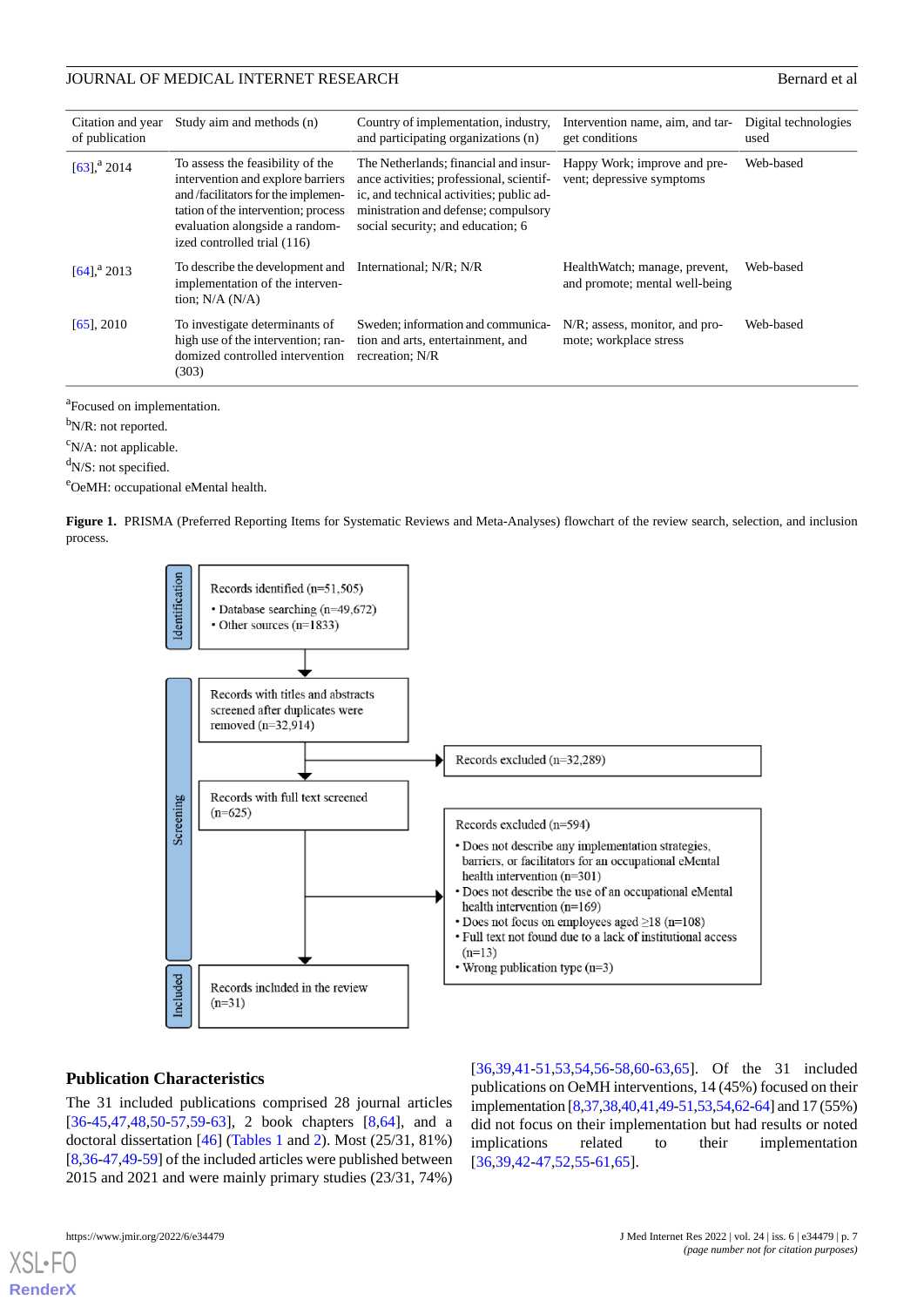<span id="page-7-0"></span>**Table 2.** Summary of study characteristics (N=31).

| Characteristics and citations |                                                  | Frequency, n (%) |
|-------------------------------|--------------------------------------------------|------------------|
|                               | <b>Publication type</b>                          |                  |
|                               | Book chapter [8,64]                              | 2(6)             |
|                               | Doctoral dissertation [46]                       | 1(3)             |
|                               | Journal article [36-45,47,48,50-57,59-63]        | 28 (90)          |
|                               | <b>Publication year</b>                          |                  |
|                               | 2010 [65]                                        | 1(3)             |
|                               | 2013 [64]                                        | 1(3)             |
|                               | 2014 [61-63]                                     | 3(10)            |
|                               | 2015 [60]                                        | 1(3)             |
|                               | 2016 [8,56-59]                                   | 5(16)            |
|                               | 2017 [54,55]                                     | 2(6)             |
|                               | 2018 [45-53]                                     | 9(29)            |
|                               | 2019 [42-44]                                     | 3(10)            |
|                               | 2020 [36-41]                                     | 6(19)            |
| Study type                    |                                                  |                  |
|                               | Narrative literature review $[8,65]$             | 2(6)             |
|                               | Pilot [40,52,55]                                 | 3(10)            |
|                               | Primary study [36,39,41-51,53,54,56-58,60-63,65] | 23(74)           |
|                               | Protocol [37,38,59]                              | 3(10)            |

# **Intervention Characteristics**

A total of 24 interventions were reported in 27 studies [[36](#page-21-1)[-46](#page-21-11),[49,](#page-21-14)[51](#page-21-16)-[56,](#page-22-3)[58](#page-22-5)[-65](#page-22-12)] ([Table 3](#page-8-0)). These interventions were largely web-based (n=16, 67%%) [\[41-](#page-21-6)[46](#page-21-11)[,48](#page-21-13),[49](#page-21-14),[51,](#page-21-16)[53](#page-22-0)[-55](#page-22-2)[,60](#page-22-7)[-65](#page-22-12)] and most aimed to improve (n=19, 79%) [[36,](#page-21-1)[37](#page-21-2)[,40](#page-21-5),[42-](#page-21-7)[46](#page-21-11)[,49](#page-21-14)[,51](#page-21-16)-[56,](#page-22-3)[58](#page-22-5)[-63](#page-22-10)] and, to a lesser extent, educate users about mental health problems. Most interventions have focused on stress-related disorders and symptoms (n=17, 71%) [[8](#page-19-6)[,36](#page-21-1)-[47,](#page-21-12)[49](#page-21-14)[-51](#page-21-16)[,53](#page-22-0)[-63](#page-22-10),[65\]](#page-22-12), but a wide range of mental health problems (eg, burnout, anxiety disorders, and substance-related disorders) have also been covered to some extent. Where

reported [\[36](#page-21-1),[38](#page-21-3)[,41](#page-21-6),[43](#page-21-8)[-46](#page-21-11),[49,](#page-21-14)[51](#page-21-16)-[53,](#page-22-0)[55](#page-22-2)[,56](#page-22-3),[58](#page-22-5)[-65](#page-22-12)], these interventions (n=19, 79%) largely targeted employees in professional occupations (eg, teachers and physicians). Most of these interventions were made available in specific countries, mainly in Europe  $(n=15, 63\% \%)$ [[36,](#page-21-1)[38,](#page-21-3)[39](#page-21-4)[,41](#page-21-6),[42,](#page-21-7)[45,](#page-21-10)[49](#page-21-14)[,51](#page-21-16),[53](#page-22-0)[-56](#page-22-3),[59](#page-22-6)[,61](#page-22-8)-[65\]](#page-22-12), except for one that was available internationally (n=1, 4%) [[64\]](#page-22-11). Standardized information about these 24 interventions, including year of launch, language, number of employees and employers interested in and who adopted the app, organizational size, and internal policies, was not clearly reported where relevant and could not be accurately extracted in detail.

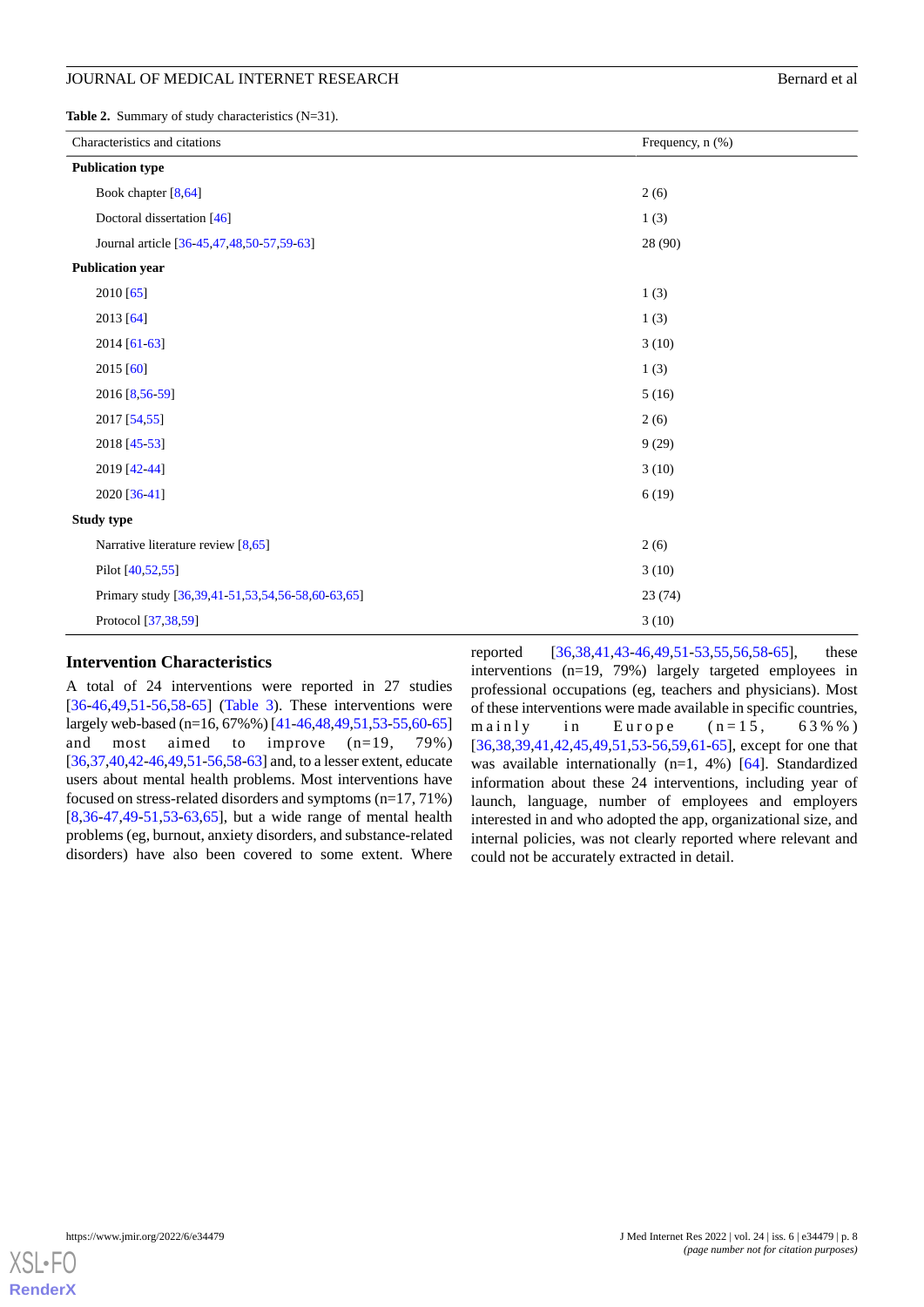# **JOURNAL OF MEDICAL INTERNET RESEARCH** Bernard et al

<span id="page-8-0"></span>**Table 3.** Summary of intervention characteristics (N=24).

| Characteristics and citations                                  | Frequency, n (%) |
|----------------------------------------------------------------|------------------|
| <b>Technology</b>                                              |                  |
| Smartphone [36,39,40,52,56]                                    | 5(21)            |
| Web [41-46,48,49,51,53-55,60-65]                               | 16(67)           |
| Web and smartphone [37]                                        | 1(4)             |
| Web and telephone [38]                                         | 1(4)             |
| <b>Email</b> [58]                                              | 1(4)             |
| Aim                                                            |                  |
| Assess [40,49,62,65]                                           | 4(17)            |
| Educate [55,59]                                                | 1(4)             |
| Improve [36,37,40,42-46,49,51-56,58-63]                        | 19 (79)          |
| Manage [36,41,47,56,64]                                        | 5(21)            |
| Monitor [40,51,54,55,59,62,65]                                 | 6(25)            |
| Prevent [38,49,63,64]                                          | 4(17)            |
| Promote [43,45,51,58,62,64,65]                                 | 7(29)            |
| Support [39,41,51]                                             | 3(13)            |
| <b>Target mental health problem</b>                            |                  |
| Anxiety disorders and symptoms [37,38]                         | 2(8)             |
| Burnout [46]                                                   | 1(4)             |
| Chronic pain [38]                                              | 1(4)             |
| Common mental disorders [39]                                   | 1(4)             |
| Mood disorders and symptoms [37,38,40,42,52,57,61,63]          | 8(33)            |
| Return to work $[54]$                                          | 1(4)             |
| Sleep problems [38,45,58]                                      | 3(13)            |
| Substance-related and addictive disorders [38,60]              | 2(8)             |
| Stigma and discrimination [44]                                 | 1(4)             |
| Stress-related disorders and symptoms [8,36-47,49-51,53-63,65] | 17(71)           |
| Well-being problems [36,40,41,51,54,62,64]                     | 7(29)            |
| <b>Country of implementation</b>                               |                  |
| Australia [40,52]                                              | 2(8)             |
| Canada <sup>[43]</sup>                                         | 1(4)             |
| China [37]                                                     | 1(4)             |
| Germany [38,56]                                                | 2(8)             |
| International [64]                                             | 1(4)             |
| The Netherlands $[49,54,63]$                                   | 3(13)            |
| New Zealand [44]                                               | 1(4)             |
| Sweden [39,45,51,62,65]                                        | 5(21)            |
| United Kingdom [36,41,42,53,55,59,61]                          | 5(21)            |
| United States [43,46,58,60]                                    | 4(17)            |
| <b>Target occupational groups</b>                              |                  |
| Armed forces occupations [44,60]                               | 2(8)             |
| Clerical support worker [45,55,61,62]                          | 4(17)            |
| Elementary occupations (eg, cleaners and laborers) [45]        | 1(4)             |

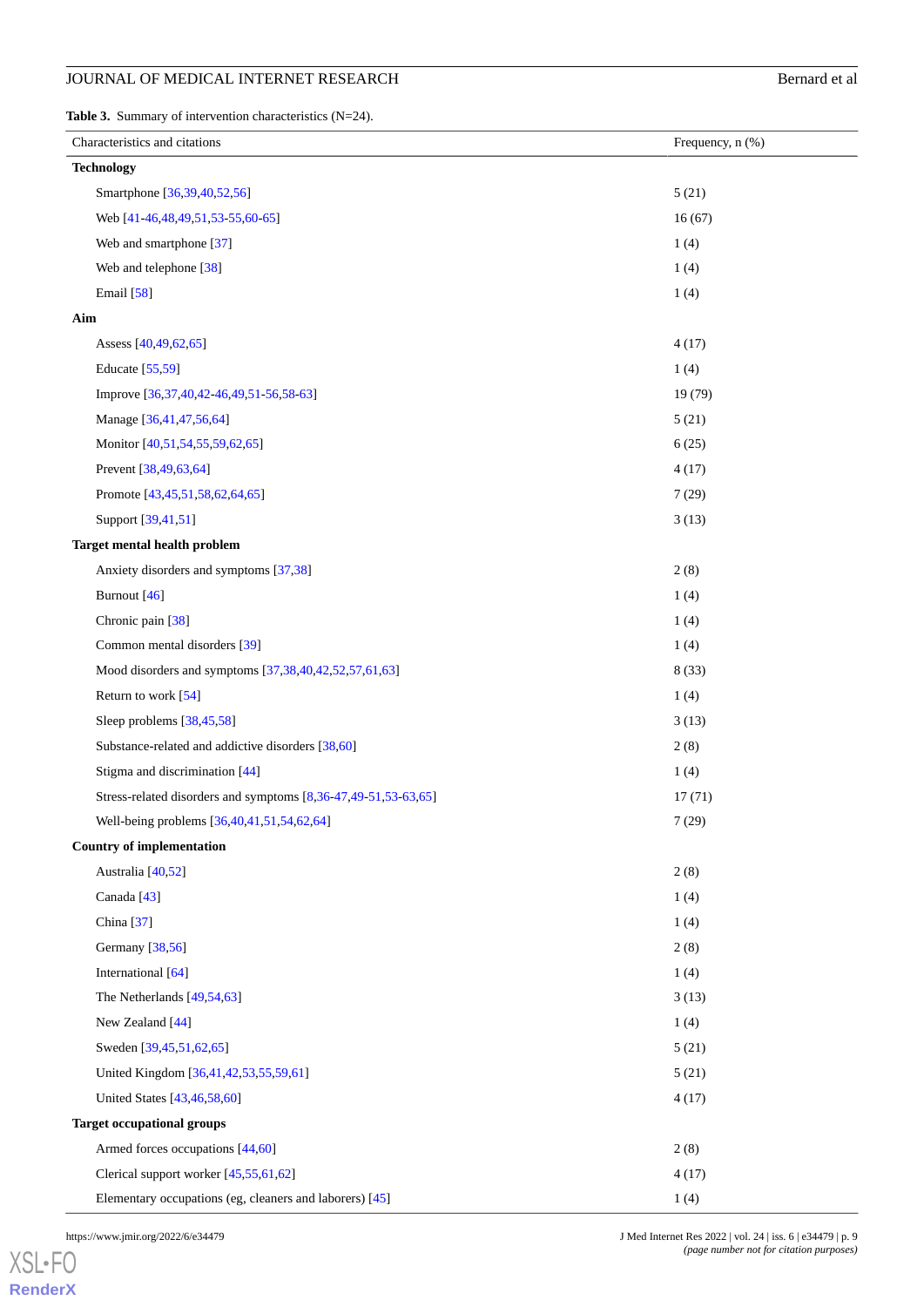| Characteristics and citations<br>Frequency, $n$ $(\%)$                             |        |
|------------------------------------------------------------------------------------|--------|
| Managers (eg, chief executive officer) [41,55,61]                                  | 3(13)  |
| Not reported [37,39,40,42,54]                                                      | 5(21)  |
| Plant and machine operators and assemblers [61]                                    | 1(4)   |
| Professionals (eg. teachers and physicians) $[41, 43, 45, 46, 49, 55, 58, 61, 63]$ | 10(42) |
| Service and sales workers [45,61,65]                                               | 3(13)  |
| Social workers (ie, specifically child and family social workers) [36]             | 1(4)   |
| Skilled agricultural, forestry, and fishery workers [38,61]                        | 2(8)   |
| Technicians and associate professionals [36,41,55,61,62,65]                        | 6(25)  |

# **Implementation Strategies**

#### *Overview*

Overall, 98 examples of implementation strategies were identified ([Multimedia Appendix 2\)](#page-19-12). [Table 4](#page-10-0) categorizes these strategies into 17 discrete implementation strategies and maps them onto relevant RE-AIM domains based on the perceived intent of the themes. Each discrete implementation strategy is reported with the percentage and absolute number of defining strategy examples in relation to the 98 examples. Although evaluating effectiveness strategies is beyond the scope of this review, relevant effectiveness data could not be presented as they were largely absent or incomplete.

A total of 36 examples of implementation strategies were extracted from publications that focused on the implementation of OeMH interventions, and 62 from publications that reported results or noted implications related to their implementation. There were no notable differences other than the larger number of examples extracted from the latter group so strategy examples would not be reported separately. Most strategy examples were organized under implementation (61/98, 62%), followed by reach (27/98, 28%), effectiveness (19/98), adoption (17/98, 17%), and maintenance (8/98, 8%). A couple of strategy examples were organized into multiple domains (6/98, 6%). The following sections provide a descriptive summary of the strategy examples categorized in each RE-AIM domain.

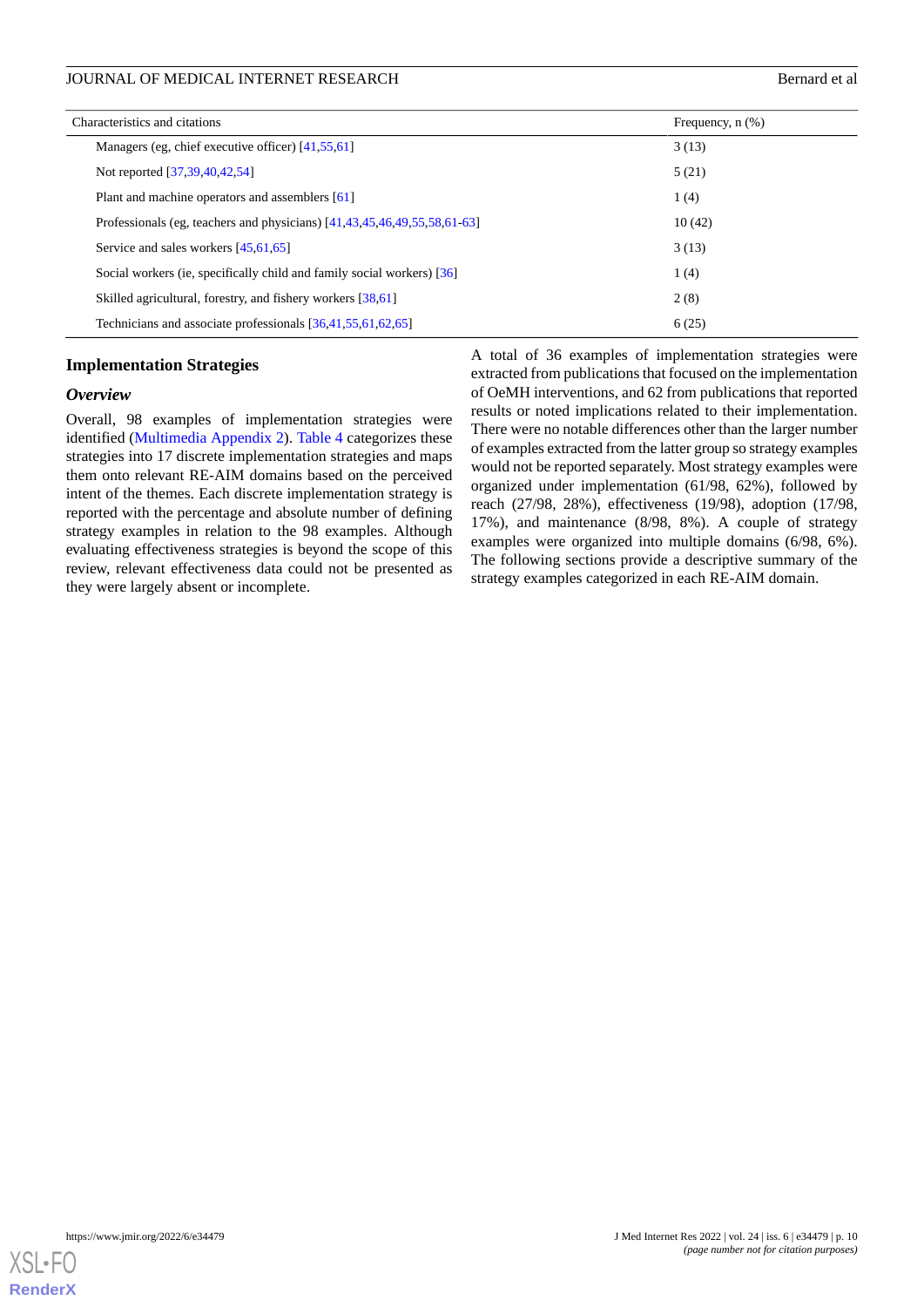# JOURNAL OF MEDICAL INTERNET RESEARCH Bernard et al.

<span id="page-10-0"></span>**Table 4.** Discrete implementation strategies mapped to relevant RE-AIM (reach, effectiveness, adoption, implementation, and maintenance) domains (N=98).

| Discrete implementation strategies-proportion<br>of strategy examples; n (%)                                                                        | Example strategy                                                                                                                                                                                                                                                                                    | Relevant RE-AIM domains                                                 |
|-----------------------------------------------------------------------------------------------------------------------------------------------------|-----------------------------------------------------------------------------------------------------------------------------------------------------------------------------------------------------------------------------------------------------------------------------------------------------|-------------------------------------------------------------------------|
| Develop and organize implementation quality<br>monitoring systems and act on insights in a<br>timely manner where feasible; 17 (17)                 | Improve maintenance and adherence through the timely presen-<br>tation of findings from monthly user feedback surveys where after<br>follow-up actions can be immediately applied to the intervention<br>$[64]$                                                                                     | Effectiveness, implementation,<br>and maintenance                       |
| Assess for readiness and tailor strategies to ad-<br>dress identified barriers and benefit from facili-<br>tators; $13(13)$                         | Filled knowledge gaps surrounding the effectiveness of eMental<br>health interventions in the workplace by conducting systematic<br>reviews on relevant topics [52]                                                                                                                                 | Reach, effectiveness, implemen-<br>tation, and maintenance              |
| Use mass media to increase reach; $9(9)$                                                                                                            | Users were recruited by sharing information about the intervention<br>through advertisements distributed via email and the organiza-<br>tions' intranet and magazine [59]                                                                                                                           | Reach                                                                   |
| Capture local knowledge from implementation<br>sites and involve users early in the implementa-<br>tion and intervention development effort; 8 (8)  | A consultation process was carried out with users, clinical psy-<br>chologists, psychiatrists, information technology professionals,<br>and design and user experience specialists to ensure the app's<br>content and design appealed to a broad range of workers from<br>different industries [40] | Reach, effectiveness, adoption,<br>implementation, and mainte-<br>nance |
| Promote adaptability in the intervention to meet<br>local needs without compromising fidelity; 8 (8)                                                | Interventions were improved and adapted to each participating<br>organization based on user feedback [36]                                                                                                                                                                                           | Reach, effectiveness, adoption,<br>implementation, and mainte-<br>nance |
| Send reminders; 7 (7)                                                                                                                               | Automatic email reminders were sent based on user-determined<br>intervals and user inactivity [45]                                                                                                                                                                                                  | Implementation                                                          |
| Provide support to users during the intervention;<br>6(6)                                                                                           | Users were able to contact the intervention coach at any time to<br>ask for feedback, additional help, or advice and the coach would<br>respond within 24 hours [59]                                                                                                                                | Implementation                                                          |
| Conduct educational meetings; 5 (5)                                                                                                                 | Senior and middle management-led introductory seminars with<br>employees that aimed to explain the intervention, secure accep-<br>tance, provide answers to questions, and inspire their participation<br>[64]                                                                                      | Reach, adoption, and implemen-<br>tation                                |
| Provide incentives; 5 (5)                                                                                                                           | Users received a certificate of completion and the training was<br>recognized as continuing education toward the renewal of their<br>professional certification [43]                                                                                                                                | Reach and implementation                                                |
| Identify and prepare organizational champions<br>who will dedicate themselves to supporting,<br>marketing, and driving the implementation; 4<br>(4) | Identification of champions at the implementation site facilitated<br>organizational and employee buy-in [46]                                                                                                                                                                                       | Reach, adoption, implementa-<br>tion, and maintenance                   |
| Involve senior management; 4 (4)                                                                                                                    | The program was developed as a quality improvement project<br>by the hospital and all research procedures (ie, retrospectively<br>reviewing these outcomes) were approved by the institutional<br>review board at the hospital [58]                                                                 | Reach, adoption, implementa-<br>tion, and maintenance                   |
| Provide opportunities for users to obtain feed-<br>back on progress; $4(4)$                                                                         | Participants received immediate and automatic tailored feedback<br>and could monitor their own responses and trends over time [45]                                                                                                                                                                  | Implementation                                                          |
| Stage implementation scale-up; 4 (4)                                                                                                                | Conducted a pilot study aimed at assessing the usability, feasibil-<br>ity, acceptability, and preliminary effects of an app-based inter-<br>vention designed to target depressive symptoms in a stressed<br>working population [55]                                                                | Effectiveness and implementa-<br>tion                                   |
| Customize recruitment activities to enhance<br>reach; $3(3)$                                                                                        | When recruitment efforts did not attract enough participants, ex-<br>ecutives with the largest workforces in the region and industry<br>were contacted directly via telephone and offered enrollment [45]                                                                                           | Reach and adoption                                                      |
| Develop and distribute educational materials; 3<br>(3)                                                                                              | All participants who returned the consent form received an email<br>welcoming them to the study and explaining how to log in and<br>use their personal webpage for the stress management program<br>[65]                                                                                            | Reach, adoption, and implemen-<br>tation                                |
| Provide immediate opportunities to demonstrate<br>commitment; 3 (3)                                                                                 | Management representatives were offered spots to enroll their<br>organizations immediately after educational meetings about the<br>intervention or to enroll at a later time [45]                                                                                                                   | Reach and adoption                                                      |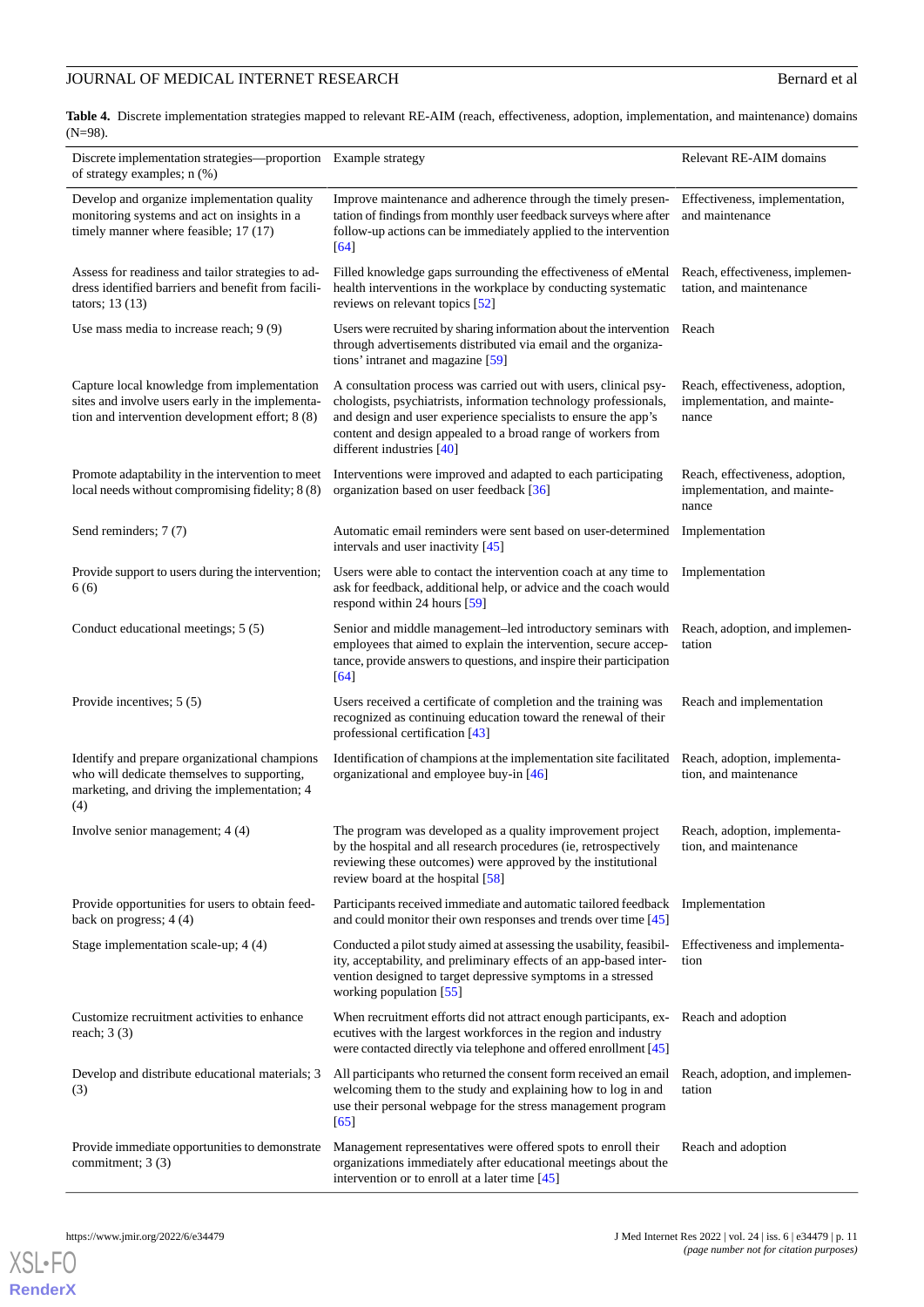Discrete implementation strategies—proportion Example strategy Relevant RE-AIM domains of strategy examples; n (%)

Use advisory boards and workgroups to provide Systematic feedback was sought from researchers, expert clini- Implementation input and advice on implementation and improve- cians, and veterans on the program and its content [[60](#page-22-7)]

#### *Reach*

ments; 3 (3)

Mass media services were mainly used to increase reach (9/27, 33%). Examples include email [[36,](#page-21-1)[43](#page-21-8)[,46](#page-21-11),[52](#page-21-17)[,58](#page-22-5)[,59](#page-22-6),[63\]](#page-22-10), industry publications [\[43](#page-21-8)[,59](#page-22-6)], targeted web-based advertisements (eg, Facebook) [[40](#page-21-5)[,52](#page-21-17)], and the organizations' intranet [[59](#page-22-6)[,61](#page-22-8),[63\]](#page-22-10). The provision of attractive incentives for participation (5/27, 19%) included monetary remuneration [[60\]](#page-22-7), vouchers [[40\]](#page-21-5), points for employee reward schemes [\[58](#page-22-5)], educational credits for professional certifications [\[43](#page-21-8)], and additional medical benefits [[65\]](#page-22-12). Other strategies included engaging potential users through educational meetings  $[62]$  $[62]$  and materials  $[65]$  $[65]$  (2/27, 7%), employees tasked with the responsibility of supporting the implementation of the intervention  $[46,61]$  $[46,61]$  $[46,61]$  (2/27, 7%), and well-timed opportunities to commit  $[64,65]$  $[64,65]$  $[64,65]$  $[64,65]$  (2/27, 7%). Local barriers to increasing reach among target users were identified through consultations with implementation sites, eligible users, and literature [\[52](#page-21-17)[,61](#page-22-8),[64\]](#page-22-11) (3/27, 11%), and recruitment activities were later modified to avoid or overcome these barriers where possible [\[63](#page-22-10)] (4/27, 15%).

# *Effectiveness*

Strategies to improve the effectiveness of the intervention mainly relied on insights obtained from a diverse group of professionals in relevant fields, representatives of implementation sites, target users, and intervention use data (12/19, 63%). This insight was captured through stakeholder consultations [\[41](#page-21-6)], steering group interviews and focus groups with target users [\[36](#page-21-1)], peer review panels [[41\]](#page-21-6), and user experience research [\[36](#page-21-1),[37,](#page-21-2)[41](#page-21-6)[,52](#page-21-17)[,53](#page-22-0),[63\]](#page-22-10) throughout the implementation process. Several strategies adopted an incremental approach to implementation [[52,](#page-21-17)[55](#page-22-2)[,59\]](#page-22-6) (3/19, 16%), fostered adaptability in the intervention to adequately meet the local needs [[60](#page-22-7)] (2/19, 11%), or implemented measures to avoid or mitigate identified barriers that could negatively impact the effectiveness of the particular intervention [\[49](#page-21-14),[52\]](#page-21-17) (2/19, 11%).

#### *Adoption*

Sharing and discussing details about the proposed intervention with decision-makers was the most commonly used adoption strategy. This involved conducting educational meetings  $[45,62,64,65]$  $[45,62,64,65]$  $[45,62,64,65]$  $[45,62,64,65]$  $[45,62,64,65]$  $[45,62,64,65]$  (4/17, 24%) and distributing educational materials about the intervention [[45\]](#page-21-10) (1/17, 6%). Engaging senior management and others from the organization to identify necessary adaptations for intervention to succeed in the organization was also common. These strategies involved organizational stakeholders early in the intervention development process [[49](#page-21-14)[,64](#page-22-11)] (2/17, 12%) to adapt the intervention to meet special organizational needs without compromising fidelity [[64\]](#page-22-11) (1/17, 6%) and address other identified barriers [\[39](#page-21-4)] (1/17, 6%). Some strategies also identified staff members who could dedicate themselves to supporting, marketing, and driving the implementation within the organization, as this was expected to increase the likelihood

of success  $[46,49]$  $[46,49]$  $[46,49]$  $[46,49]$  (2/17, 12%). The provision of immediate opportunities for decision-makers to confirm their commitment to adopt the intervention was also used  $[45]$  $[45]$  (1/17, 6%).

#### *Implementation*

Implementation strategies focused on adapting interventions and customizing the implementation process to implementation settings, monitoring the consistency of delivery, and providing various forms of support as needed. Implementers underwent training, subscribed to a common protocol, and had their work reviewed to help ensure fidelity. Some implementation strategies were continuously monitored using both qualitative and quantitative methods, including surveys, implementation reviews, process evaluations, and other similar methods [[36](#page-21-1)[-38](#page-21-3),[41](#page-21-6)[,49](#page-21-14),[54](#page-22-1)[,56](#page-22-3),[61](#page-22-8)[,63](#page-22-10),[64\]](#page-22-11) (16/61, 26%). A diverse group of stakeholders were involved in the assessments across the included studies. These assessments focused on measuring effectiveness, acceptability, and engagement [[36](#page-21-1)[-38](#page-21-3),[41](#page-21-6)[,49](#page-21-14),[54](#page-22-1)[,56](#page-22-3),[61](#page-22-8)[,63](#page-22-10),[64\]](#page-22-11) (16/61, 26%). Findings were regularly applied quickly to overcome identified barriers and improve ongoing implementation processes [[36](#page-21-1)[,60](#page-22-7),[63](#page-22-10)[,64](#page-22-11)] (10/61, 16%). Some support options included a reminder feature (7/61, 11%) where users could set their own reminder notifications [\[46](#page-21-11)] and be notified when their participation level was too low [\[45](#page-21-10),[56,](#page-22-3)[63](#page-22-10)] or when new updates became available [[43,](#page-21-8)[46\]](#page-21-11).

#### *Maintenance*

Maintenance strategies involved changes at the organizational level, where accommodating work conditions [\[43](#page-21-8),[55](#page-22-2)] (2/8, 25%) and support staff [\[58](#page-22-5)] (1/8, 13%) were sometimes arranged. Embedding interventions within existing employee programs was also expected to help sustain the use of the intervention [[58\]](#page-22-5) (1/8, 13%). Special monitoring measures (eg, postintervention acceptability surveys and opportunities for monthly user feedback) were also established to provide insight into how benefits to users could be sustained after the initiative had officially ended [[37,](#page-21-2)[64\]](#page-22-11) (2/8, 25%).

#### **Barriers and Facilitators**

#### *Overview*

The included publications reported 114 barriers and 131 facilitation measures [\(Multimedia Appendix 3](#page-19-13)), and 28 barriers were accompanied by facilitation measures. There were no notable differences between barriers and facilitators extracted from publications that focused on the implementation of OeMH interventions (108/217, 49.8%) or that reported results or noted implications related to their implementation (109/217, 50.2%) so these will be reported together. Examples of barriers and facilitators organized by the relevant CFIR domains and associated constructs are provided in the corresponding tables. Most of the 217 identified barriers and facilitation measures were related to key attributes of interventions that influence

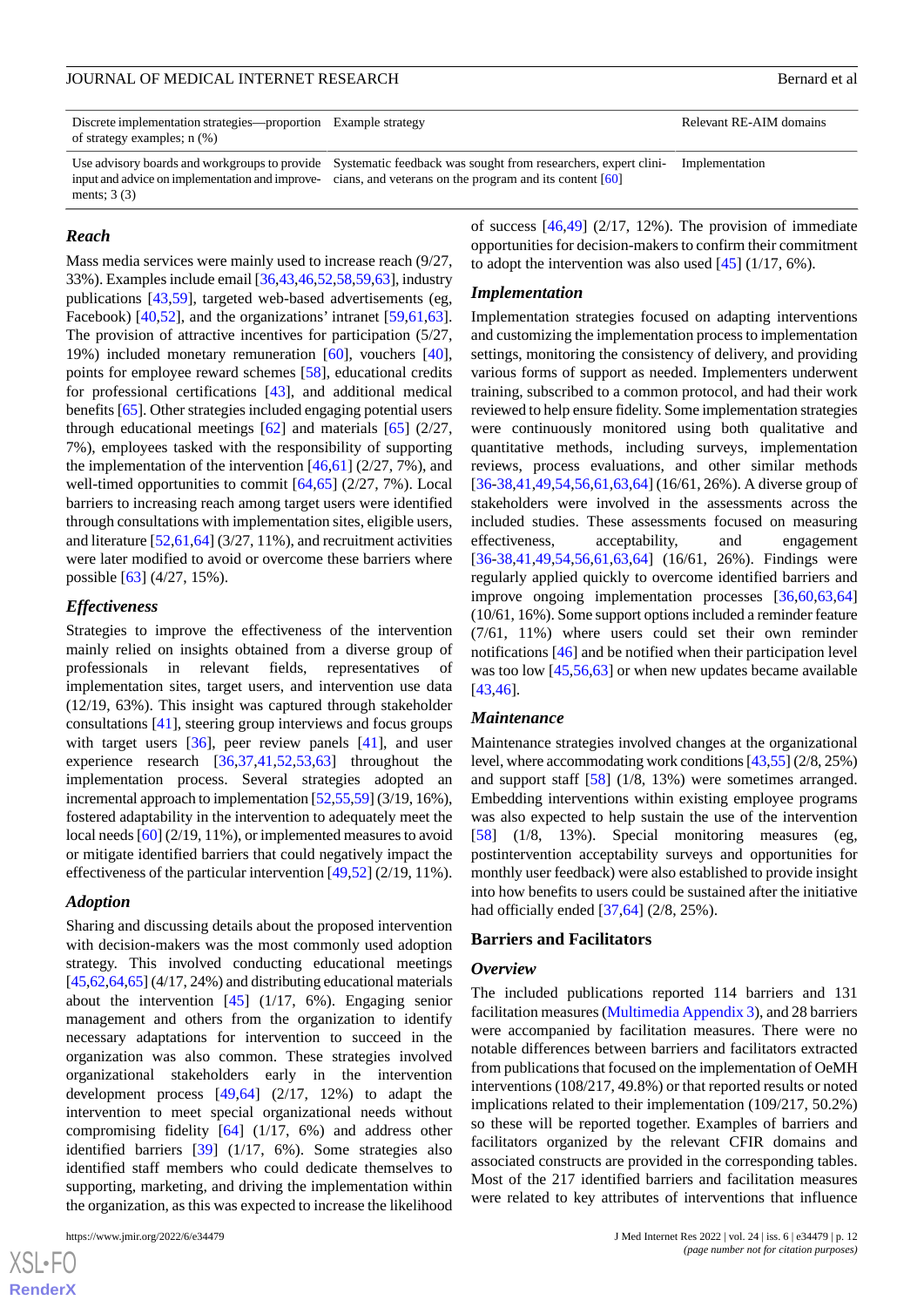successful implementation (103/217, 47.5%), followed by the inner setting of the organization (87/217, 40.1%), individual characteristics of target users (25/217, 11.5%), and the outer setting of the organization (2/217, 0.9%). The highest number of barriers were categorized under the inner setting (54/114, 47.4%), followed by intervention characteristics (35/114, 30.7%), individual characteristics of target users (22/114, 19.3%), and the outer setting of the organization (2/114, 1.8%) domains. The highest number of facilitators were categorized under intervention characteristics (77/131, 58.8%), followed by inner setting (44/131, 33.6%), individual characteristics of target users (9/131, 6.9%), and outer setting of the organization (1/131, 0.8%) domains.

#### *Intervention Characteristics*

Numerous barriers and facilitators were identified regarding how the interventions were bundled, presented, and assembled (ie, design quality and packaging) ([Table 5](#page-12-0)). Participants from several studies considered web-based platforms to be an impersonal medium (eg, no face-to-face contact or human interaction) [[53](#page-22-0)[,57](#page-22-4),[61\]](#page-22-8), and some saw its use as inappropriate for helping with sensitive topics such as mental health problems [[44\]](#page-21-9). Several usability issues (eg, poor accessibility, technical

issues, unclear navigational elements and user interface, and overly effortful tasks) have also emerged as barriers  $[40,52,53,60,61,64]$  $[40,52,53,60,61,64]$  $[40,52,53,60,61,64]$  $[40,52,53,60,61,64]$  $[40,52,53,60,61,64]$  $[40,52,53,60,61,64]$  $[40,52,53,60,61,64]$  $[40,52,53,60,61,64]$ . Accordingly, ensuring good usability [[8](#page-19-6)[,39](#page-21-4),[40,](#page-21-5)[53,](#page-22-0)[57](#page-22-4)[,64](#page-22-11)] and considering individual factors (eg, high impulsivity benefits from continuous motivational components) [[39,](#page-21-4)[45,](#page-21-10)[57](#page-22-4)[,65](#page-22-12)] in the design were also often reported as facilitators.

The stakeholders' perceptions of the evidence supporting the effectiveness of the proposed occupational mental interventions were influenced by several factors. The barriers included between-group contamination due to limited randomization at the individual level, unrepresentativeness of samples used for the general workforce, use of new or adapted measures with low reliability [\[55\]](#page-22-2), and type 1 errors [\[58](#page-22-5)]. Identified facilitators focused on the including diverse samples (eg, including underrepresented industries and occupations) [\[55](#page-22-2)], collecting comparable demographic data [\[55](#page-22-2)], including comprehensive engagement measures [\[55](#page-22-2)], presenting interventions based on credible information highly relevant to target employees [[57\]](#page-22-4), using control conditions when evaluating effectiveness [\[42](#page-21-7),[58\]](#page-22-5), providing evidence from similar interventions that demonstrate effectiveness [\[65](#page-22-12)], and conducting comprehensive and ongoing process evaluations to inform implementation [\[51](#page-21-16),[63\]](#page-22-10).

<span id="page-12-0"></span>**Table 5.** Examples of barriers and facilitators organized under the intervention characteristics Consolidated Framework for Implementation Research domain (N=217).

| Relevant associated construct—proportion of barriers<br>and facilitators; $n$ $%$ and brief description                                                                                      | Example of identified barriers                                                                                                                                                                                      | Example of identified facilitators                                                                                                                                                                                  |
|----------------------------------------------------------------------------------------------------------------------------------------------------------------------------------------------|---------------------------------------------------------------------------------------------------------------------------------------------------------------------------------------------------------------------|---------------------------------------------------------------------------------------------------------------------------------------------------------------------------------------------------------------------|
| Evidence strength and quality; 15 (6.9); stakeholders'<br>perceptions of the quality and validity of evidence sup-<br>porting the belief that the intervention will have desired<br>outcomes | Using newly created or adapted measures<br>demonstrating low reliability negatively im-<br>pacts the strength of findings [55]                                                                                      | Providing evidence from other programs and<br>interventions could be a strategy (oral presen-<br>tations or reading materials) to demonstrate<br>likely effectiveness [65]                                          |
| Relative advantage; 2 (0.9); stakeholders' perception of<br>the advantage of implementing the intervention versus<br>an alternative solution                                                 | Possible low motivation from employers and<br>organization in their employees return to<br>work as they came from small- to medium-<br>sized companies that had insurance for the<br>costs of sickness absence [54] | The lack of a previous existing intervention<br>for well-being in the organization, except for<br>the intranet, which was difficult to use, so the<br>app resulted to be a huge advantage for em-<br>ployees $[36]$ |
| Adaptability; $4(1.8)$ ; the degree to which an intervention<br>can be adapted, tailored, refined, or reinvented to meet<br>local needs                                                      | Materials presented in a modular format that<br>had to be completed start to finish in a single<br>sitting or in a set order $[61]$                                                                                 | Possibility to use the program at their own<br>pace $[60]$                                                                                                                                                          |
| Design quality and packaging; 80 (36.9); perceived ex-<br>cellence in how the intervention is bundled, presented,<br>and assembled                                                           | Usability was affected by unclear navigation-<br>al elements and user interface $[40]$                                                                                                                              | Improving usability based on participant and<br>expert feedback [40]                                                                                                                                                |

#### *Outer Setting*

Strict external policies and failure of interventions to meet patient needs erected several barriers to the implementation of OeMH interventions ([Table 6\)](#page-13-0). For example, strict legislation and policies regarding privacy and confidentiality were highlighted as potential reasons for the reduced adoption of interventions based on innovative technologies [[39\]](#page-21-4). Moreover, failure to maintain employees' confidentiality during these programs was believed to discourage the use of interventions for fear of being vulnerable to privacy breaches by employers [[59\]](#page-22-6). The sole facilitation measure identified for this CFIR domain also addresses this point by urging implementers to find ways to maintain employee confidentiality [[59\]](#page-22-6).

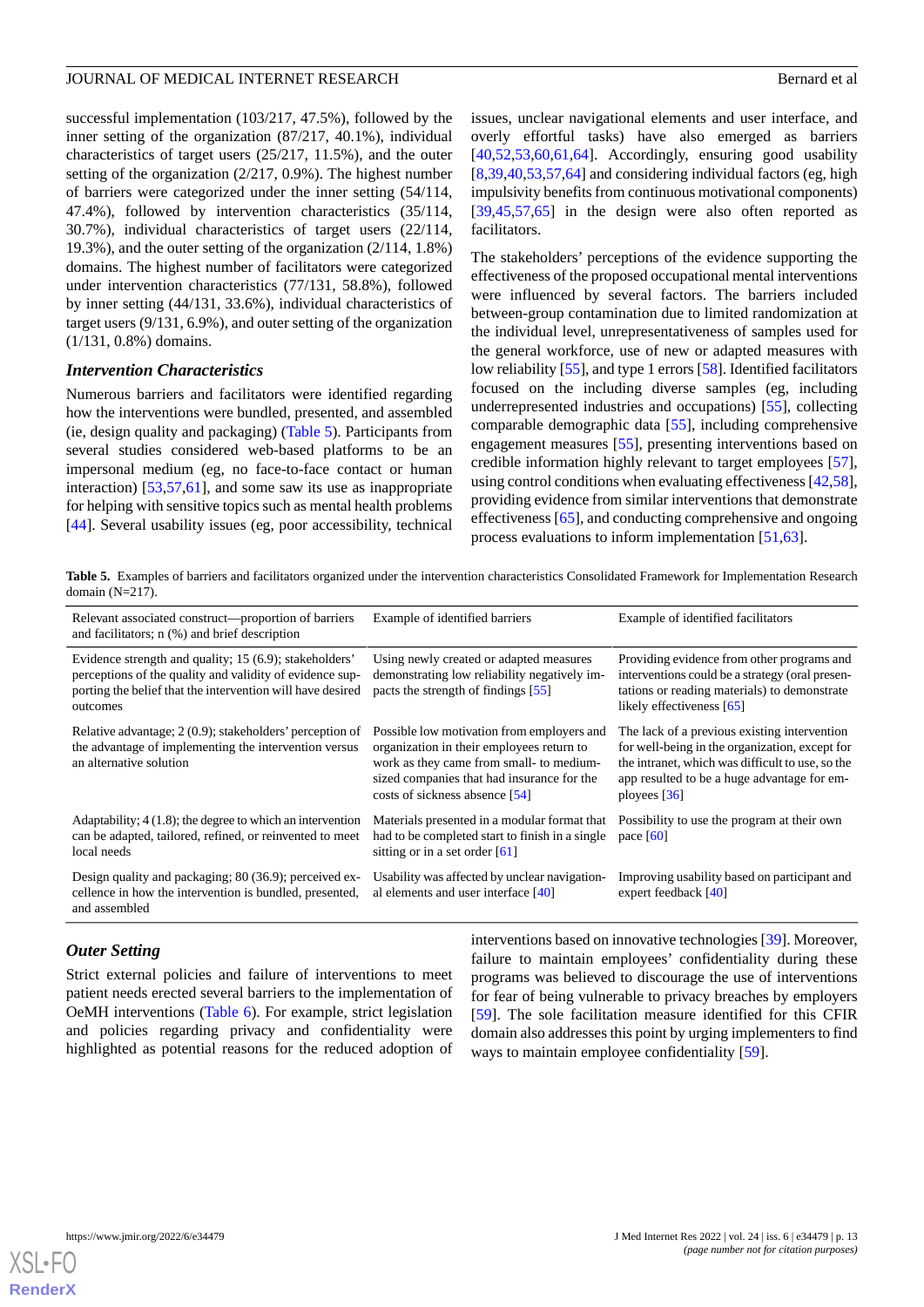<span id="page-13-0"></span>**Table 6.** Examples of barriers and facilitators organized under the outer setting Consolidated Framework for Implementation Research domain (N=217).

| Relevant associated construct—proportion of barriers<br>and facilitators; n (%) and brief description                                                                                                                                                                                                                                    | Example of identified barriers                                                                                                                      | Example of identified facilitators                                  |
|------------------------------------------------------------------------------------------------------------------------------------------------------------------------------------------------------------------------------------------------------------------------------------------------------------------------------------------|-----------------------------------------------------------------------------------------------------------------------------------------------------|---------------------------------------------------------------------|
| External policy and incentives; $1(0.5)$ ; a broad construct<br>that includes external strategies to spread interventions<br>including policy and regulations (governmental or other<br>central entity), external mandates, recommendations<br>and guidelines, pay for performance, collaboratives, and<br>public or benchmark reporting | The surrounding legislation and policy regu-<br>lation of privacy and confidentiality may<br>make it difficult to use innovative technology<br>[39] | a a                                                                 |
| Patient needs and resources; $1(0.5)$ ; the extent to which<br>patient needs, as well as barriers and facilitators to meet<br>those needs, are accurately known and prioritized by<br>the organization                                                                                                                                   | Reluctancy of the potential participants in<br>participating for fear of demonstrating vulner-<br>ability $[45]$                                    | Maintaining confidentiality between employ-<br>ee and employer [45] |

<sup>a</sup>No facilitator reported.

#### *Inner Setting*

Many publications have identified the lack of resources dedicated to implementation as a major barrier ([Table 7\)](#page-14-0). For example, there is a lack of time for employees to use the intervention  $[40,48,49,52,53,59,61]$  $[40,48,49,52,53,59,61]$  $[40,48,49,52,53,59,61]$  $[40,48,49,52,53,59,61]$  $[40,48,49,52,53,59,61]$  $[40,48,49,52,53,59,61]$  $[40,48,49,52,53,59,61]$  $[40,48,49,52,53,59,61]$  $[40,48,49,52,53,59,61]$  $[40,48,49,52,53,59,61]$ , funds to meet additional costs [\[39](#page-21-4)], unreliable systems that lead to data loss [[58\]](#page-22-5), inflexible participation times [\[42](#page-21-7)], lack of workspaces to avoid office distractions and private spaces [\[53](#page-22-0)] when completing interventions [\[61](#page-22-8)], low technology (eg, computers and email) adoption by the organization  $[64]$  $[64]$ , little support from the app or implementor [\[54\]](#page-22-1), and insufficient resources for piloting [\[62\]](#page-22-9). Some interventions were also inadequately adjusted to organizational processes [\[36,](#page-21-1)[49](#page-21-14)[,54](#page-22-1)[,63\]](#page-22-10) and insufficiently tailored to the work situation and culture [[42](#page-21-7)[,48](#page-21-13),[54](#page-22-1)[,58](#page-22-5),[63\]](#page-22-10). Organizational restructuring has also been identified as a barrier to successful implementation and should be considered during implementation planning [[42,](#page-21-7)[48](#page-21-13),[63\]](#page-22-10).

Several facilitators have also been identified. For example, it was recommended for employers to arrange dedicated time for employees to participate in the intervention [\[59](#page-22-6)]; to allow employees flexibility regarding the time, place, and pace when completing the intervention [\[53](#page-22-0)]; to offer an option for employees to use the intervention in a private workspace [[53\]](#page-22-0); to provide recordings of any live sessions with feedback options [[42\]](#page-21-7); and to encourage employee access to or ownership of technology (eg, smartphone) in use [\[50](#page-21-15)]. Intervention creators can also support employers with recruitment [[55\]](#page-22-2), by obtaining support from a dedicated organizational support group for implementation [[58\]](#page-22-5), providing lower-cost intervention options (eg, email based) [[58\]](#page-22-5), using reliable data storage methods [\[58\]](#page-22-5), and demonstrating cost-effectiveness of the proposed intervention [[64\]](#page-22-11).

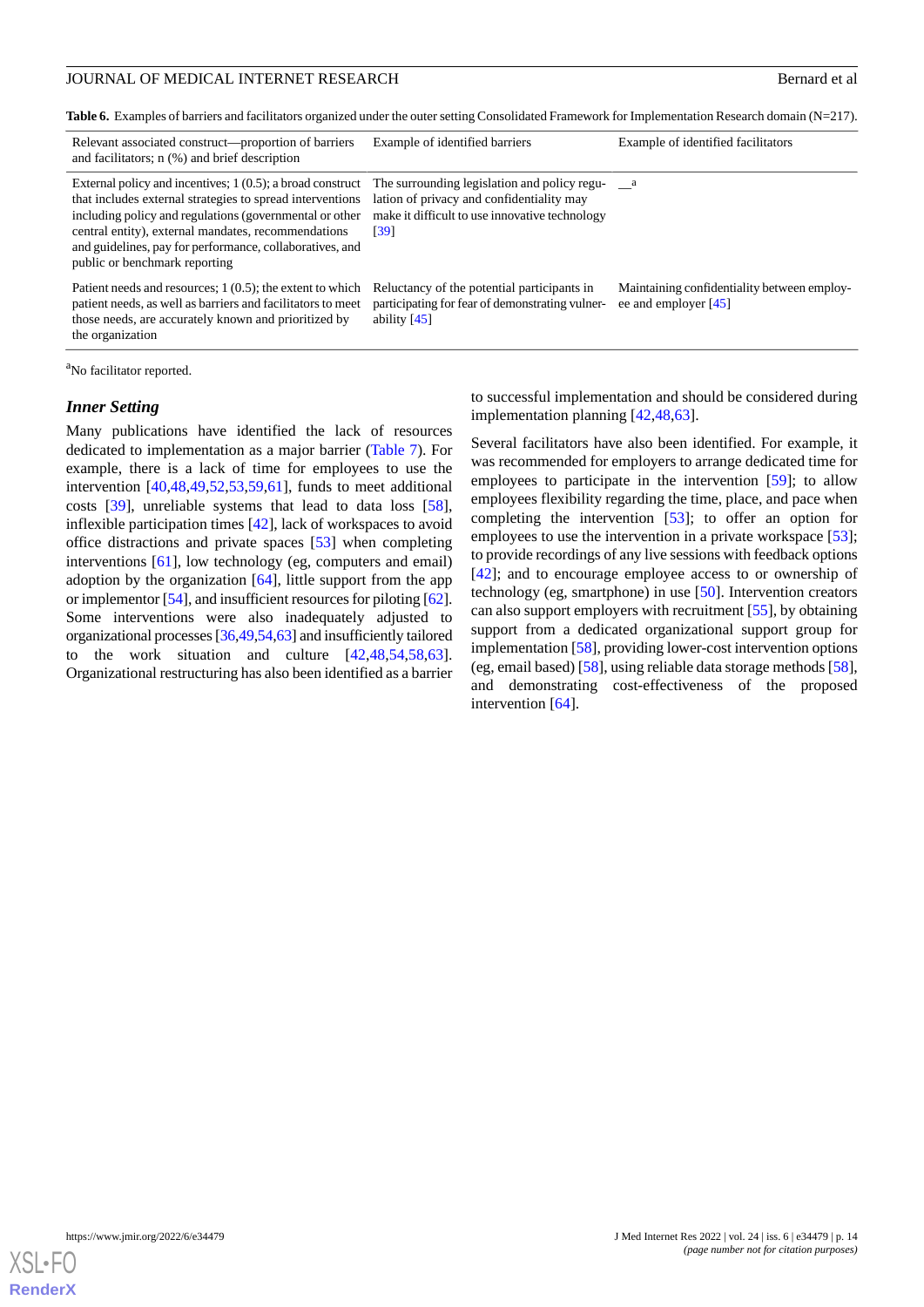<span id="page-14-0"></span>**Table 7.** Examples of barriers and facilitators organized under the inner setting Consolidated Framework for Implementation Research domain (N=217).

| Relevant associated construct—proportion of barriers<br>and facilitators; n (%) and brief description                                                                                                                                                                                                         | Example of identified barriers                                                                                                                                                                                                                                                                                      | Example of identified facilitators                                                                                                                                                                           |
|---------------------------------------------------------------------------------------------------------------------------------------------------------------------------------------------------------------------------------------------------------------------------------------------------------------|---------------------------------------------------------------------------------------------------------------------------------------------------------------------------------------------------------------------------------------------------------------------------------------------------------------------|--------------------------------------------------------------------------------------------------------------------------------------------------------------------------------------------------------------|
| Structural characteristics; 4 (1.8%); the social architec-<br>ture, age, maturity, and size of an organization                                                                                                                                                                                                | Personnel shortage, turnover, and organiza-<br>tional restructuring hindered the use of the<br>strategy considerably [49]                                                                                                                                                                                           | Changes in the organizations should be con-<br>sidered (in light of resulting delays and com-<br>munication problems) when planning inter-<br>vention studies $[42]$                                         |
| Networks and communications; $4(1.8\%)$ ; the nature<br>and quality of webs of social networks and the nature<br>and quality of formal and informal communications<br>within an organization                                                                                                                  | Restrictive internet security settings was a<br>barrier for accessing the intervention $[42]$                                                                                                                                                                                                                       | Conduct onsite testing before implementation<br>$[42]$                                                                                                                                                       |
| Implementation climate; 17 (7.8); the absorptive capac-<br>ity for change, shared receptivity of involved individuals<br>to an intervention, and the extent to which use of that<br>intervention will be rewarded, supported, and expected<br>within their organization                                       | Alignment with other stakeholders was absent<br>and resulted in poor adherence to the recom-<br>mended roles and tasks [62]                                                                                                                                                                                         | Embedding the intervention in a well-estab-<br>lished wellness program to benefit from exist-<br>ing infrastructure to promote the intervention;<br>users benefiting from incentive programs [58]            |
| Tension for change; $1(0.5)$ ; the degree to which stake-<br>holders perceive the current situation as intolerable or<br>needing change                                                                                                                                                                       | Some stakeholders may be reluctant to imple-<br>ment new technology as it might threaten<br>their ability to keep their job [39]                                                                                                                                                                                    | $\_\_a$                                                                                                                                                                                                      |
| Compatibility; 21 (9.7); the degree of tangible fit be-<br>tween meaning and values attached to the intervention<br>by involved individuals; how those align with individu-<br>als' own norms, values, and perceived risks and needs;<br>and how the intervention fits with existing workflows<br>and systems | It was not possible for employees to contact<br>their occupational physician themselves by<br>telephone outside their regular consultations.<br>This could have caused difficulty when an<br>employee struggled with a module in Re-<br>turn@Work and wanted to ask the occupation-<br>al physician for advice [54] | Alignment to relevant stakeholders is also<br>important and can be attained by offering<br>ongoing support to leaders at all organization-<br>al levels during an implementation [62]                        |
| Organizational incentives and rewards; 2 (0.9); extrinsic<br>incentives such as goal-sharing awards, performance<br>reviews, promotions, and raises in salary and less tangi-<br>ble incentives such as increased stature or respect                                                                          | Complimentary gifts (eg, measuring tapes to<br>be used by users with diabetes) with logos<br>and information stimulate discussions and act<br>as reminders $[64]$                                                                                                                                                   |                                                                                                                                                                                                              |
| Readiness for implementation; $6(2.8)$ ; tangible and<br>immediate indicators of organizational commitment to<br>its decision to implement an intervention                                                                                                                                                    | Ensuring fidelity as coaches could not pro-<br>vide good feedback without supervision [63]                                                                                                                                                                                                                          | Consult review boards and consider these is-<br>sues early in the data planning process [58]                                                                                                                 |
| Leadership engagement; 7 (3.2); commitment, involve-<br>ment, and accountability of leaders and managers with<br>the implementation                                                                                                                                                                           | Senior management was not engaged and too<br>much responsibility for implementation was<br>given to the team members who did not prior-<br>itize these activities [49]                                                                                                                                              | Adherence is better when managers are active<br>and engaged [64]                                                                                                                                             |
| Available resources; $25(11.5)$ ; the level of resources<br>dedicated for implementation and ongoing operations<br>including money, training, education, physical space,<br>and time                                                                                                                          | The intervention required all participants to<br>allocate the same time slot and competed with<br>other time commitments $[42]$                                                                                                                                                                                     | Supporting statement from the employers<br>which will suggest to all employees who<br>participate in the study that they will have 1<br>hour per week over the 8-week period to<br>complete the program [59] |
| Access to knowledge and information; 2 (0.9); ease of<br>access to digestible information and knowledge about<br>the intervention and how to incorporate it into work<br>tasks                                                                                                                                | Email messages from the decision aid support-<br>ed the occupational physicians when guiding<br>employees. The email gave them sufficient<br>information and the layout was visually attrac-<br>tive $[54]$                                                                                                         |                                                                                                                                                                                                              |

<sup>a</sup>No facilitator reported.

#### *Characteristics of Individuals*

Barriers were related to either the employer or the individual ([Table 8](#page-15-0)). Employer-related barriers included the perception of low organizational commitment to addressing issues targeted by the proposed intervention [\[49](#page-21-14)], perceived stigma associated with intervention adoption [\[57](#page-22-4)], and a lack of privacy (eg, sharing information disclosed within the intervention with employers) [\[60](#page-22-7)]. Individual-related barriers included a general lack of motivation and interest in using the intervention [[40,](#page-21-5)[53\]](#page-22-0), no opportunities to interact with others during the intervention

[XSL](http://www.w3.org/Style/XSL)•FO **[RenderX](http://www.renderx.com/)**

[[57\]](#page-22-4), poor consistency in using the intervention as directed [\[60\]](#page-22-7), poor digital skills [[8](#page-19-6)[,41](#page-21-6),[48](#page-21-13)[,49](#page-21-14)], difficulty relating to content [[60\]](#page-22-7), low work ability [\[47](#page-21-12)], and reduction in engagement and adoption due to symptoms associated with medical conditions [[52](#page-21-17)[,53](#page-22-0)]. Proposed facilitators include willingness to seek mental health support [[50\]](#page-21-15), prior experience using an eHealth intervention and interventions that are freely accessible [[47\]](#page-21-12), low technical skill requirement (eg, no authentication) [[41\]](#page-21-6), and content that is available in multiple media formats (eg, printed versions) [[41](#page-21-6)[,57](#page-22-4)].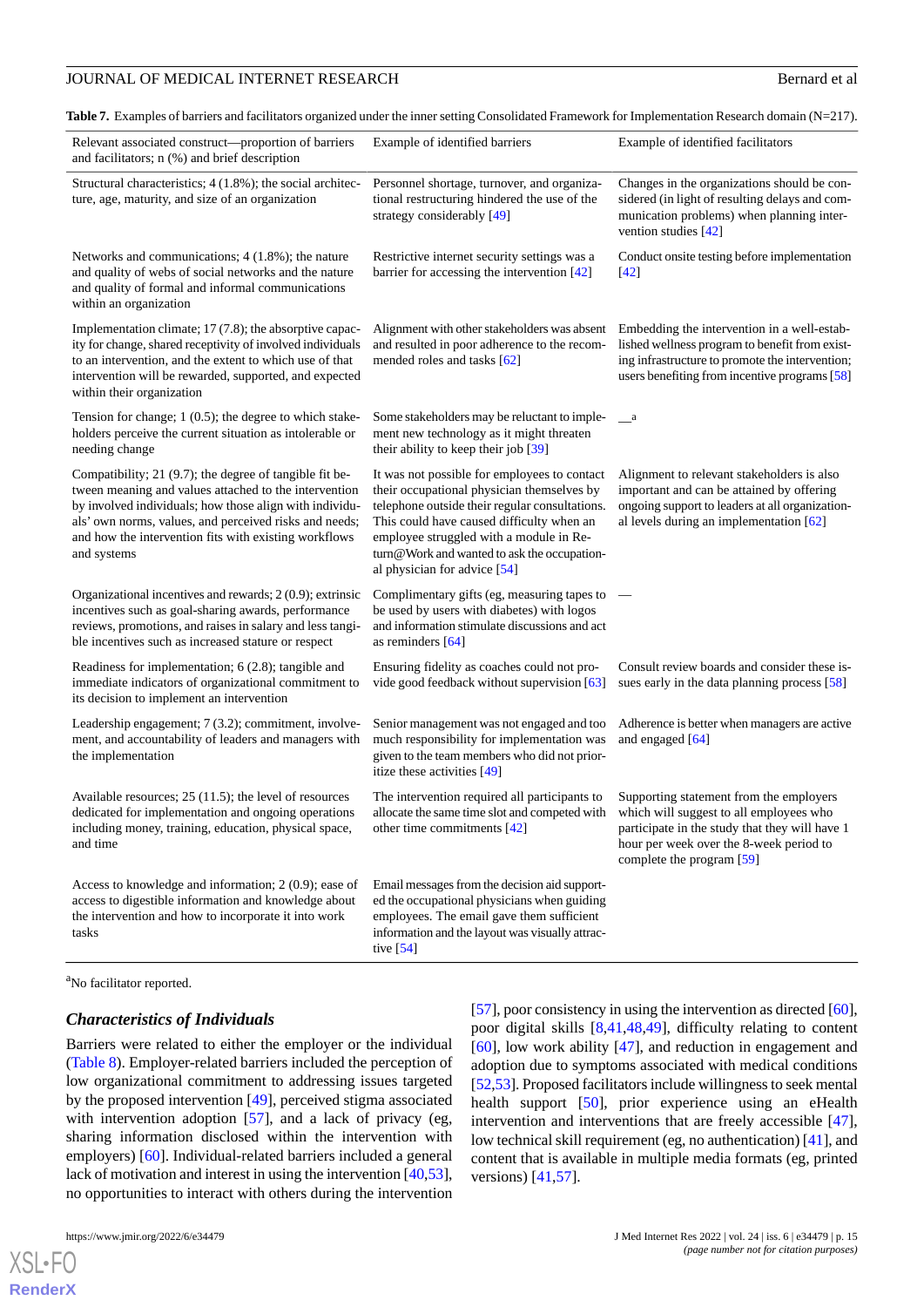# JOURNAL OF MEDICAL INTERNET RESEARCH Bernard et al.

<span id="page-15-0"></span>**Table 8.** Examples of barriers and facilitators organized under the characteristics of individuals Consolidated Framework for Implementation Research domain  $(N=217)$ .

| Relevant associated construct—proportion of barriers<br>and facilitators; n (%) and brief description                                                                                                                          | Example of identified barriers                                                                                                                                                                                                            | Example of identified facilitators                                                                                                                             |
|--------------------------------------------------------------------------------------------------------------------------------------------------------------------------------------------------------------------------------|-------------------------------------------------------------------------------------------------------------------------------------------------------------------------------------------------------------------------------------------|----------------------------------------------------------------------------------------------------------------------------------------------------------------|
| Knowledge and beliefs about the intervention; $7(3.2)$ ;<br>individuals' attitudes toward and the value placed on<br>the intervention as well as familiarity with facts, truths,<br>and principles related to the intervention | Skepticism toward the independence of the<br>project from the organization $\lceil 36 \rceil$                                                                                                                                             | Maintaining confidentiality between employ-<br>ee and employer [59]                                                                                            |
| Self-efficacy; 12 (5.5); individual belief in their own<br>capabilities to execute courses of action to achieve im-<br>plementation goals                                                                                      | Lack of computer skills in team members<br>[49]                                                                                                                                                                                           | The package developed in a free-to-access<br>and simple format that does not require log-<br>ging in to a system or any specific technical<br>expertise $[41]$ |
| Other personal attributes; $6(2.8)$ ; a broad construct to<br>include other personal traits such as tolerance of ambi-<br>guity, intellectual ability, motivation, values, compe-<br>tence, capacity, and learning style       | Barriers reported by participants at high risk<br>for a major depressive episode included per-<br>ceived stigma, lack of interaction with others<br>that is characteristic of eMental health, lack<br>of time, and lack of knowledge [57] | Willingness to seek professional mental<br>health services [50]                                                                                                |

# *Summary of Facilitation Measures*

The identified facilitation measures were further synthesized and organized by the associated CFIR construct [\(Table 9\)](#page-16-0).

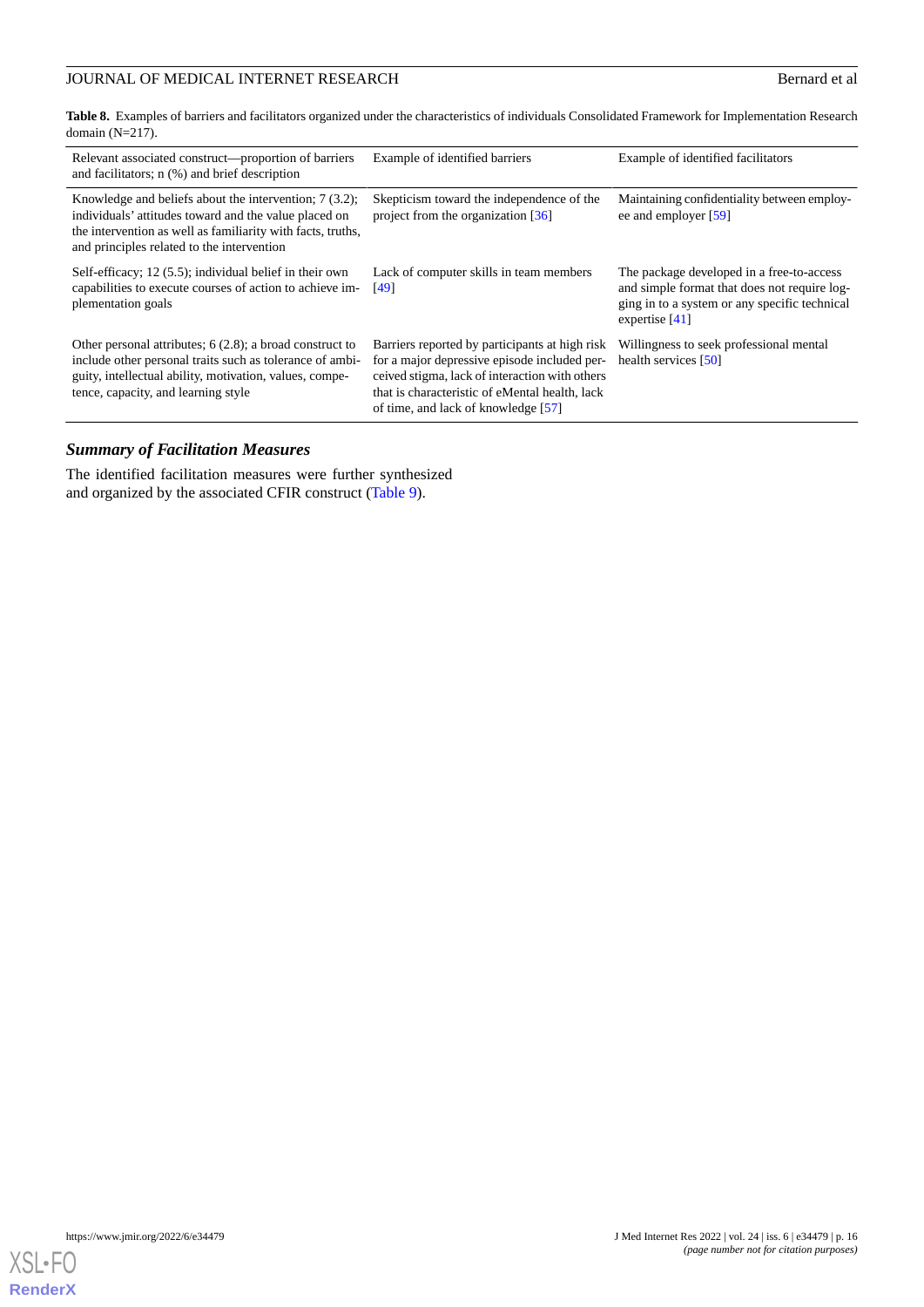# JOURNAL OF MEDICAL INTERNET RESEARCH Bernard et al.

<span id="page-16-0"></span>**Table 9.** Summary of potential facilitation measures organized by associated Consolidated Framework for Implementation Research (CFIR) construct.

| Associated CFIR construct                         | <b>Facilitation</b> measure                                                                                                                                                                                                                                                                                                                                                                                                                                                                                                                                                                                                                                                                                                                                                                                                                |
|---------------------------------------------------|--------------------------------------------------------------------------------------------------------------------------------------------------------------------------------------------------------------------------------------------------------------------------------------------------------------------------------------------------------------------------------------------------------------------------------------------------------------------------------------------------------------------------------------------------------------------------------------------------------------------------------------------------------------------------------------------------------------------------------------------------------------------------------------------------------------------------------------------|
| Evidence strength and quality                     | Strategies must provide evidence of effectiveness regarding the proposed or similar interventions in similar<br>contexts featuring a representative sample of employees and a control group, where feasible, using valid and<br>reliable measures.                                                                                                                                                                                                                                                                                                                                                                                                                                                                                                                                                                                         |
| Relative advantage                                | Strategies must be perceived to provide an advantage over the implementation of an alternative or no solution.                                                                                                                                                                                                                                                                                                                                                                                                                                                                                                                                                                                                                                                                                                                             |
| Adaptability                                      | Strategies must allow flexibility on intervention completion times, the pace of progression, access options,<br>and the format of provided materials.                                                                                                                                                                                                                                                                                                                                                                                                                                                                                                                                                                                                                                                                                      |
| Design quality and packaging                      | Strategies must ensure that the design of the intervention is based on an explicit understanding of users, their<br>tasks, and environments and provides guidance (eg, reminders, knowledge base, progress tracking, and feed-<br>back); considers opportunities to integrate intervention features with organizational processes; creates person-<br>alized, informative, and nonstigmatizing content that encourages user participation; provides user adaptable<br>content and tasks (ie, increased user control); allows access via additional modalities (eg, ability to print content)<br>and formats (eg, video and audio); includes formative and summative usability testing and accessibility eval-<br>uations; highlights a strict approach to privacy and data security; and considers a multichannel recruitment<br>strategy. |
| External policy and incentives                    | Strategies must identify and comply with applicable privacy legislation and policy regulations.                                                                                                                                                                                                                                                                                                                                                                                                                                                                                                                                                                                                                                                                                                                                            |
| Structural characteristics                        | Strategies must consider the capacity of stakeholders to complete assigned tasks and account for turnover and<br>other restructuring activities.                                                                                                                                                                                                                                                                                                                                                                                                                                                                                                                                                                                                                                                                                           |
| Networks and communications                       | Strategies must involve all stakeholders, include onsite testing of required technology, and establish clear<br>communication procedures at the planning stage.                                                                                                                                                                                                                                                                                                                                                                                                                                                                                                                                                                                                                                                                            |
| Implementation climate                            | Strategies must be cohesive and compatible with the organization's culture (eg, high turnover and highly active<br>working environment), ensure that interventions can be used in distraction-free environments (ie, free from<br>excessive noise), account for prior negative experiences with similar interventions, secure support from senior<br>management for strategy implementation, and leverage existing programs by embedding interventions into<br>them.                                                                                                                                                                                                                                                                                                                                                                       |
| Tension for change                                | Strategies must consider the impact of implementation on-the-job security of stakeholders and how that affects<br>their perception of proposed changes.                                                                                                                                                                                                                                                                                                                                                                                                                                                                                                                                                                                                                                                                                    |
| Compatibility                                     | Strategies must adequately reflect the implementation needs of the organization and its existing processes and<br>policies; be aligned with stakeholders at different organizational levels; provide adequate separation between<br>work and working with the intervention; and avoid stigmatization, especially of employees with mental health<br>conditions.                                                                                                                                                                                                                                                                                                                                                                                                                                                                            |
| Organizational incentives and rewards             | Strategies should offer incentives for using the intervention and consider incorporating gamification components<br>to offer these incentives.                                                                                                                                                                                                                                                                                                                                                                                                                                                                                                                                                                                                                                                                                             |
| Readiness for implementation                      | Strategies must ensure that stakeholders are involved in strategy development, aware of the strategy and their<br>role in it, equipped with the necessary tools and access, and adequately trained to implement the strategy.                                                                                                                                                                                                                                                                                                                                                                                                                                                                                                                                                                                                              |
| Leadership engagement                             | Strategies must secure support from all stakeholders, especially an active and engaged senior management<br>who strongly sanctions and advocates for the intervention.                                                                                                                                                                                                                                                                                                                                                                                                                                                                                                                                                                                                                                                                     |
| Available resources                               | Strategies must provide organizational support for implementation, intervention support for users, dedicated<br>time and private spaces for completing interventions in the workplace, less time-intensive interventions, alter-<br>native options to live-participation activities (eg, live webinar recording), low-cost technology-based options<br>(eg, email) for interventions, reliable cloud data storage, access from varying device types, and implementation<br>cost estimates with demonstrated cost-effectiveness.                                                                                                                                                                                                                                                                                                            |
| Access to knowledge and information               | Strategies must provide information that sets realistic expectations about the intervention and how to implement<br>it.                                                                                                                                                                                                                                                                                                                                                                                                                                                                                                                                                                                                                                                                                                                    |
| Knowledge and beliefs about the in-<br>tervention | Strategies must clearly articulate the role of the organization in the development of the intervention and address<br>privacy and stigmatization concerns associated with using mental health interventions.                                                                                                                                                                                                                                                                                                                                                                                                                                                                                                                                                                                                                               |
| Self-efficacy                                     | Strategies must accommodate users whose performance is affected by symptoms (eg, lack of motivation) as-<br>sociated with their health conditions (eg, depression) and a lack of confidence using technology.                                                                                                                                                                                                                                                                                                                                                                                                                                                                                                                                                                                                                              |
| Individual identification with organi-<br>zation  | Strategies must consider users' perception of and level of commitment to the organization.                                                                                                                                                                                                                                                                                                                                                                                                                                                                                                                                                                                                                                                                                                                                                 |
| Other personal attributes                         | Strategies must address a lack of motivation (eg, due to symptoms associated with health conditions) to adopt<br>and consistently use interventions and to seek help.                                                                                                                                                                                                                                                                                                                                                                                                                                                                                                                                                                                                                                                                      |

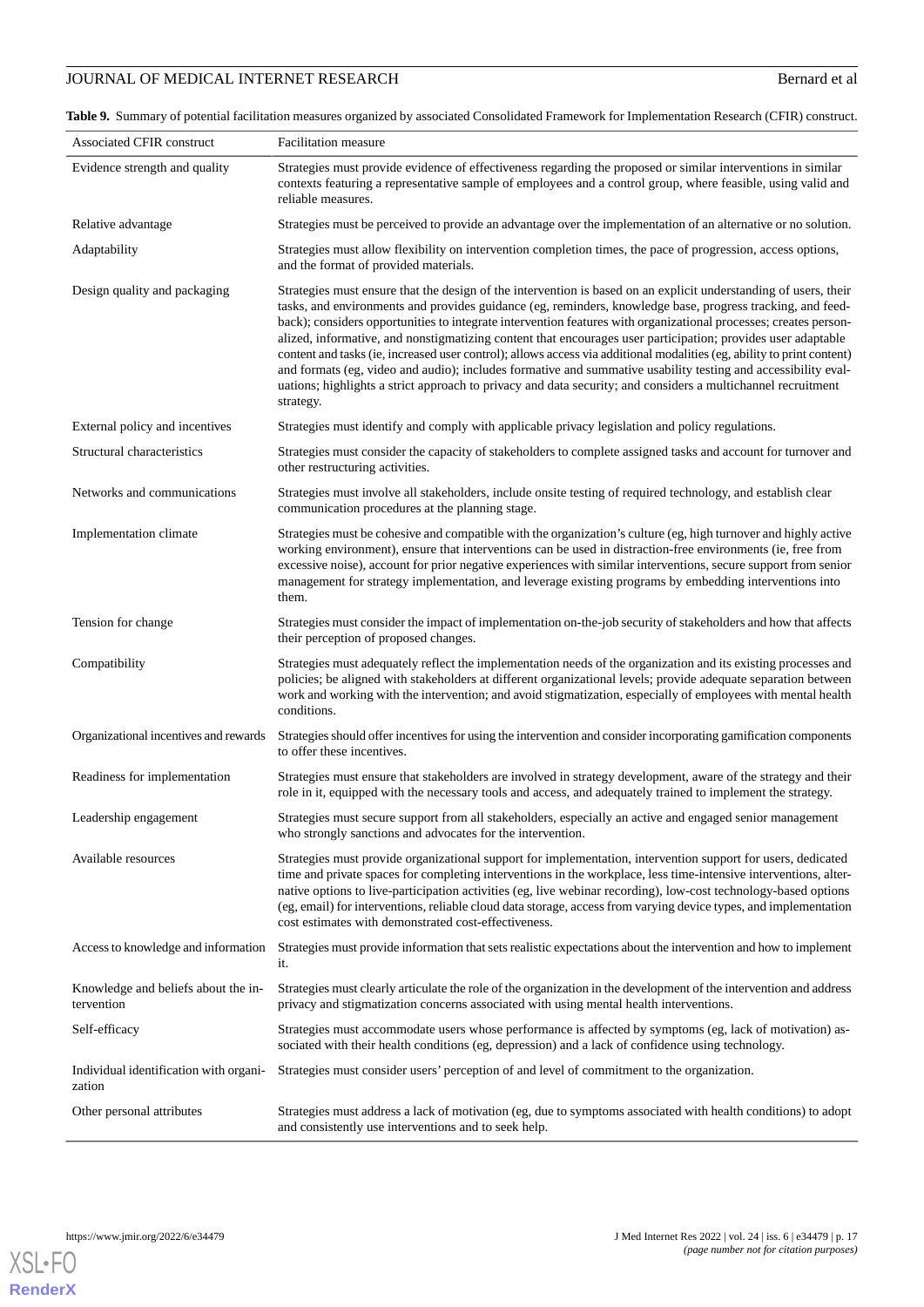# *Discussion*

# **Principal Findings and Comparison With Prior Work**

The 31 included publications revealed 98 implementation strategies used when implementing OeMH interventions, 114 barriers, and 131 facilitators. The findings support observations [[12](#page-19-10)[,13](#page-20-0)] that the reporting of implementation strategies used for eHealth interventions is largely incomplete, nonsystematic, and unstructured. Nonetheless, the findings provide valuable insights into what is known and where knowledge gaps lie in the area.

# **Implementation Strategies**

The OeMH knowledge base does not provide definitive answers regarding the implementation strategies to adopt and when and how it is most effective and efficient to adopt them. For example, the efficacy and cost-effectiveness of using innovative methods such as web-based targeted advertising compared with traditional methods (eg, posters) to increase reach is unclear [[66](#page-22-13)[,67](#page-22-14)], despite the former's success in being more time-efficient [[67\]](#page-22-14) and effective at recruiting hard-to-reach populations [\[67](#page-22-14),[68\]](#page-22-15). Those responsible for implementation must use their judgment about which of the provided strategies would be most appropriate for their circumstances. These findings support the notion that the implementation of eHealth technology (eg, eMental health [eMH] interventions) is often narrowly seen as a postdevelopment activity rather than being a crucial part of the development process [[69\]](#page-22-16). Nonetheless, this could be partly a consequence of many included studies not specifically or comprehensively investigating implementation and therefore not reporting other details regarding implementation. Alternatively, publication restrictions [[70\]](#page-22-17) (eg, strict word limits) and the multidisciplinary nature of digital health research [[71\]](#page-22-18) may prioritize other study information over details regarding implementation when reporting on digital health interventions.

# **Barriers and Facilitators**

Similar to findings related to medical devices [[72\]](#page-22-19), the findings here also suggest that usability [\[73](#page-23-0)] appears to be the main design consideration in the evaluation of OeMH interventions, with little consideration given to other critical elements of the user experience. Findings regarding the CFIR inner setting domain highlight the need for researchers to articulate potential facilitators, including those that may have failed in one implementation context, as they might work in other contexts. Existing research [\[74](#page-23-1),[75\]](#page-23-2) addresses many of the barriers (eg, associated with symptoms associated with mental health problems and limited digital literacy skills) categorized under the CFIR characteristics of individual domains and could provide an easy opportunity to improve implementation if given more consideration during the planning phase. Factors external to the organization (eg, external policies, partners, and competition) are known to greatly hinder or support the successful implementation of technology [[76](#page-23-3)-[78\]](#page-23-4) but have been largely undocumented or overlooked by the included publications.

#### **Recency of Work and Coverage of Technologies**

Similar to recent eMH reviews focusing on college students [[79\]](#page-23-5) and user engagement [\[80](#page-23-6)], this review also reported an increase since 2015 in eMH intervention studies meeting broad inclusion criteria. Recent reviews [\[79](#page-23-5)[,80](#page-23-6)] also found that the eMH interventions described in the included studies were primarily web-based despite the added benefits of mobile apps that are coded for a specific mobile operating system such as iOS and Android (eg, faster, functionality-rich, and offline access) [[81\]](#page-23-7). This is perhaps because web-based interventions likely cost less to develop and could be accessed via more devices if they were developed in a responsive way [[81\]](#page-23-7). Emerging technologies, including AI, were considered in our search strategy, but were not used by the OeMH interventions described in the included studies. Nonetheless, this knowledge area is expected to increasingly feature the use of emerging technologies in the near future as the focus extends beyond nascent explorations of their applications for mental health and investigates the optimization of their implementation as well [[82\]](#page-23-8).

# **Implications and Recommendations for Practice and Future Research**

Based on the findings of the scoping review, four practical recommendations could be considered to avoid and mitigate the identified barriers and improve the implementation of OeMH interventions:

- 1. Strategies must demonstrate a relative advantage over alternative solutions and promote flexibility in the delivery of interventions based on an explicit understanding of users, their tasks, and environments.
- 2. Strategies must promote the active engagement of organizational leadership, assess organizational readiness, and ensure compatibility with the organization's technological infrastructure and culture, in addition to providing desirable incentives and the necessary resources (eg, time and information about the intervention) for users to use the intervention as directed.
- 3. Strategies must ensure transparency regarding the intervention and implications of use and help users build confidence in their ability to benefit from the intervention.
- 4. Strategies must identify and ensure that interventions comply with applicable privacy legislation and policy regulations.

Future IR should continue with the broad aim of understanding what, why, and how OeMH interventions work under real-world conditions, and how to improve their implementation. The findings do not support the prioritization of any one aim over others. However, findings show that IR principles [[83\]](#page-23-9) such as the importance of context (eg, industry, size, and policies) and the people using the research need more attention for OeMH interventions. For example, surprisingly few findings were relevant to CFIR contextual domains (eg, outer setting), which speak to governmental regulations similar to COVID-19–related policies that have a strong influence on working arrangements. In addition, the general lack of detailed, systematic, and standardized reporting on proposed digital health interventions (eg, CONSORT-EHEALTH [Consolidated Standards of

 $XS$ -FO **[RenderX](http://www.renderx.com/)**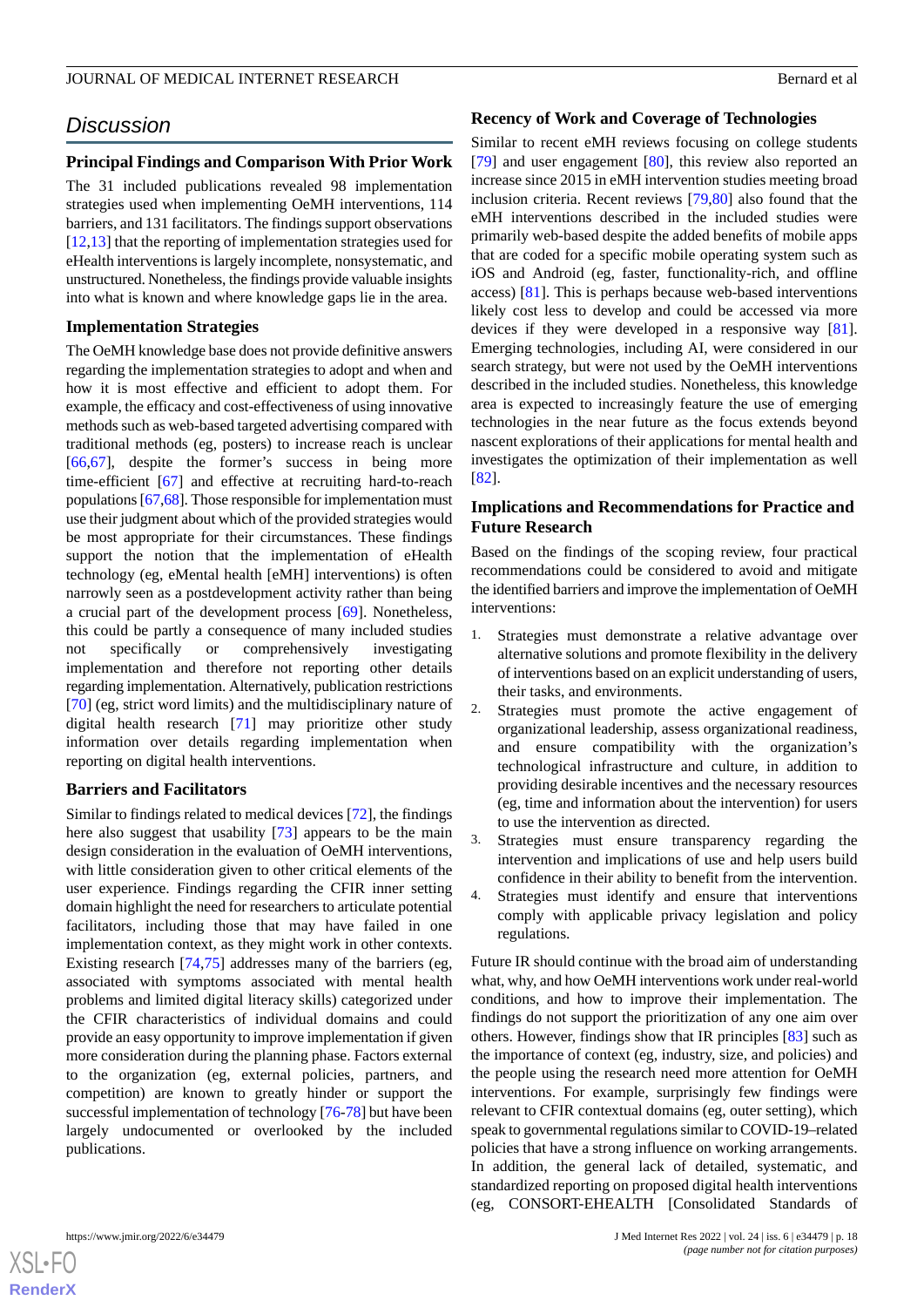Reporting Trials of Electronic and Mobile Health Applications and Online Telehealth]—Expanded CONSORT figure) [[32](#page-20-21)[,84](#page-23-10)-[86\]](#page-23-11) and the implementation strategies used to achieve these outcomes (eg, Standards for Reporting Implementation Studies) [[19,](#page-20-6)[70](#page-22-17)] need to be remedied for IR to be properly used in this area. Reporting could benefit from subscribing to technology-centric frameworks (eg, the mobile health evidence reporting and assessment checklist [[71\]](#page-22-18) and the integrated technology implementation model [[76](#page-23-3)[-78](#page-23-4)]) that are more comprehensive in capturing key technology implementation factors (eg, accreditation, regulation, technology vendors, individual adoption factors, and interfacing systems). This should allow future studies to replicate and develop theories based on assessments of the implementation strategies used. In addition, any encountered or anticipated barriers and corresponding remedies that might be useful in avoiding these barriers or reducing their negative impact on implementation should also be reported. The development of an OeMH implementation checklist that includes comprehensive reporting guidelines and other prompts to ensure consistency and completeness when implementing these interventions would be beneficial. Future IR should also focus on investigating a wider range of common implementation outcomes (eg, cost-effectiveness and sustainability) [\[87](#page-23-12)] facilitated by implementation strategies for OeMH interventions that also target more common mental health problems in the workplace (eg, anxiety, substance use, and addiction). Issues regarding lack of digital access and digital inequity are an ongoing challenge [[88\]](#page-23-13), although not prominently featured in the results, and should be considered to avoid OeMH interventions

contributing to any disparities. This study should also investigate how implementation strategies for OeMH interventions could benefit from emerging technologies. For instance, AI can use usage data to complement existing methods to better identify people who are at a high risk of mental health problems, support health decision-making, and offer resources that meet users' individual health needs [[89\]](#page-23-14). This could have a profound positive impact on implementation through improvements in the effectiveness and maintenance of interventions.

# **Limitations**

Search results were limited to publications in English, and a publication date restriction was imposed from 2010 onwards; however, given the broad search strategy, it is not anticipated that many, if any, potentially eligible publications were missed as a result. The term *eMental* was coined in 2002 [[90\]](#page-23-15), merely 8 years before this review's year restriction, and a recent review of 50 publications about OeMH interventions [[6\]](#page-19-4) included 11 publications that were published before 2010 and none were eligible for inclusion in this study. In addition, despite our exhaustive search strategy, 6 publications from 2010 to 2015 compared with 25 from the subsequent 5-year period were eventually included. Incomplete reporting also made it challenging to detail strategies (eg, their effectiveness), barriers, facilitators, and contextual data (eg, industry, organizational size, and employee level) from the included publications and to synthesize these data later. Nonetheless, all researchers involved in data extraction completed the training specifically for this review, followed the same thorough approach, and the

extracted data were reviewed at least once by a second researcher. Interrater reliability was not calculated, and reasons for disagreement in screening decisions were not reported, which might have affected the reproducibility of this study [[91\]](#page-23-16). However, this does not compromise the consistency and accuracy of the screening. Moreover, two 2-hour workshops were conducted with training sessions, and reconciliation meetings were consequently held when there were inconsistencies in screening decisions.

Although multiple implementation strategies can legitimately contribute to multiple RE-AIM domains, adopting a framework with more specificity could potentially be useful for the identification of more targeted strategies. Common implementation models (eg, RE-AIM and CFIR) predate the current development of eHealth, and concerns about their inability to fully capture the complexities of eHealth implementation have been raised [\[69](#page-22-16)] and persist [\[92](#page-23-17)] despite some recent updates [[32](#page-20-21)[,86\]](#page-23-11) and clarifications [\[33](#page-20-19)]. Nonetheless, these generic frameworks are useful for guiding data extraction and as tools for making valuable comparisons with other types of interventions. Similar to other scoping reviews, this review reports on the nature and features of the literature on the topic of focus and does not attempt to present a view regarding the appropriateness of the used methods and the strength or quality of evidence. Similarly, the provision of more detailed recommendations would have been premature and potentially misleading, as this was unsupported by the data collected. Further research is needed to determine valid facilitators and how they should be used in the process of OeMH development and delivery on a case-by-case basis while considering contextual factors such as industry, organizational size, employee level, and internal and external policies. Nevertheless, these recommendations could still be particularly relevant for OeMH interventions in comparison with similar interventions in different contexts. Consequently, readers should be mindful that the review cannot determine whether the included studies provide robust or generalizable findings.

#### **Conclusions**

This scoping review represents one of the first steps in a research agenda aimed at improving the implementation of OeMH interventions by systematically selecting, shaping, evaluating, and reporting implementation strategies. It has identified 98 implementation strategies, 114 barriers, and 131 facilitation measures related to the implementation of these interventions. A synthesis of these findings offers 19 recommendations that provide initial guidance on how to improve the implementation of OeMH interventions. This scoping review also highlighted the need to combine common implementation models (eg, RE-AIM and CFIR) with more technology-centric frameworks (eg, integrated technology implementation model and the mobile health evidence reporting and assessment checklist) to fully capture the complexities of eHealth implementation. Despite yielding less detailed insight than hoped, owing to incomplete reporting and the adoption of incomprehensive frameworks by the included publications, this scoping review's findings can still be critically leveraged by discerning decision-makers to improve the reach, effectiveness, adoption, implementation, and maintenance of OeMH interventions.

 $XS$ -FO **[RenderX](http://www.renderx.com/)**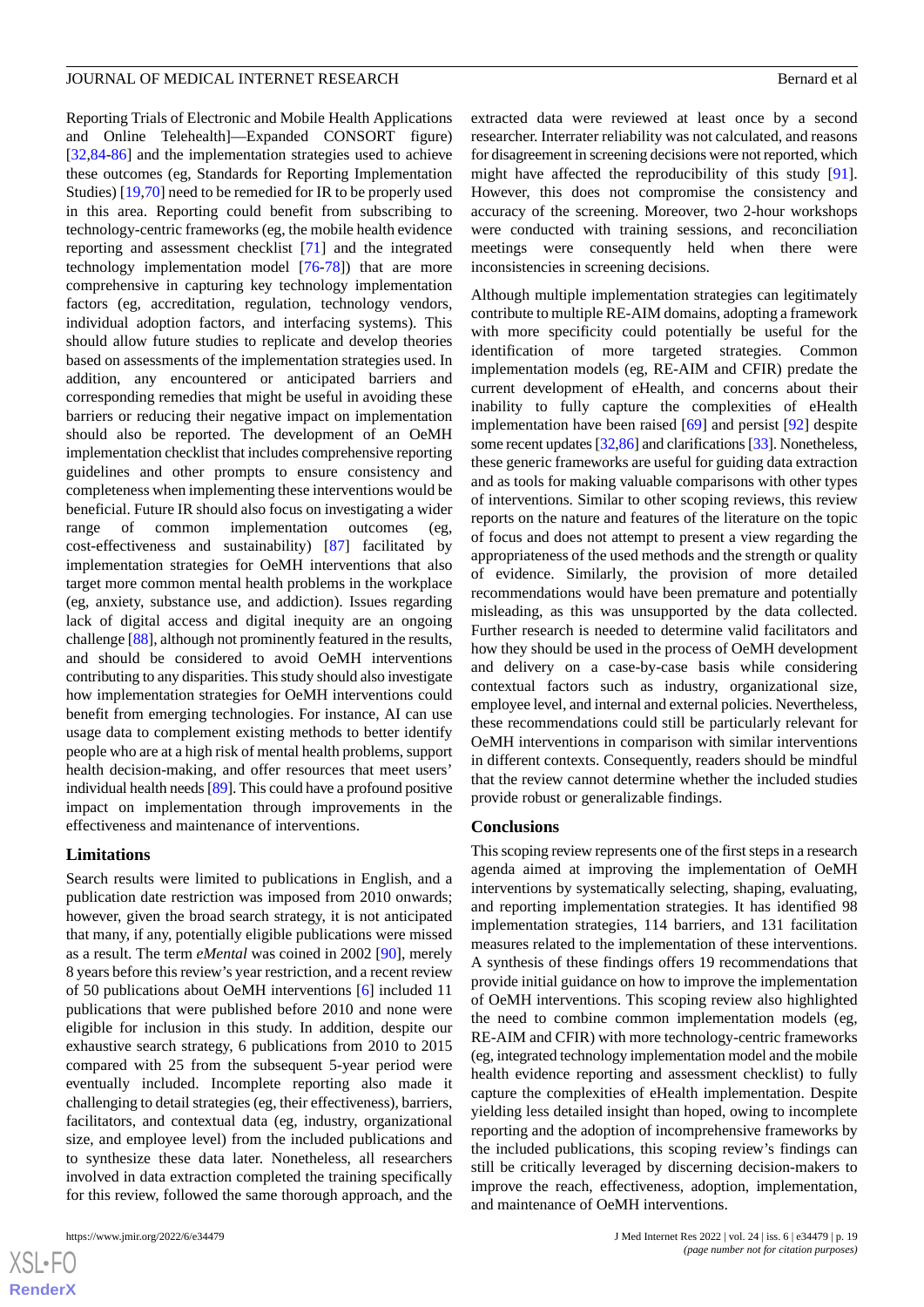#### **Acknowledgments**

The research leading to these results received funding from the European Union Horizon 2020 Research and Innovation Programme under grant 848180 and the National Health and Medical Research Council of Australia under grant APP1195937. CdM received funding in the form of a predoctoral grant from Generalitat de Catalunya (PIF-Salut grant, code SLT017/20/000138).

The authors especially thank Dr Beatriz Olaya, Dr Christophe Vanroelen, Ellen Vorstenbosch, Dr Desirée Gutiérrez Marín, and other colleagues from the European Platform to Promote Well-being and Health in the Workplace Consortium for their generous feedback on the manuscript.

#### **Conflicts of Interest**

<span id="page-19-11"></span>None declared.

# **Multimedia Appendix 1**

<span id="page-19-12"></span>Search concepts and terms and MEDLINE search strategy. [[DOCX File , 16 KB](https://jmir.org/api/download?alt_name=jmir_v24i6e34479_app1.docx&filename=bf904d2232f5a628afe43b517f3b147a.docx)-[Multimedia Appendix 1\]](https://jmir.org/api/download?alt_name=jmir_v24i6e34479_app1.docx&filename=bf904d2232f5a628afe43b517f3b147a.docx)

#### **Multimedia Appendix 2**

Identified examples of implementation strategies organized by relevant reach, effectiveness, adoption, implementation, and maintenance domains.

<span id="page-19-13"></span>[[XLSX File \(Microsoft Excel File\), 18 KB](https://jmir.org/api/download?alt_name=jmir_v24i6e34479_app2.xlsx&filename=127167fdd1daa08e5fff9867cd9a09aa.xlsx)-[Multimedia Appendix 2\]](https://jmir.org/api/download?alt_name=jmir_v24i6e34479_app2.xlsx&filename=127167fdd1daa08e5fff9867cd9a09aa.xlsx)

# **Multimedia Appendix 3**

Identified barriers and facilitators organized by relevant Consolidated Framework for Implementation Research domain and associated construct.

<span id="page-19-0"></span>[[XLSX File \(Microsoft Excel File\), 25 KB](https://jmir.org/api/download?alt_name=jmir_v24i6e34479_app3.xlsx&filename=10fef934a0a24eea79439211f70801d5.xlsx)-[Multimedia Appendix 3\]](https://jmir.org/api/download?alt_name=jmir_v24i6e34479_app3.xlsx&filename=10fef934a0a24eea79439211f70801d5.xlsx)

#### <span id="page-19-1"></span>**References**

- 1. Depression and other common mental disorders: global health estimates. World Health Organization. 2017. URL: [https:/](https://apps.who.int/iris/bitstream/handle/10665/254610/WHO-MSD-MER-2017.2-eng.pdf) [/apps.who.int/iris/bitstream/handle/10665/254610/WHO-MSD-MER-2017.2-eng.pdf](https://apps.who.int/iris/bitstream/handle/10665/254610/WHO-MSD-MER-2017.2-eng.pdf) [accessed 2022-05-18]
- <span id="page-19-2"></span>2. Young KP, Kolcz DL, O'Sullivan DM, Ferrand J, Fried J, Robinson K. Health care workers' mental health and quality of life during COVID-19: results from a mid-pandemic, national survey. Psychiatr Serv 2021 Feb 01:72(2):122-128. [doi: [10.1176/appi.ps.202000424\]](http://dx.doi.org/10.1176/appi.ps.202000424) [Medline: [33267652\]](http://www.ncbi.nlm.nih.gov/entrez/query.fcgi?cmd=Retrieve&db=PubMed&list_uids=33267652&dopt=Abstract)
- <span id="page-19-3"></span>3. Cahill J, Cullen P, Anwer S, Wilson S, Gaynor K. Pilot Work Related Stress (WRS), effects on wellbeing and mental health, and coping methods. Int J Aerospace Psychol 2021 Jan 14;31(2):87-109. [doi: [10.1080/24721840.2020.1858714](http://dx.doi.org/10.1080/24721840.2020.1858714)]
- <span id="page-19-4"></span>4. Sampson H, Ellis N. Stepping up: the need for proactive employer investment in safeguarding seafarers' mental health and wellbeing. Maritime Policy Manag 2020 Dec 30;48(8):1069-1081. [doi: [10.1080/03088839.2020.1867918](http://dx.doi.org/10.1080/03088839.2020.1867918)]
- <span id="page-19-5"></span>5. Hamouche S. COVID-19 and employees' mental health: stressors, moderators and agenda for organizational actions. Emerald Open Res 2020 Apr 20;2:15. [doi: [10.35241/emeraldopenres.13550.1\]](http://dx.doi.org/10.35241/emeraldopenres.13550.1)
- <span id="page-19-6"></span>6. Phillips EA, Gordeev VS, Schreyögg J. Effectiveness of occupational e-mental health interventions: a systematic review and meta-analysis of randomized controlled trials. Scand J Work Environ Health 2019 Nov 01;45(6):560-576 [\[FREE Full](https://www.sjweh.fi/article/3839) [text](https://www.sjweh.fi/article/3839)] [doi: [10.5271/sjweh.3839\]](http://dx.doi.org/10.5271/sjweh.3839) [Medline: [31184758\]](http://www.ncbi.nlm.nih.gov/entrez/query.fcgi?cmd=Retrieve&db=PubMed&list_uids=31184758&dopt=Abstract)
- <span id="page-19-7"></span>7. Riper H, Andersson G, Christensen H, Cuijpers P, Lange A, Eysenbach G. Theme issue on e-mental health: a growing field in internet research. J Med Internet Res 2010 Dec 19;12(5):e74 [\[FREE Full text\]](https://www.jmir.org/2010/5/e74/) [doi: [10.2196/jmir.1713\]](http://dx.doi.org/10.2196/jmir.1713) [Medline: [21169177](http://www.ncbi.nlm.nih.gov/entrez/query.fcgi?cmd=Retrieve&db=PubMed&list_uids=21169177&dopt=Abstract)]
- <span id="page-19-8"></span>8. Lehr D, Geraedts A, Perrson Asplund R, Khadjesari Z, Heber E, de Bloom J, et al. Occupational e-mental health: current approaches and promising perspectives for promoting mental health in workers. In: Wiencke M, Cacace M, Fischer S, editors. Healthy at Work: Interdisciplinary Perspectives. Cham, Switzerland: Springer; Aug 27, 2016:257-281.
- <span id="page-19-10"></span><span id="page-19-9"></span>9. Ha SW, Kim J. Designing a scalable, accessible, and effective mobile app based solution for common mental health problems. Int J Human Comput Interact 2020 Apr 26;36(14):1354-1367. [doi: [10.1080/10447318.2020.1750792](http://dx.doi.org/10.1080/10447318.2020.1750792)]
- 10. Rodriguez-Villa E, Naslund J, Keshavan M, Patel V, Torous J. Making mental health more accessible in light of COVID-19: scalable digital health with digital navigators in low and middle-income countries. Asian J Psychiatr 2020 Dec;54:102433. [doi: [10.1016/j.ajp.2020.102433\]](http://dx.doi.org/10.1016/j.ajp.2020.102433) [Medline: [33271713\]](http://www.ncbi.nlm.nih.gov/entrez/query.fcgi?cmd=Retrieve&db=PubMed&list_uids=33271713&dopt=Abstract)
- 11. Purtova N, Kosta E, Koops BJ. Laws and regulations for digital health. In: Fricker SA, Thümmler C, Gavras A, editors. Requirements Engineering for Digital Health. Cham, Switzerland: Springer; 2014:47-74.
- 12. Proctor EK, Powell BJ, McMillen JC. Implementation strategies: recommendations for specifying and reporting. Implement Sci 2013 Dec 01;8:139 [\[FREE Full text\]](https://implementationscience.biomedcentral.com/articles/10.1186/1748-5908-8-139) [doi: [10.1186/1748-5908-8-139](http://dx.doi.org/10.1186/1748-5908-8-139)] [Medline: [24289295\]](http://www.ncbi.nlm.nih.gov/entrez/query.fcgi?cmd=Retrieve&db=PubMed&list_uids=24289295&dopt=Abstract)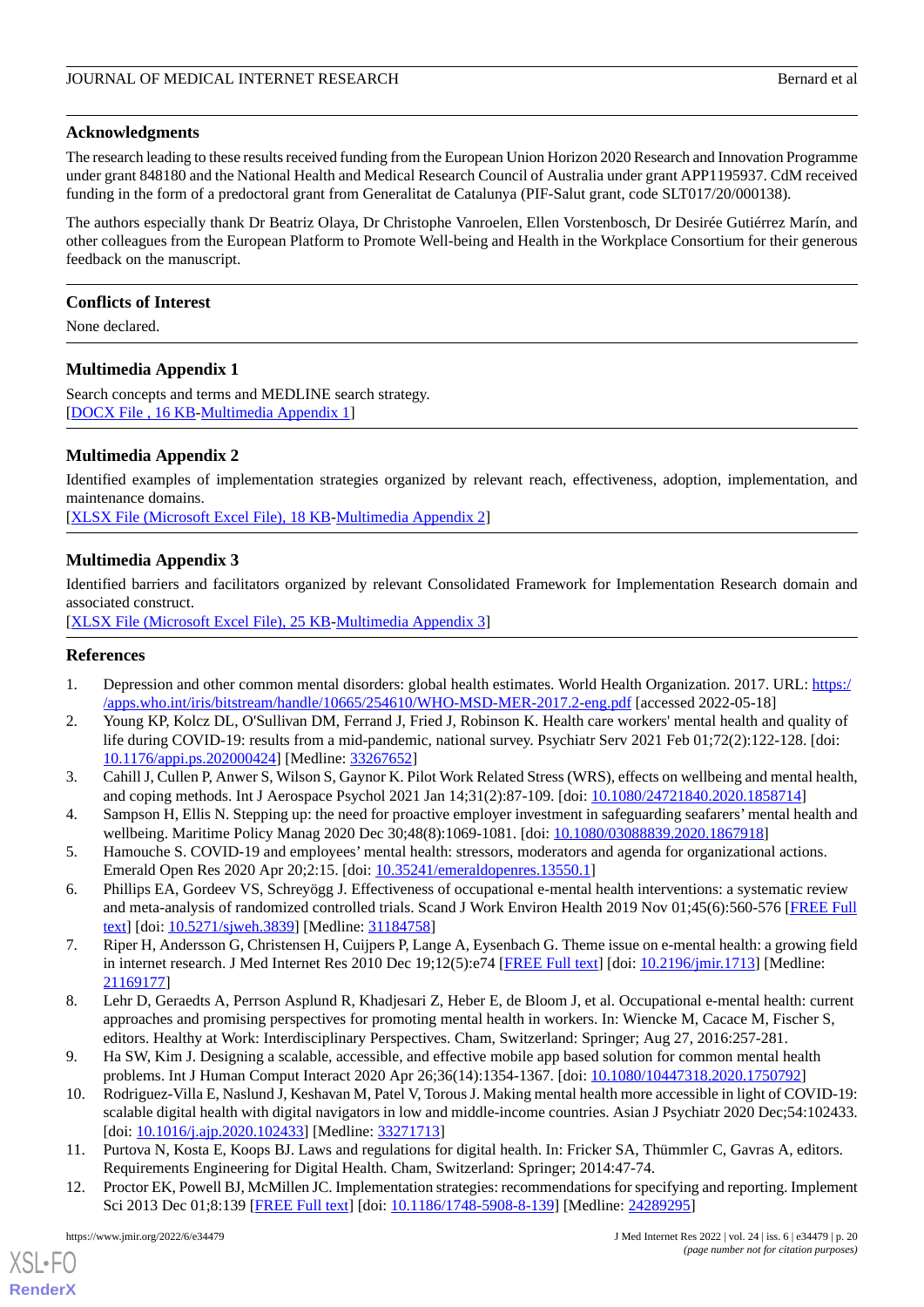- <span id="page-20-0"></span>13. Powell BJ, McMillen JC, Proctor EK, Carpenter CR, Griffey RT, Bunger AC, et al. A compilation of strategies for implementing clinical innovations in health and mental health. Med Care Res Rev 2012 Apr;69(2):123-157 [\[FREE Full](http://europepmc.org/abstract/MED/22203646) [text](http://europepmc.org/abstract/MED/22203646)] [doi: [10.1177/1077558711430690\]](http://dx.doi.org/10.1177/1077558711430690) [Medline: [22203646\]](http://www.ncbi.nlm.nih.gov/entrez/query.fcgi?cmd=Retrieve&db=PubMed&list_uids=22203646&dopt=Abstract)
- <span id="page-20-1"></span>14. Connolly SL, Hogan TP, Shimada SL, Miller CJ. Leveraging implementation science to understand factors influencing sustained use of mental health apps: a narrative review. J Technol Behav Sci (forthcoming) 2020 Sep 07:1-13 [\[FREE Full](http://europepmc.org/abstract/MED/32923580) [text](http://europepmc.org/abstract/MED/32923580)] [doi: [10.1007/s41347-020-00165-4\]](http://dx.doi.org/10.1007/s41347-020-00165-4) [Medline: [32923580\]](http://www.ncbi.nlm.nih.gov/entrez/query.fcgi?cmd=Retrieve&db=PubMed&list_uids=32923580&dopt=Abstract)
- <span id="page-20-3"></span><span id="page-20-2"></span>15. Graham AK, Lattie EG, Powell BJ, Lyon AR, Smith JD, Schueller SM, et al. Implementation strategies for digital mental health interventions in health care settings. Am Psychol 2020 Nov;75(8):1080-1092 [[FREE Full text](http://europepmc.org/abstract/MED/33252946)] [doi: [10.1037/amp0000686](http://dx.doi.org/10.1037/amp0000686)] [Medline: [33252946\]](http://www.ncbi.nlm.nih.gov/entrez/query.fcgi?cmd=Retrieve&db=PubMed&list_uids=33252946&dopt=Abstract)
- <span id="page-20-4"></span>16. Dryden-Palmer KD, Parshuram CS, Berta WB. Context, complexity and process in the implementation of evidence-based innovation: a realist informed review. BMC Health Serv Res 2020 Feb 03;20(1):81 [[FREE Full text\]](https://bmchealthservres.biomedcentral.com/articles/10.1186/s12913-020-4935-y) [doi: [10.1186/s12913-020-4935-y\]](http://dx.doi.org/10.1186/s12913-020-4935-y) [Medline: [32013977](http://www.ncbi.nlm.nih.gov/entrez/query.fcgi?cmd=Retrieve&db=PubMed&list_uids=32013977&dopt=Abstract)]
- <span id="page-20-5"></span>17. Damschroder LJ, Aron DC, Keith RE, Kirsh SR, Alexander JA, Lowery JC. Fostering implementation of health services research findings into practice: a consolidated framework for advancing implementation science. Implement Sci 2009 Aug 07;4:50 [[FREE Full text](https://implementationscience.biomedcentral.com/articles/10.1186/1748-5908-4-50)] [doi: [10.1186/1748-5908-4-50\]](http://dx.doi.org/10.1186/1748-5908-4-50) [Medline: [19664226\]](http://www.ncbi.nlm.nih.gov/entrez/query.fcgi?cmd=Retrieve&db=PubMed&list_uids=19664226&dopt=Abstract)
- <span id="page-20-6"></span>18. Varsi C, Solberg Nes L, Kristjansdottir OB, Kelders SM, Stenberg U, Zangi HA, et al. Implementation strategies to enhance the implementation of eHealth programs for patients with chronic illnesses: realist systematic review. J Med Internet Res 2019 Sep 27;21(9):e14255 [\[FREE Full text](https://www.jmir.org/2019/9/e14255/)] [doi: [10.2196/14255\]](http://dx.doi.org/10.2196/14255) [Medline: [31573934\]](http://www.ncbi.nlm.nih.gov/entrez/query.fcgi?cmd=Retrieve&db=PubMed&list_uids=31573934&dopt=Abstract)
- <span id="page-20-7"></span>19. Pinnock H, Barwick M, Carpenter CR, Eldridge S, Grandes G, Griffiths CJ, StaRI Group. Standards for Reporting Implementation Studies (StaRI): explanation and elaboration document. BMJ Open 2017 Apr 03;7(4):e013318 [\[FREE Full](https://bmjopen.bmj.com/lookup/pmidlookup?view=long&pmid=28373250) [text](https://bmjopen.bmj.com/lookup/pmidlookup?view=long&pmid=28373250)] [doi: [10.1136/bmjopen-2016-013318\]](http://dx.doi.org/10.1136/bmjopen-2016-013318) [Medline: [28373250](http://www.ncbi.nlm.nih.gov/entrez/query.fcgi?cmd=Retrieve&db=PubMed&list_uids=28373250&dopt=Abstract)]
- <span id="page-20-8"></span>20. EMPOWER: The European platform to promote wellbeing and health in the workplace. EMPOWER Consortium. 2021. URL: <https://empower-project.eu/> [accessed 2022-05-18]
- <span id="page-20-11"></span>21. Colquhoun HL, Levac D, O'Brien KK, Straus S, Tricco AC, Perrier L, et al. Scoping reviews: time for clarity in definition, methods, and reporting. J Clin Epidemiol 2014 Dec;67(12):1291-1294. [doi: [10.1016/j.jclinepi.2014.03.013\]](http://dx.doi.org/10.1016/j.jclinepi.2014.03.013) [Medline: [25034198](http://www.ncbi.nlm.nih.gov/entrez/query.fcgi?cmd=Retrieve&db=PubMed&list_uids=25034198&dopt=Abstract)]
- <span id="page-20-10"></span><span id="page-20-9"></span>22. Levac D, Colquhoun H, O'Brien KK. Scoping studies: advancing the methodology. Implement Sci 2010 Sep 20;5:69 [\[FREE](https://implementationscience.biomedcentral.com/articles/10.1186/1748-5908-5-69) [Full text\]](https://implementationscience.biomedcentral.com/articles/10.1186/1748-5908-5-69) [doi: [10.1186/1748-5908-5-69\]](http://dx.doi.org/10.1186/1748-5908-5-69) [Medline: [20854677](http://www.ncbi.nlm.nih.gov/entrez/query.fcgi?cmd=Retrieve&db=PubMed&list_uids=20854677&dopt=Abstract)]
- <span id="page-20-12"></span>23. Arksey H, O'Malley L. Scoping studies: towards a methodological framework. Int J Soc Res Methodol 2005 Feb;8(1):19-32. [doi: [10.1080/1364557032000119616](http://dx.doi.org/10.1080/1364557032000119616)]
- <span id="page-20-13"></span>24. Khalil H, Peters M, Godfrey CM, McInerney P, Soares CB, Parker D. An evidence-based approach to scoping reviews. Worldviews Evid Based Nurs 2016 Apr;13(2):118-123. [doi: [10.1111/wvn.12144](http://dx.doi.org/10.1111/wvn.12144)] [Medline: [26821833\]](http://www.ncbi.nlm.nih.gov/entrez/query.fcgi?cmd=Retrieve&db=PubMed&list_uids=26821833&dopt=Abstract)
- 25. Westphaln KK, Regoeczi W, Masotya M, Vazquez-Westphaln B, Lounsbury K, McDavid L, et al. From Arksey and O'Malley and beyond: customizations to enhance a team-based, mixed approach to scoping review methodology. MethodsX 2021 May 7;8:101375 [\[FREE Full text\]](https://linkinghub.elsevier.com/retrieve/pii/S2215-0161(21)00168-0) [doi: [10.1016/j.mex.2021.101375\]](http://dx.doi.org/10.1016/j.mex.2021.101375) [Medline: [34430271](http://www.ncbi.nlm.nih.gov/entrez/query.fcgi?cmd=Retrieve&db=PubMed&list_uids=34430271&dopt=Abstract)]
- <span id="page-20-15"></span><span id="page-20-14"></span>26. Tricco AC, Lillie E, Zarin W, O'Brien KK, Colquhoun H, Levac D, et al. PRISMA extension for scoping reviews (PRISMA-ScR): checklist and explanation. Ann Intern Med 2018 Oct 02;169(7):467-473 [[FREE Full text](https://www.acpjournals.org/doi/abs/10.7326/M18-0850?url_ver=Z39.88-2003&rfr_id=ori:rid:crossref.org&rfr_dat=cr_pub%3dpubmed)] [doi: [10.7326/M18-0850](http://dx.doi.org/10.7326/M18-0850)] [Medline: [30178033\]](http://www.ncbi.nlm.nih.gov/entrez/query.fcgi?cmd=Retrieve&db=PubMed&list_uids=30178033&dopt=Abstract)
- <span id="page-20-16"></span>27. Global strategy on digital health 2020-2025. World Health Organization. 2021 Aug 18. URL: [https://www.who.int/](https://www.who.int/publications/i/item/9789240020924) [publications/i/item/9789240020924](https://www.who.int/publications/i/item/9789240020924) [accessed 2022-05-10]
- <span id="page-20-17"></span>28. Eysenbach G. What is e-health? J Med Internet Res 2001;3(2):E20 [[FREE Full text\]](https://www.jmir.org/2001/2/e20/) [doi: [10.2196/jmir.3.2.e20\]](http://dx.doi.org/10.2196/jmir.3.2.e20) [Medline: [11720962](http://www.ncbi.nlm.nih.gov/entrez/query.fcgi?cmd=Retrieve&db=PubMed&list_uids=11720962&dopt=Abstract)]
- <span id="page-20-18"></span>29. Ouzzani M, Hammady H, Fedorowicz Z, Elmagarmid A. Rayyan-a web and mobile app for systematic reviews. Syst Rev 2016 Dec 05;5(1):210 [[FREE Full text](https://systematicreviewsjournal.biomedcentral.com/articles/10.1186/s13643-016-0384-4)] [doi: [10.1186/s13643-016-0384-4](http://dx.doi.org/10.1186/s13643-016-0384-4)] [Medline: [27919275](http://www.ncbi.nlm.nih.gov/entrez/query.fcgi?cmd=Retrieve&db=PubMed&list_uids=27919275&dopt=Abstract)]
- <span id="page-20-21"></span>30. Denison HJ, Dodds RM, Ntani G, Cooper R, Cooper C, Sayer AA, et al. How to get started with a systematic review in epidemiology: an introductory guide for early career researchers. Arch Public Health 2013 Aug 07;71(1):21 [[FREE Full](https://archpublichealth.biomedcentral.com/articles/10.1186/0778-7367-71-21) [text](https://archpublichealth.biomedcentral.com/articles/10.1186/0778-7367-71-21)] [doi: [10.1186/0778-7367-71-21\]](http://dx.doi.org/10.1186/0778-7367-71-21) [Medline: [23919540\]](http://www.ncbi.nlm.nih.gov/entrez/query.fcgi?cmd=Retrieve&db=PubMed&list_uids=23919540&dopt=Abstract)
- <span id="page-20-19"></span>31. Glasgow RE, Vogt TM, Boles SM. Evaluating the public health impact of health promotion interventions: the RE-AIM framework. Am J Public Health 1999 Sep;89(9):1322-1327. [doi: [10.2105/ajph.89.9.1322\]](http://dx.doi.org/10.2105/ajph.89.9.1322) [Medline: [10474547](http://www.ncbi.nlm.nih.gov/entrez/query.fcgi?cmd=Retrieve&db=PubMed&list_uids=10474547&dopt=Abstract)]
- <span id="page-20-20"></span>32. Glasgow RE, Harden SM, Gaglio B, Rabin B, Smith ML, Porter GC, et al. RE-AIM planning and evaluation framework: adapting to new science and practice with a 20-year review. Front Public Health 2019 Mar 29;7:64 [\[FREE Full text\]](https://doi.org/10.3389/fpubh.2019.00064) [doi: [10.3389/fpubh.2019.00064](http://dx.doi.org/10.3389/fpubh.2019.00064)] [Medline: [30984733\]](http://www.ncbi.nlm.nih.gov/entrez/query.fcgi?cmd=Retrieve&db=PubMed&list_uids=30984733&dopt=Abstract)
- 33. Holtrop JS, Estabrooks PA, Gaglio B, Harden SM, Kessler RS, King DK, et al. Understanding and applying the RE-AIM framework: clarifications and resources. J Clin Transl Sci 2021 May 14;5(1):e126 [[FREE Full text\]](http://europepmc.org/abstract/MED/34367671) [doi: [10.1017/cts.2021.789\]](http://dx.doi.org/10.1017/cts.2021.789) [Medline: [34367671\]](http://www.ncbi.nlm.nih.gov/entrez/query.fcgi?cmd=Retrieve&db=PubMed&list_uids=34367671&dopt=Abstract)
- 34. Powell BJ, Waltz TJ, Chinman MJ, Damschroder LJ, Smith JL, Matthieu MM, et al. A refined compilation of implementation strategies: results from the Expert Recommendations for Implementing Change (ERIC) project. Implement Sci 2015 Feb 12;10:21 [[FREE Full text](https://implementationscience.biomedcentral.com/articles/10.1186/s13012-015-0209-1)] [doi: [10.1186/s13012-015-0209-1\]](http://dx.doi.org/10.1186/s13012-015-0209-1) [Medline: [25889199\]](http://www.ncbi.nlm.nih.gov/entrez/query.fcgi?cmd=Retrieve&db=PubMed&list_uids=25889199&dopt=Abstract)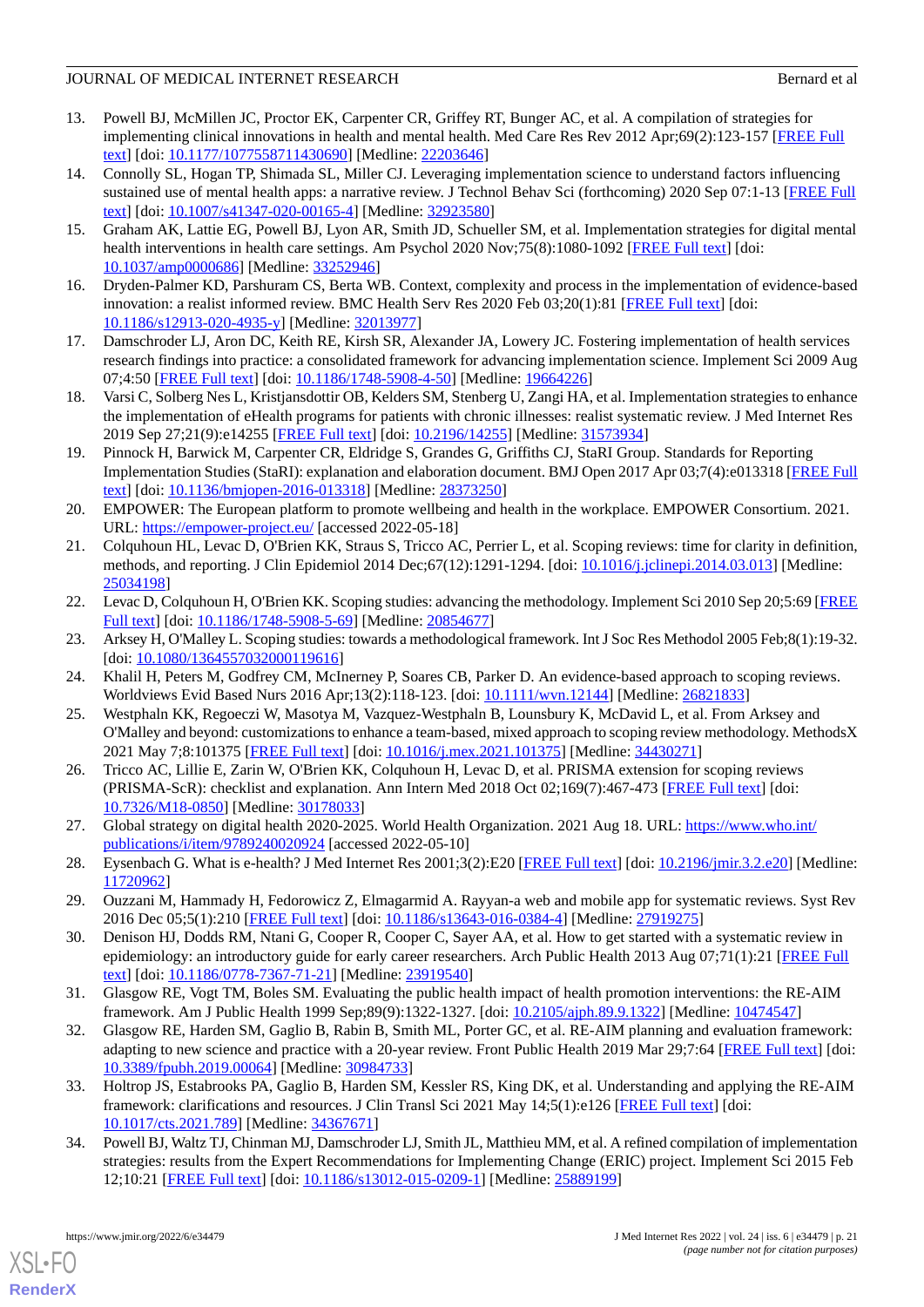- <span id="page-21-0"></span>35. Strifler L, Cardoso R, McGowan J, Cogo E, Nincic V, Khan PA, et al. Scoping review identifies significant number of knowledge translation theories, models, and frameworks with limited use. J Clin Epidemiol 2018 Aug;100:92-102. [doi: [10.1016/j.jclinepi.2018.04.008\]](http://dx.doi.org/10.1016/j.jclinepi.2018.04.008) [Medline: [29660481](http://www.ncbi.nlm.nih.gov/entrez/query.fcgi?cmd=Retrieve&db=PubMed&list_uids=29660481&dopt=Abstract)]
- <span id="page-21-1"></span>36. Ravalier JM, Wainwright E, Smyth N, Clabburn O, Wegrzynek P, Loon M. Co-creating and evaluating an app-based well-being intervention: the HOW (healthier outcomes at work) social work project. Int J Environ Res Public Health 2020 Nov 24;17(23):8730 [\[FREE Full text\]](https://www.mdpi.com/resolver?pii=ijerph17238730) [doi: [10.3390/ijerph17238730](http://dx.doi.org/10.3390/ijerph17238730)] [Medline: [33255460](http://www.ncbi.nlm.nih.gov/entrez/query.fcgi?cmd=Retrieve&db=PubMed&list_uids=33255460&dopt=Abstract)]
- <span id="page-21-2"></span>37. Liem A, Garabiles MR, Pakingan KA, Chen W, Lam AI, Burchert S, et al. A digital mental health intervention to reduce depressive symptoms among overseas Filipino workers: protocol for a pilot hybrid type 1 effectiveness-implementation randomized controlled trial. Implement Sci Commun 2020 Oct 31;1:96 [[FREE Full text](https://implementationsciencecomms.biomedcentral.com/articles/10.1186/s43058-020-00072-y)] [doi: [10.1186/s43058-020-00072-y\]](http://dx.doi.org/10.1186/s43058-020-00072-y) [Medline: [33145495](http://www.ncbi.nlm.nih.gov/entrez/query.fcgi?cmd=Retrieve&db=PubMed&list_uids=33145495&dopt=Abstract)]
- <span id="page-21-3"></span>38. Freund J, Titzler I, Thielecke J, Braun L, Baumeister H, Berking M, et al. Implementing Internet- and tele-based interventions to prevent mental health disorders in farmers, foresters and gardeners (ImplementIT): study protocol for the multi-level evaluation of a nationwide project. BMC Psychiatry 2020 Aug 27;20(1):424 [\[FREE Full text\]](https://bmcpsychiatry.biomedcentral.com/articles/10.1186/s12888-020-02800-z) [doi: [10.1186/s12888-020-02800-z](http://dx.doi.org/10.1186/s12888-020-02800-z)] [Medline: [32854660\]](http://www.ncbi.nlm.nih.gov/entrez/query.fcgi?cmd=Retrieve&db=PubMed&list_uids=32854660&dopt=Abstract)
- <span id="page-21-5"></span><span id="page-21-4"></span>39. Engdahl P, Svedberg P, Lexén A, Bejerholm U. Role of a digital return-to-work solution for individuals with common mental disorders: qualitative study of the perspectives of three stakeholder groups. JMIR Form Res 2020 Sep 16;4(9):e15625 [[FREE Full text](https://formative.jmir.org/2020/9/e15625/)] [doi: [10.2196/15625\]](http://dx.doi.org/10.2196/15625) [Medline: [32936089\]](http://www.ncbi.nlm.nih.gov/entrez/query.fcgi?cmd=Retrieve&db=PubMed&list_uids=32936089&dopt=Abstract)
- <span id="page-21-6"></span>40. Collins DA, Harvey SB, Lavender I, Glozier N, Christensen H, Deady M. A pilot evaluation of a smartphone application for workplace depression. Int J Environ Res Public Health 2020 Sep 16;17(18):6753 [[FREE Full text](https://www.mdpi.com/resolver?pii=ijerph17186753)] [doi: [10.3390/ijerph17186753](http://dx.doi.org/10.3390/ijerph17186753)] [Medline: [32947994\]](http://www.ncbi.nlm.nih.gov/entrez/query.fcgi?cmd=Retrieve&db=PubMed&list_uids=32947994&dopt=Abstract)
- <span id="page-21-7"></span>41. Blake H, Bermingham F, Johnson G, Tabner A. Mitigating the psychological impact of COVID-19 on healthcare workers: a digital learning package. Int J Environ Res Public Health 2020 Apr 26;17(9):2997 [\[FREE Full text\]](https://www.mdpi.com/resolver?pii=ijerph17092997) [doi: [10.3390/ijerph17092997](http://dx.doi.org/10.3390/ijerph17092997)] [Medline: [32357424\]](http://www.ncbi.nlm.nih.gov/entrez/query.fcgi?cmd=Retrieve&db=PubMed&list_uids=32357424&dopt=Abstract)
- <span id="page-21-8"></span>42. Wan Mohd Yunus WM, Musiat P, Brown JS. Evaluating the feasibility of an innovative self-confidence webinar intervention for depression in the workplace: a proof-of-concept study. JMIR Ment Health 2019 Apr 26;6(4):e11401 [\[FREE Full text\]](https://mental.jmir.org/2019/4/e11401/) [doi: [10.2196/11401](http://dx.doi.org/10.2196/11401)] [Medline: [31025943\]](http://www.ncbi.nlm.nih.gov/entrez/query.fcgi?cmd=Retrieve&db=PubMed&list_uids=31025943&dopt=Abstract)
- <span id="page-21-9"></span>43. Kerr DC, Ornelas IJ, Lilly MM, Calhoun R, Meischke H. Participant engagement in and perspectives on a web-based mindfulness intervention for 9-1-1 telecommunicators: multimethod study. J Med Internet Res 2019 Jun 19;21(6):e13449 [[FREE Full text](https://www.jmir.org/2019/6/e13449/)] [doi: [10.2196/13449\]](http://dx.doi.org/10.2196/13449) [Medline: [31219045\]](http://www.ncbi.nlm.nih.gov/entrez/query.fcgi?cmd=Retrieve&db=PubMed&list_uids=31219045&dopt=Abstract)
- <span id="page-21-10"></span>44. Davey S, Gordon S, Tester R. Addressing police discrimination regarding mental distress using a service user-led and interpersonal contact/education based 'e-Learning'. Police Pract Res 2019 Nov 07;22(1):426-442. [doi: [10.1080/15614263.2019.1689128\]](http://dx.doi.org/10.1080/15614263.2019.1689128)
- <span id="page-21-11"></span>45. Villaume K, Tafvelin S, Hasson D. Health-relevant personality traits in relation to adherence to a web-based occupational health promotion and stress management intervention. Int J Workplace Health Manag 2018 Jun 04;11(3):143-158. [doi: [10.1108/ijwhm-11-2017-0092](http://dx.doi.org/10.1108/ijwhm-11-2017-0092)]
- <span id="page-21-13"></span><span id="page-21-12"></span>46. Rush KE. Paving the path to mindfulness: implementation of a program to reduce stress and burnout in inpatient psychiatric nurses. University of North Carolina Digital Repository. 2018. URL: [https://cdr.lib.unc.edu/concern/dissertations/](https://cdr.lib.unc.edu/concern/dissertations/w37637581?locale=en) [w37637581?locale=en](https://cdr.lib.unc.edu/concern/dissertations/w37637581?locale=en) [accessed 2022-05-18]
- <span id="page-21-14"></span>47. Hennemann S, Witthöft M, Bethge M, Spanier K, Beutel ME, Zwerenz R. Acceptance and barriers to access of occupational e-mental health: cross-sectional findings from a health-risk population of employees. Int Arch Occup Environ Health 2018 Apr;91(3):305-316. [doi: [10.1007/s00420-017-1280-5](http://dx.doi.org/10.1007/s00420-017-1280-5)] [Medline: [29189895\]](http://www.ncbi.nlm.nih.gov/entrez/query.fcgi?cmd=Retrieve&db=PubMed&list_uids=29189895&dopt=Abstract)
- 48. Havermans BM, Boot CR, Brouwers EP, Houtman IL, Anema JR, van der Beek AJ. Process evaluation of a digital platform-based implementation strategy aimed at work stress prevention in a health care organization. J Occup Environ Med 2018 Sep;60(9):e484-e491. [doi: [10.1097/JOM.0000000000001402](http://dx.doi.org/10.1097/JOM.0000000000001402)] [Medline: [30199413](http://www.ncbi.nlm.nih.gov/entrez/query.fcgi?cmd=Retrieve&db=PubMed&list_uids=30199413&dopt=Abstract)]
- <span id="page-21-16"></span><span id="page-21-15"></span>49. Havermans BM, Boot CR, Brouwers EP, Houtman IL, Heerkens YF, Zijlstra-Vlasveld MC, et al. Effectiveness of a digital platform-based implementation strategy to prevent work stress in a healthcare organization: a 12-month follow-up controlled trial. Scand J Work Environ Health 2018 Nov 01;44(6):613-621 [\[FREE Full text\]](https://www.sjweh.fi/article/3758) [doi: [10.5271/sjweh.3758](http://dx.doi.org/10.5271/sjweh.3758)] [Medline: [30033477](http://www.ncbi.nlm.nih.gov/entrez/query.fcgi?cmd=Retrieve&db=PubMed&list_uids=30033477&dopt=Abstract)]
- <span id="page-21-17"></span>50. Hall BJ, Shi W, Garabiles MR, Chan EW. Correlates of expected eMental Health intervention uptake among Filipino domestic workers in China. Glob Ment Health (Camb) 2018 Apr;5:e33 [\[FREE Full text](http://europepmc.org/abstract/MED/30455968)] [doi: [10.1017/gmh.2018.25\]](http://dx.doi.org/10.1017/gmh.2018.25) [Medline: [30455968](http://www.ncbi.nlm.nih.gov/entrez/query.fcgi?cmd=Retrieve&db=PubMed&list_uids=30455968&dopt=Abstract)]
- 51. Frykman M, Lundmark R, von Thiele Schwarz U, Villaume K, Hasson H. Line managers' influence on employee usage of a web-based system for occupational health management. Int J Workplace Health Manag 2018 Aug 06;11(4):193-209. [doi: [10.1108/ijwhm-12-2017-0104\]](http://dx.doi.org/10.1108/ijwhm-12-2017-0104)
- 52. Deady M, Johnston D, Milne D, Glozier N, Peters D, Calvo R, et al. Preliminary effectiveness of a smartphone app to reduce depressive symptoms in the workplace: feasibility and acceptability study. JMIR Mhealth Uhealth 2018 Dec 04;6(12):e11661 [\[FREE Full text](https://mhealth.jmir.org/2018/12/e11661/)] [doi: [10.2196/11661\]](http://dx.doi.org/10.2196/11661) [Medline: [30514694\]](http://www.ncbi.nlm.nih.gov/entrez/query.fcgi?cmd=Retrieve&db=PubMed&list_uids=30514694&dopt=Abstract)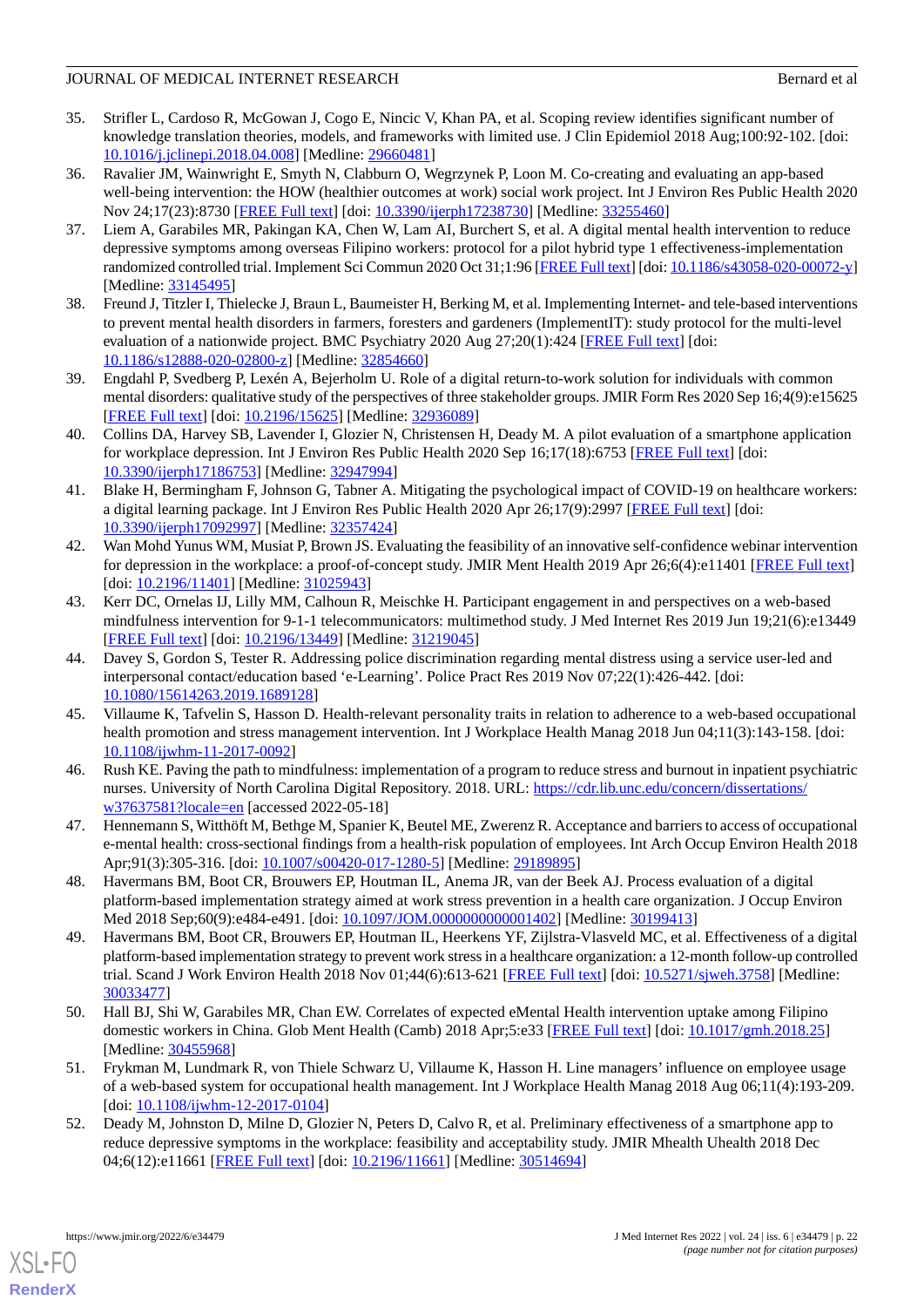- <span id="page-22-0"></span>53. Carolan S, de Visser RO. Employees' perspectives on the facilitators and barriers to engaging with digital mental health interventions in the workplace: qualitative study. JMIR Ment Health 2018 Jan 19;5(1):e8 [\[FREE Full text\]](https://mental.jmir.org/2018/1/e8/) [doi: [10.2196/mental.9146\]](http://dx.doi.org/10.2196/mental.9146) [Medline: [29351900](http://www.ncbi.nlm.nih.gov/entrez/query.fcgi?cmd=Retrieve&db=PubMed&list_uids=29351900&dopt=Abstract)]
- <span id="page-22-1"></span>54. Volker D, Zijlstra-Vlasveld MC, Brouwers EP, van der Feltz-Cornelis DF. Process evaluation of a blended Web-based intervention on return to work for sick-listed employees with common mental health problems in the occupational health setting. J Occup Rehabil 2017 Jun;27(2):186-194 [\[FREE Full text\]](http://europepmc.org/abstract/MED/27150734) [doi: [10.1007/s10926-016-9643-4](http://dx.doi.org/10.1007/s10926-016-9643-4)] [Medline: [27150734\]](http://www.ncbi.nlm.nih.gov/entrez/query.fcgi?cmd=Retrieve&db=PubMed&list_uids=27150734&dopt=Abstract)
- <span id="page-22-2"></span>55. Carolan S, Harris PR, Greenwood K, Cavanagh K. Increasing engagement with an occupational digital stress management program through the use of an online facilitated discussion group: results of a pilot randomised controlled trial. Internet Interv 2017 Dec;10:1-11 [\[FREE Full text\]](https://linkinghub.elsevier.com/retrieve/pii/S2214-7829(17)30033-7) [doi: [10.1016/j.invent.2017.08.001](http://dx.doi.org/10.1016/j.invent.2017.08.001)] [Medline: [30135747](http://www.ncbi.nlm.nih.gov/entrez/query.fcgi?cmd=Retrieve&db=PubMed&list_uids=30135747&dopt=Abstract)]
- <span id="page-22-4"></span><span id="page-22-3"></span>56. Zarski AC, Lehr D, Berking M, Riper H, Cuijpers P, Ebert DD. Adherence to Internet-based mobile-supported stress management: a pooled analysis of individual participant data from three randomized controlled trials. J Med Internet Res 2016 Jun 29;18(6):e146 [[FREE Full text](https://www.jmir.org/2016/6/e146/)] [doi: [10.2196/jmir.4493](http://dx.doi.org/10.2196/jmir.4493)] [Medline: [27357528](http://www.ncbi.nlm.nih.gov/entrez/query.fcgi?cmd=Retrieve&db=PubMed&list_uids=27357528&dopt=Abstract)]
- <span id="page-22-5"></span>57. Wang J, Lam RW, Ho K, Attridge M, Lashewicz BM, Patten SB, et al. Preferred features of e-mental health programs for prevention of major depression in male workers: results from a Canadian national survey. J Med Internet Res 2016 Jun 06;18(6):e132 [\[FREE Full text](https://www.jmir.org/2016/6/e132/)] [doi: [10.2196/jmir.5685](http://dx.doi.org/10.2196/jmir.5685)] [Medline: [27267782](http://www.ncbi.nlm.nih.gov/entrez/query.fcgi?cmd=Retrieve&db=PubMed&list_uids=27267782&dopt=Abstract)]
- <span id="page-22-6"></span>58. Smith KC, Wallace DP. Improving the sleep of children's hospital employees through an email-based sleep wellness program. Clin Pract Pediatric Psychol 2016 Sep;4(3):291-305. [doi: [10.1037/cpp0000152\]](http://dx.doi.org/10.1037/cpp0000152)
- <span id="page-22-7"></span>59. Carolan S, Harris PR, Greenwood K, Cavanagh K. Increasing engagement with, and effectiveness of, an online CBT-based stress management intervention for employees through the use of an online facilitated bulletin board: study protocol for a pilot randomised controlled trial. Trials 2016 Dec 15;17(1):598 [\[FREE Full text\]](https://trialsjournal.biomedcentral.com/articles/10.1186/s13063-016-1733-2) [doi: [10.1186/s13063-016-1733-2](http://dx.doi.org/10.1186/s13063-016-1733-2)] [Medline: [27978858](http://www.ncbi.nlm.nih.gov/entrez/query.fcgi?cmd=Retrieve&db=PubMed&list_uids=27978858&dopt=Abstract)]
- <span id="page-22-8"></span>60. Possemato K, Acosta MC, Fuentes J, Lantinga LJ, Marsch LA, Maisto SA, et al. A Web-based self-management program for recent combat veterans with PTSD and substance misuse: program development and veteran feedback. Cogn Behav Pract 2015 Aug 01;22(3):345-358 [\[FREE Full text\]](http://europepmc.org/abstract/MED/26120269) [doi: [10.1016/j.cbpra.2014.03.005](http://dx.doi.org/10.1016/j.cbpra.2014.03.005)] [Medline: [26120269\]](http://www.ncbi.nlm.nih.gov/entrez/query.fcgi?cmd=Retrieve&db=PubMed&list_uids=26120269&dopt=Abstract)
- <span id="page-22-9"></span>61. Schneider J, Sarrami Foroushani P, Grime P, Thornicroft G. Acceptability of online self-help to people with depression: users' views of MoodGYM versus informational websites. J Med Internet Res 2014 Mar 28;16(3):e90 [\[FREE Full text\]](https://www.jmir.org/2014/3/e90/) [doi: [10.2196/jmir.2871\]](http://dx.doi.org/10.2196/jmir.2871) [Medline: [24681717\]](http://www.ncbi.nlm.nih.gov/entrez/query.fcgi?cmd=Retrieve&db=PubMed&list_uids=24681717&dopt=Abstract)
- <span id="page-22-10"></span>62. Hasson H, Villaume K, von Thiele Schwarz U, Palm K. Managing implementation: roles of line managers, senior managers, and human resource professionals in an occupational health intervention. J Occup Environ Med 2014 Jan;56(1):58-65. [doi: [10.1097/JOM.0000000000000020](http://dx.doi.org/10.1097/JOM.0000000000000020)] [Medline: [24351889](http://www.ncbi.nlm.nih.gov/entrez/query.fcgi?cmd=Retrieve&db=PubMed&list_uids=24351889&dopt=Abstract)]
- <span id="page-22-11"></span>63. Geraedts AS, Kleiboer AM, Wiezer NM, Cuijpers P, van Mechelen W, Anema JR. Feasibility of a worker-directed Web-based intervention for employees with depressive symptoms. Internet Interv 2014 Jul;1(3):132-140. [doi: [10.1016/j.invent.2014.07.001](http://dx.doi.org/10.1016/j.invent.2014.07.001)]
- <span id="page-22-12"></span>64. Hasson D, Villaume K. An automated and systematic Web-based intervention for stress management and organizational health promotion. In: Bauer GF, Jenny GJ, editors. Salutogenic Organizations and Change. Dordrecht, The Netherlands: Springer; 2013:217-237.
- <span id="page-22-14"></span><span id="page-22-13"></span>65. Hasson H, Brown C, Hasson D. Factors associated with high use of a workplace web-based stress management program in a randomized controlled intervention study. Health Educ Res 2010 Aug;25(4):596-607. [doi: [10.1093/her/cyq005\]](http://dx.doi.org/10.1093/her/cyq005) [Medline: [20150531](http://www.ncbi.nlm.nih.gov/entrez/query.fcgi?cmd=Retrieve&db=PubMed&list_uids=20150531&dopt=Abstract)]
- <span id="page-22-15"></span>66. Reagan L, Nowlin SY, Birdsall SB, Gabbay J, Vorderstrasse A, Johnson C, et al. Integrative review of recruitment of research participants through Facebook. Nurs Res 2019;68(6):423-432. [doi: [10.1097/NNR.0000000000000385](http://dx.doi.org/10.1097/NNR.0000000000000385)] [Medline: [31693547](http://www.ncbi.nlm.nih.gov/entrez/query.fcgi?cmd=Retrieve&db=PubMed&list_uids=31693547&dopt=Abstract)]
- <span id="page-22-17"></span><span id="page-22-16"></span>67. Kayrouz R, Dear BF, Karin E, Titov N. Facebook as an effective recruitment strategy for mental health research of hard to reach populations. Internet Interv 2016 May;4:1-10 [\[FREE Full text\]](https://linkinghub.elsevier.com/retrieve/pii/S2214-7829(16)00002-6) [doi: [10.1016/j.invent.2016.01.001](http://dx.doi.org/10.1016/j.invent.2016.01.001)] [Medline: [30135786](http://www.ncbi.nlm.nih.gov/entrez/query.fcgi?cmd=Retrieve&db=PubMed&list_uids=30135786&dopt=Abstract)]
- 68. Whitaker C, Stevelink S, Fear N. The use of Facebook in recruiting participants for health research purposes: a systematic review. J Med Internet Res 2017 Aug 28;19(8):e290 [[FREE Full text](https://www.jmir.org/2017/8/e290/)] [doi: [10.2196/jmir.7071](http://dx.doi.org/10.2196/jmir.7071)] [Medline: [28851679\]](http://www.ncbi.nlm.nih.gov/entrez/query.fcgi?cmd=Retrieve&db=PubMed&list_uids=28851679&dopt=Abstract)
- <span id="page-22-18"></span>69. van Gemert-Pijnen L, Kelders SM, Kip H, Sanderman R. eHealth Research, Theory and Development: A Multidisciplinary Approach. London, UK: Routledge; 2018:247-270.
- <span id="page-22-19"></span>70. Pinnock H, Barwick M, Carpenter CR, Eldridge S, Grandes G, Griffiths CJ, StaRI Group. Standards for Reporting Implementation Studies (StaRI) statement. BMJ 2017 Mar 06;356:i6795 [\[FREE Full text](http://www.bmj.com/lookup/pmidlookup?view=long&pmid=28264797)] [doi: [10.1136/bmj.i6795](http://dx.doi.org/10.1136/bmj.i6795)] [Medline: [28264797](http://www.ncbi.nlm.nih.gov/entrez/query.fcgi?cmd=Retrieve&db=PubMed&list_uids=28264797&dopt=Abstract)]
- 71. Agarwal S, LeFevre AE, Lee J, L'Engle K, Mehl G, Sinha C, WHO mHealth Technical Evidence Review Group. Guidelines for reporting of health interventions using mobile phones: mobile health (mHealth) evidence reporting and assessment (mERA) checklist. BMJ 2016 Mar 17;352:i1174. [doi: [10.1136/bmj.i1174\]](http://dx.doi.org/10.1136/bmj.i1174) [Medline: [26988021](http://www.ncbi.nlm.nih.gov/entrez/query.fcgi?cmd=Retrieve&db=PubMed&list_uids=26988021&dopt=Abstract)]
- 72. Bitkina OV, Kim HK, Park J. Usability and user experience of medical devices: an overview of the current state, analysis methodologies, and future challenges. Int J Ind Ergon 2020 Mar;76:102932. [doi: [10.1016/j.ergon.2020.102932\]](http://dx.doi.org/10.1016/j.ergon.2020.102932)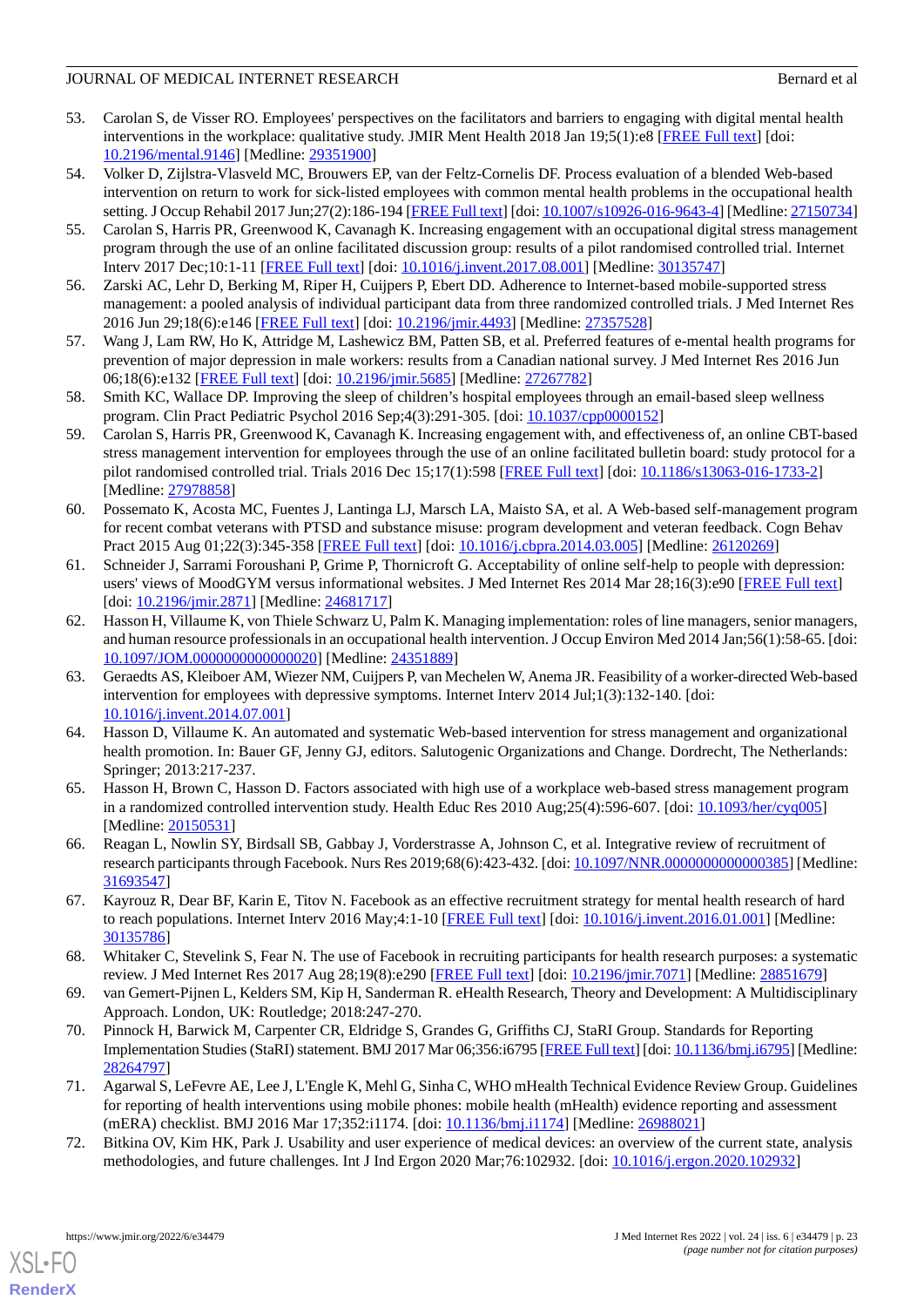# JOURNAL OF MEDICAL INTERNET RESEARCH BERNAL AND THE SERIES OF A BERNARD BERNARD BERNARD BERNARD BERNARD BERNARD BERNARD BERNARD BERNARD BERNARD BERNARD BERNARD BERNARD BERNARD BERNARD BERNARD BERNARD BERNARD BERNARD BERNAR

- <span id="page-23-0"></span>73. Ergonomics of human-system interaction — Part 304: user performance test methods for electronic visual displays - ISO 9241-304:2008. International Organization for Standardization. 2018. URL: <https://www.iso.org/standard/40099.html> [accessed 2022-05-18]
- <span id="page-23-1"></span>74. Bernard R, Sabariego C, Cieza A. Difficulties encountered by people with depression and anxiety on the Web: qualitative study and Web-based expert survey. J Med Internet Res 2019 Oct 31;21(10):e12514 [\[FREE Full text\]](https://www.jmir.org/2019/10/e12514/) [doi: [10.2196/12514](http://dx.doi.org/10.2196/12514)] [Medline: [31674915](http://www.ncbi.nlm.nih.gov/entrez/query.fcgi?cmd=Retrieve&db=PubMed&list_uids=31674915&dopt=Abstract)]
- <span id="page-23-3"></span><span id="page-23-2"></span>75. Bernard R, Sabariego C, Cieza A. Barriers and facilitation measures related to people with mental disorders when using the web: a systematic review. J Med Internet Res 2016 Jun 09;18(6):e157 [[FREE Full text](https://www.jmir.org/2016/6/e157/)] [doi: [10.2196/jmir.5442](http://dx.doi.org/10.2196/jmir.5442)] [Medline: [27282115](http://www.ncbi.nlm.nih.gov/entrez/query.fcgi?cmd=Retrieve&db=PubMed&list_uids=27282115&dopt=Abstract)]
- 76. Schoville RR. Discovery of implementation factors that lead to technology adoption in long-term care. J Gerontol Nurs 2017 Oct 01;43(10):21-26. [doi: [10.3928/00989134-20170914-06\]](http://dx.doi.org/10.3928/00989134-20170914-06) [Medline: [28945269\]](http://www.ncbi.nlm.nih.gov/entrez/query.fcgi?cmd=Retrieve&db=PubMed&list_uids=28945269&dopt=Abstract)
- <span id="page-23-4"></span>77. Schoville R, Titler MG. Integrated technology implementation model: examination and enhancements. Comput Inform Nurs 2020 Nov;38(11):579-589. [doi: [10.1097/CIN.0000000000000632\]](http://dx.doi.org/10.1097/CIN.0000000000000632) [Medline: [32520784\]](http://www.ncbi.nlm.nih.gov/entrez/query.fcgi?cmd=Retrieve&db=PubMed&list_uids=32520784&dopt=Abstract)
- <span id="page-23-5"></span>78. Schoville RR, Titler MG. Guiding healthcare technology implementation: a new integrated technology implementation model. Comput Inform Nurs 2015 Mar;33(3):99-E1. [doi: [10.1097/CIN.0000000000000130\]](http://dx.doi.org/10.1097/CIN.0000000000000130) [Medline: [25799235](http://www.ncbi.nlm.nih.gov/entrez/query.fcgi?cmd=Retrieve&db=PubMed&list_uids=25799235&dopt=Abstract)]
- <span id="page-23-6"></span>79. Lattie EG, Adkins EC, Winquist N, Stiles-Shields C, Wafford QE, Graham AK. Digital mental health interventions for depression, anxiety, and enhancement of psychological well-being among college students: systematic review. J Med Internet Res 2019 Jul 22;21(7):e12869 [[FREE Full text](https://www.jmir.org/2019/7/e12869/)] [doi: [10.2196/12869\]](http://dx.doi.org/10.2196/12869) [Medline: [31333198](http://www.ncbi.nlm.nih.gov/entrez/query.fcgi?cmd=Retrieve&db=PubMed&list_uids=31333198&dopt=Abstract)]
- <span id="page-23-8"></span><span id="page-23-7"></span>80. Borghouts J, Eikey E, Mark G, De Leon C, Schueller SM, Schneider M, et al. Barriers to and facilitators of user engagement with digital mental health interventions: systematic review. J Med Internet Res 2021 Mar 24;23(3):e24387 [\[FREE Full](https://www.jmir.org/2021/3/e24387/) [text](https://www.jmir.org/2021/3/e24387/)] [doi: [10.2196/24387\]](http://dx.doi.org/10.2196/24387) [Medline: [33759801\]](http://www.ncbi.nlm.nih.gov/entrez/query.fcgi?cmd=Retrieve&db=PubMed&list_uids=33759801&dopt=Abstract)
- <span id="page-23-9"></span>81. Panhale M. Beginning Hybrid Mobile Application Development. New York, NY, USA: Springer; 2016:15-20.
- <span id="page-23-10"></span>82. Baños RM, Herrero R, Vara MD. What is the current and future status of digital mental health interventions? Span J Psychol 2022 Feb 02;25:e5. [doi: [10.1017/SJP.2022.2](http://dx.doi.org/10.1017/SJP.2022.2)] [Medline: [35105398\]](http://www.ncbi.nlm.nih.gov/entrez/query.fcgi?cmd=Retrieve&db=PubMed&list_uids=35105398&dopt=Abstract)
- 83. Peters DH, Adam T, Alonge O, Agyepong IA, Tran N. Implementation research: what it is and how to do it. BMJ 2013 Nov 20;347:f6753. [doi: [10.1136/bmj.f6753](http://dx.doi.org/10.1136/bmj.f6753)] [Medline: [24259324\]](http://www.ncbi.nlm.nih.gov/entrez/query.fcgi?cmd=Retrieve&db=PubMed&list_uids=24259324&dopt=Abstract)
- 84. Eysenbach G, CONSORT-EHEALTH Group. CONSORT-EHEALTH: improving and standardizing evaluation reports of Web-based and mobile health interventions. J Med Internet Res 2011 Dec 31;13(4):e126 [\[FREE Full text\]](https://www.jmir.org/2011/4/e126/) [doi: [10.2196/jmir.1923](http://dx.doi.org/10.2196/jmir.1923)] [Medline: [22209829](http://www.ncbi.nlm.nih.gov/entrez/query.fcgi?cmd=Retrieve&db=PubMed&list_uids=22209829&dopt=Abstract)]
- <span id="page-23-12"></span><span id="page-23-11"></span>85. Eysenbach G. CONSORT-EHEALTH: implementation of a checklist for authors and editors to improve reporting of Web-based and mobile randomized controlled trials. In: Studies in Health Technology and Informatics. Amsterdam, The Netherlands: IOS Press; 2013:657-661.
- <span id="page-23-13"></span>86. Glasgow RE, Huebschmann AG, Brownson RC. Expanding the CONSORT figure: increasing transparency in reporting on external validity. Am J Prev Med 2018 Sep;55(3):422-430. [doi: [10.1016/j.amepre.2018.04.044](http://dx.doi.org/10.1016/j.amepre.2018.04.044)] [Medline: [30033029](http://www.ncbi.nlm.nih.gov/entrez/query.fcgi?cmd=Retrieve&db=PubMed&list_uids=30033029&dopt=Abstract)]
- <span id="page-23-14"></span>87. Proctor E, Silmere H, Raghavan R, Hovmand P, Aarons G, Bunger A, et al. Outcomes for implementation research: conceptual distinctions, measurement challenges, and research agenda. Adm Policy Ment Health 2011 Mar;38(2):65-76 [[FREE Full text](http://europepmc.org/abstract/MED/20957426)] [doi: [10.1007/s10488-010-0319-7\]](http://dx.doi.org/10.1007/s10488-010-0319-7) [Medline: [20957426](http://www.ncbi.nlm.nih.gov/entrez/query.fcgi?cmd=Retrieve&db=PubMed&list_uids=20957426&dopt=Abstract)]
- <span id="page-23-15"></span>88. Crawford A, Serhal E. Digital health equity and COVID-19: the innovation curve cannot reinforce the social gradient of health. J Med Internet Res 2020 Jun 02;22(6):e19361 [[FREE Full text](https://www.jmir.org/2020/6/e19361/)] [doi: [10.2196/19361\]](http://dx.doi.org/10.2196/19361) [Medline: [32452816](http://www.ncbi.nlm.nih.gov/entrez/query.fcgi?cmd=Retrieve&db=PubMed&list_uids=32452816&dopt=Abstract)]
- <span id="page-23-16"></span>89. Ebert DD, Harrer M, Apolinário-Hagen J, Baumeister H. Digital interventions for mental disorders: key features, efficacy, and potential for artificial intelligence applications. Adv Exp Med Biol 2019;1192:583-627. [doi: [10.1007/978-981-32-9721-0\\_29](http://dx.doi.org/10.1007/978-981-32-9721-0_29)] [Medline: [31705515\]](http://www.ncbi.nlm.nih.gov/entrez/query.fcgi?cmd=Retrieve&db=PubMed&list_uids=31705515&dopt=Abstract)
- <span id="page-23-17"></span>90. Christensen H, Griffiths K, Evans K. E-Mental Health in Australia: Implications of the Internet and Related Technologies for Policy. Canberra, Australia: Commonwealth Department of Health and Ageing; 2002.
- 91. Belur J, Tompson L, Thornton A, Simon M. Interrater reliability in systematic review methodology: exploring variation in coder decision-making. Sociol Methods Res 2018 Sep 24;50(2):837-865. [doi: [10.1177/0049124118799372](http://dx.doi.org/10.1177/0049124118799372)]
- 92. Heinsch M, Wyllie J, Carlson J, Wells H, Tickner C, Kay-Lambkin F. Theories informing eHealth implementation: systematic review and typology classification. J Med Internet Res 2021 May 31;23(5):e18500 [[FREE Full text](https://www.jmir.org/2021/5/e18500/)] [doi: [10.2196/18500](http://dx.doi.org/10.2196/18500)] [Medline: [34057427](http://www.ncbi.nlm.nih.gov/entrez/query.fcgi?cmd=Retrieve&db=PubMed&list_uids=34057427&dopt=Abstract)]

# **Abbreviations**

**AI:** artificial intelligence **CFIR:** Consolidated Framework for Implementation Research **CONSORT-EHEALTH:** Consolidated Standards of Reporting Trials of Electronic and Mobile Health Applications and Online Telehealth **eMH:** eMental health **EMPOWER:** European Platform to Promote Well-being and Health in the Workplace **IR:** implementation research